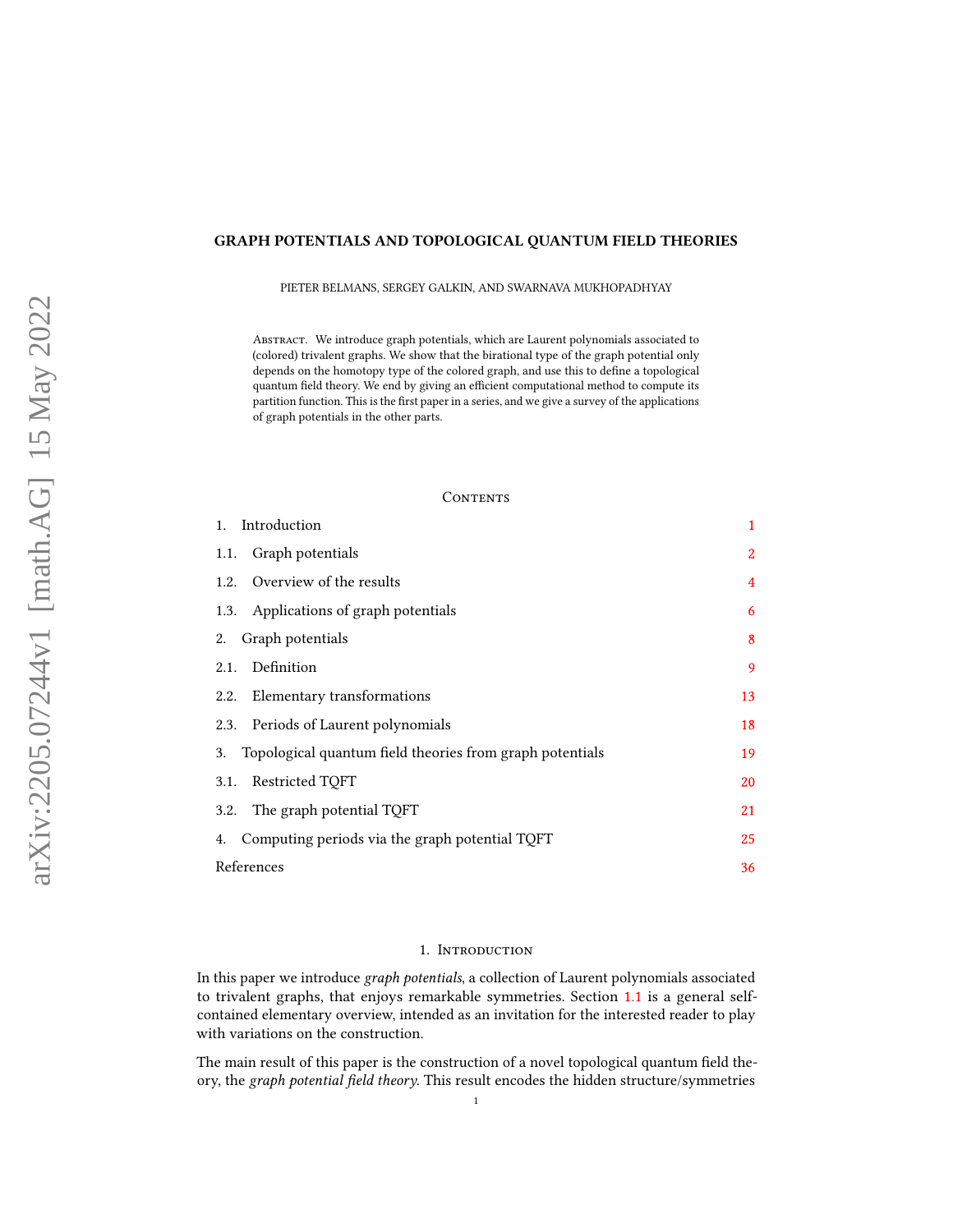of graph potentials, and explains how their invariance properties are related to the geometry of Riemann surfaces, their degenerations and Thurston's cut systems. The partition functions are equal to high-dimensional integrals (the so-called periods for a family of level sets), and the graph potential field theory is the first and the only known efficient method for their computation. For more details, see Section [1.2.](#page-3-0)

This paper is one of recommended entry points to a series of our works on conformal field theory, mirror symmetry, and moduli spaces of rank 2 vector bundles with fixed determinant on algebraic curves of genus  $q \geq 2$ . The relationship between graph potentials and the geometry of moduli spaces, as well as different aspects of mirror symmetry for these objects, is discussed in Section [1.3,](#page-5-0) where we describe the big picture for graph potentials and the follow-up works [\[10,](#page-35-1) [9\]](#page-35-2).

<span id="page-1-0"></span>1.1. **Graph potentials.** We will first introduce graph potentials in an abstract way, without reference to other topics of interest or applications. It would be interesting to find new choices of the input in the construction. Our choice of input is discussed in [\(8\)](#page-2-0), and its relevance is proven by the results discussed in Section [1.3.](#page-5-0)

**General construction.** Let  $Y(a, b, c)$  be a function (defined on some space equipped with a volume form) which is symmetric in its arguments, such that

<span id="page-1-1"></span>(1) 
$$
Y(a, b, s) + Y(c, d, s) = Y(a, c, t) + Y(b, d, t) = Y(a, d, u) + Y(b, c, u)
$$

for some volume-preserving transformation relating the variables.

Let  $\gamma = (V, E)$  be a trivalent graph, possibly with half-edges (or leaves). Let  $v$  be a trivalent vertex, whose edges are labelled by  $a, b, c$ , as in

$$
\begin{array}{c}\n a \\
 b\n \end{array}
$$
\n
$$
\begin{array}{c}\n a \\
 b\n \end{array}
$$

We define the vertex potential  $W_v$  as  $Y(a, b, c)$ . To emphasize the dependence on  $v$  we also write  $a_v, b_v, c_v$ .

Next, the graph potential  $W_Y$  is the sum of the vertex potentials associated to the (internal) vertices, i.e.

$$
(3) \t W_Y := \sum_{v \in V} W_v
$$

where  $W_v = W_v(a_v, b_v, c_v)$ . This is an expression in 3( $g - b_0$ ) + 2*n* arguments, where we let  $b_0 = b_0(y)$  denote the number of connected components,  $g = b_1(y)$  is the genus of the graph, and *n* is the number of half-edges. There are  $3(g - b_0) + n$  internal variables and *n* external (or leaf) variables associated to the half-edges.

The functional equation [\(1\)](#page-1-1) explains how the graph potentials behave under mutation. Such a mutation will produce a new trivalent graph with a new graph potential associated to it, and controlling this operation will yield important invariance properties of graph potentials, see Section [2.2.](#page-12-0) The upshot is that the different  $W<sub>Y</sub>$  glue to a single function  $W<sub>q,n</sub>$ , and the  $W_Y$  for different choices of  $\gamma$  are restrictions to different torus charts.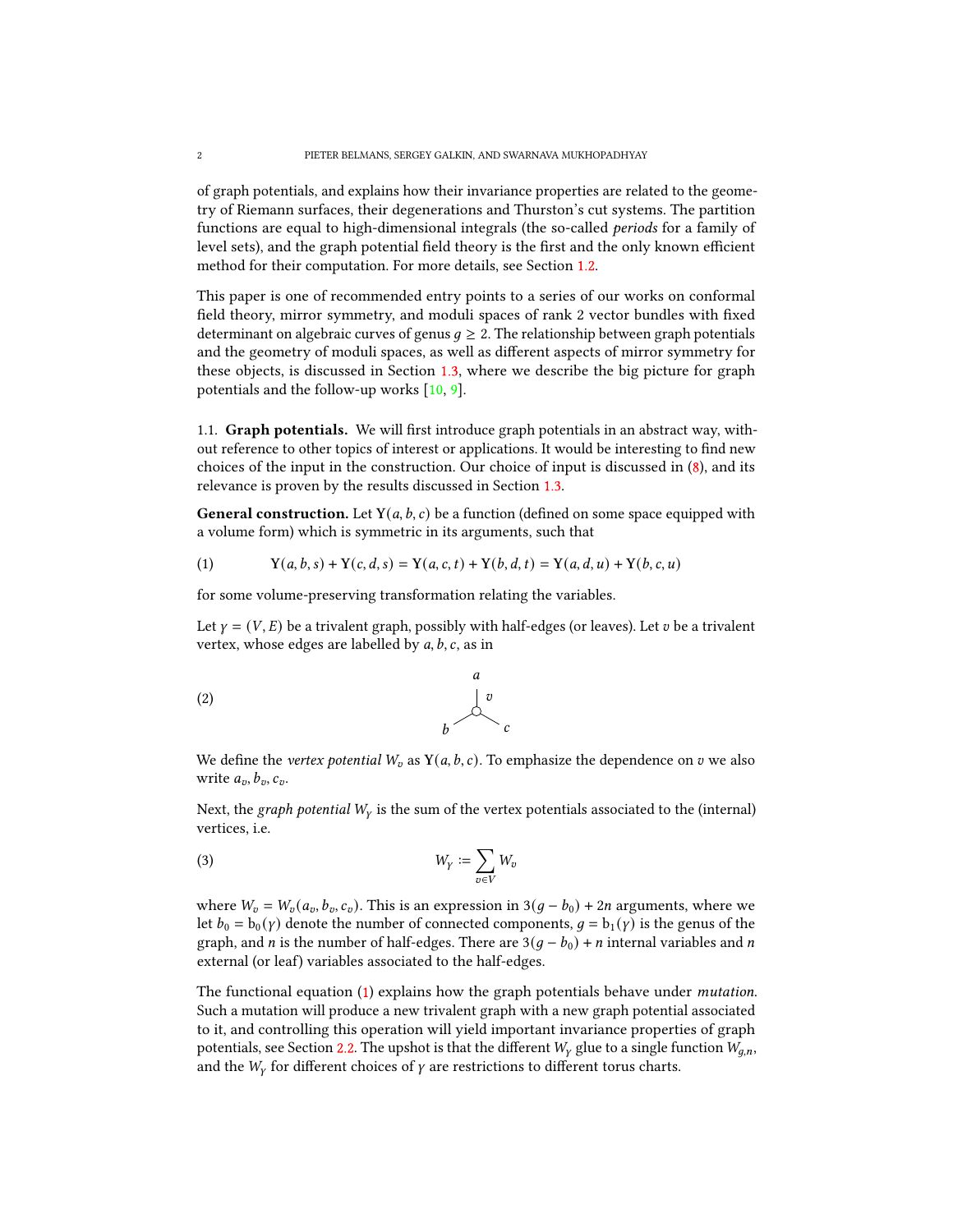Partition functions from graph potentials. Applying a Fourier-like transform we can write

(4) 
$$
\exp(Y(a,b,c)) = \sum_{i,j,k} F(i,j,k) a^i b^j c^k
$$

for a function  $F(i, j, k)$ . These functions satisfy the Frobenius equation

(5) 
$$
\sum_{m} F(i, j, m) F(k, l, -m) = \sum_{n} F(i, k, n) F(j, l, -n).
$$

This equation hints at an important compatibility property, culminating in Theorems [A](#page-4-0) and [B.](#page-4-1)

We can moreover consider the integration over the internal variables  $w_1, \ldots, w_{3q-3+n}$ , and define the symmetric function

(6) 
$$
Z_g(z_1,...,z_n) := \iiint \exp(W_Y(z_1,...,z_n; w_1,...,w_{3g-3+n})
$$

in the *n* external variables  $z_1, \ldots, z_n$ . This function only depends on the genus g of the graph  $\gamma$ , and it satisfies the rules

(7) 
$$
\begin{cases} Z_{g+g'}(z_1,\ldots,z_{n+n'}) = \iiint Z_g(z_1,\ldots,z_n,w) Z_{g'}(z_{n+1},\ldots,z_{n+n'},w) \\ Z_{g+1}(z_1,\ldots,z_n) = \iiint Z_g(z_1,\ldots,z_n,w,w). \end{cases}
$$

 This type of compatibilities, ultimately governed by [\(1\)](#page-1-1), allow us to study the partition functions associated to graph potentials.

Our choice of potential. In the remainder of the paper we will focus on a specific choice of the function Y, namely the Laurent polynomial

<span id="page-2-0"></span>(8) 
$$
Y(a, b, c) = \frac{a}{bc} + \frac{b}{ac} + \frac{c}{ab} + abc.
$$

The domain of the function is the torus  $(\mathbb{C}^{\times})^3$ . The transformation that gives a solution to [\(1\)](#page-1-1) is the rational change of coordinates

(9) 
$$
s \cdot (ab + cd) = t \cdot (ac + bd) = u \cdot (ad + bc).
$$

This transformation preserves the logarithmic rational volume forms

(10) 
$$
\omega_a \wedge \omega_b \wedge \omega_c \wedge \omega_* \qquad * \in \{s, t, u\}
$$

where  $\omega_a = d \log a = \frac{da}{a}$  is the Haar measure for the multiplicative group.

We can give an interpretation of this choice, independent of the role it will play for us, as follows. Consider a tetrahedron inscribed in the cube  $[0, \frac{D}{2}]$  $\frac{D}{2}$ ]<sup>3</sup>, whose facets are bounded by the conditions

<span id="page-2-1"></span>(11) 
$$
\begin{cases} A \leq B + C, & B \leq A + C, & C \leq A + B \\ A + B + C \leq D \end{cases}
$$

This tetrahedron can be seen as the moduli space of geodesic triangles on a sphere of radius  $R = \frac{D}{2\pi}$ . The first inequalities are the classical triangle inequalities, and the last one is a quantum bound of the perimeter.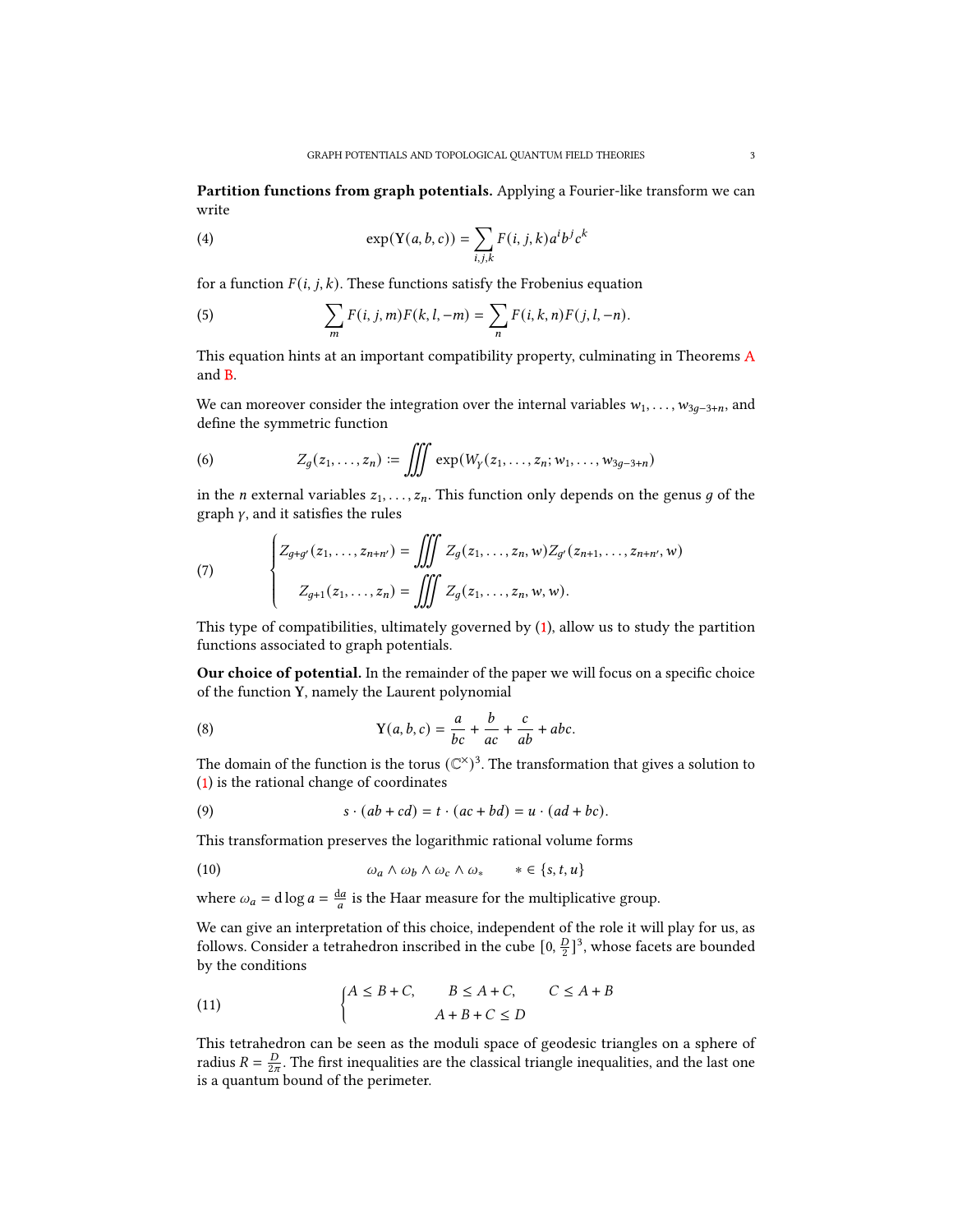After the substitution  $(a, b, c, d) = (\exp A, \exp B, \exp C, \exp(-D))$  the Laurent polynomial [\(8\)](#page-2-0) becomes a generating function of the inequalities  $(11)$ , which is invariant with respect to translations by  $2\pi\sqrt{-1}(A, B, C)$  for  $(A, B, C)$  satisfying

(12) ± ± ± ∈ Z.

If we let A, B, C be real (resp. complex) numbers, then  $a, b, c$  are real positive (resp. complex non-zero), and the Haar measure  $\omega_a$  in the coordinate *a* becomes the Lebesgue measure in the coordinate  $A$ .

The definition of graph potentials for  $(8)$  will, instead of trivalent graphs with half-edges, involves colored trivalent graphs (without half-edges), where we let a trivalent vertex  $v$  be either uncolored  $\circ$  or colored  $\bullet$ . We will explain this in Section [2.1.](#page-8-0)

It would be interesting to find other functions  $Y(a, b, c)$ , study their partition functions, and relate them to geometry.

A sneak preview of the geometry to explain our choice of potential. As explained in Section [1.3](#page-5-0) we will relate graph potentials to the moduli space  $M_C(2, \mathcal{L})$  of rank 2 vector bundles. The first case to consider is for  $q = 2$ , so let C be a smooth projective curve of genus 2. In this case an explicit description of  $M_C(2, \mathcal{L})$  due Newstead and Narasimhan– Ramanan exists [\[38,](#page-36-0) [37\]](#page-36-1): it can be written as

(13) 
$$
M_C(2, \mathcal{L}) \cong Q_1 \cap Q_2 \subset \mathbb{P}^5
$$

where  $Q_1$ ,  $Q_2$  are smooth quadric hypersurfaces determined by C.

These varieties degenerate to a toric Fano threefold with six ordinary double points. For the (smooth) intersection of quadrics in  $\mathbb{P}^5$  we have the toric degeneration given by the (singular) intersection of quadrics with equations

(14) 
$$
Z_0 Z_1 = Z_2 Z_3 = Z_4 Z_5.
$$

As a toric variety it is described by the polytope which is the convex hull of the vertices  $(\pm 1, \pm 1, \pm 1)$ . This toric variety has terminal singularities, and its 6 ordinary double points admit a small resolution of singularities.

The graph potential associated to the (colored) trivalent graph of genus  $g = 2$ 

$$
\begin{array}{c}\n x \\
 \hline\n 1 \overline{z} \\
 2\n \end{array}
$$
\n(15)

is closely related to the polytope defining the toric degeneration, and takes on the form

(16) 
$$
\widetilde{W} = xyz + \frac{x}{yz} + \frac{y}{xz} + \frac{z}{xy} + \frac{1}{xyz} + \frac{yz}{x} + \frac{xz}{y} + \frac{xy}{z}.
$$

The classical period of the Laurent polynomial  $\widetilde{W} : \mathbb{G}_{m}^{3} \to \mathbb{A}^{1}$  agrees with the quantum period of  $M_C(2, \mathcal{L})$ , as computed in [\[12\]](#page-35-3), and hence the graph potential captures certain symplecto-geometric aspects of  $M_C(2, \mathcal{L})$ . We will elaborate further on this in Section [1.3.](#page-5-0)

<span id="page-3-0"></span>1.2. Overview of the results. We will now discuss the results proven in this paper, for the choice of potential in [\(8\)](#page-2-0).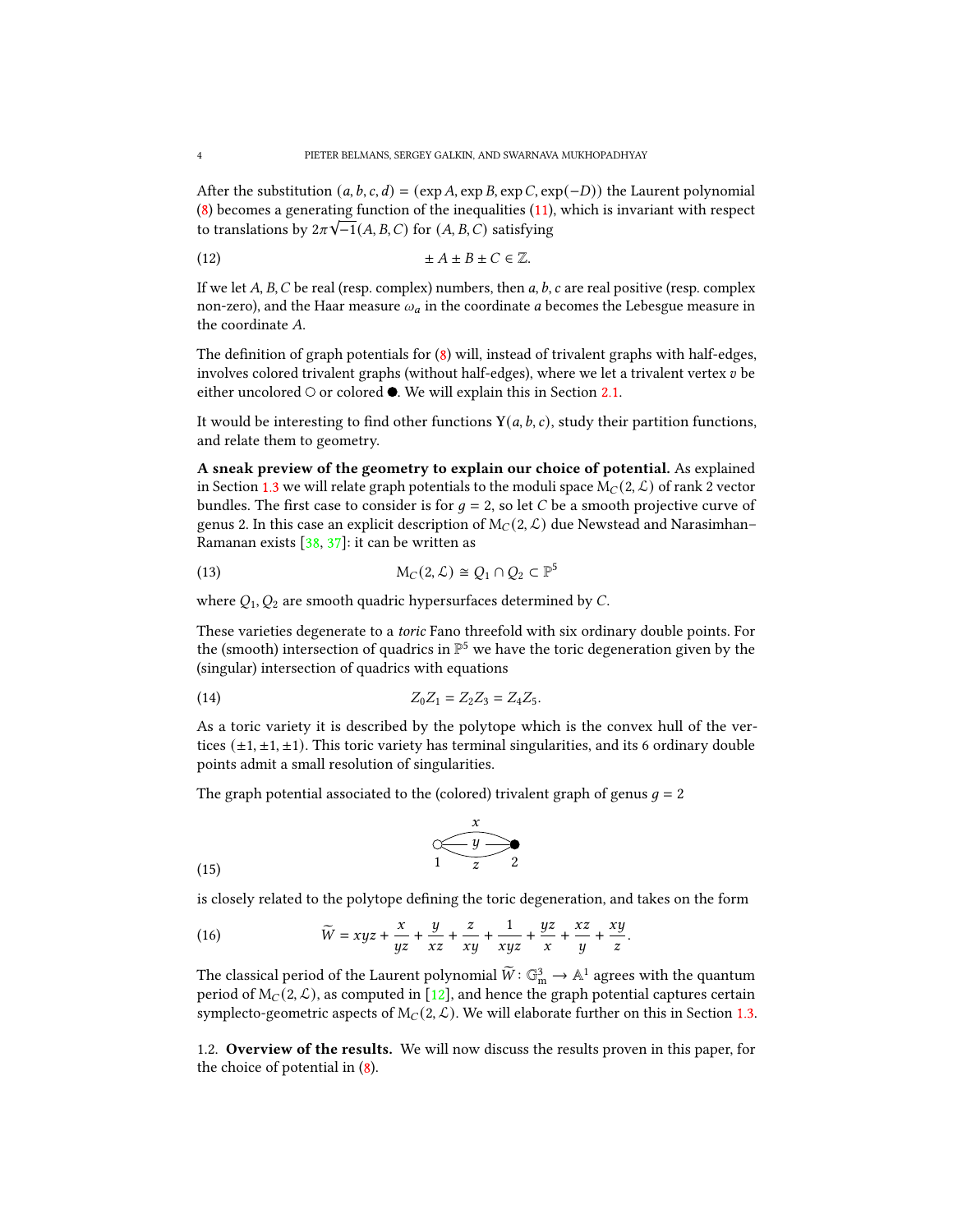Graph potentials under elementary transformations. The first result we will prove is an invariance property of graph potentials under appropriate changes of the trivalent graph. To motivate this result, recall that one way in which a trivalent graph of genus  $q$ arises is as a degeneration of a smooth projective curve  $C$  of genus  $q$  into a nodal curve with only rational components. Such a curve is also called a graph curve in Bayer–Eisenbud  $[6]$ , and its dual graph gives y. Alternatively, such trivalent graphs can be seen as pair of pants decompositions of  $C$ , considered as a Riemann surface.

Different degenerations, and different pair of pants decompositions are related to each other by elementary transformations à la Hatcher–Thurston, which act on the trivalent graph. We prove that graph potentials are suitably invariant under these elementary transformations:

<span id="page-4-0"></span>**Theorem** A. Let  $(y, c)$  and  $(y', c')$  be two trivalent colored graphs related by elementary transformations. Then the graph potentials  $\widetilde{W}_{Y,c}$  and  $\widetilde{W}_{Y',c'}$  are identified via a rational change of coordinates.

The proof of this theorem is given in Section [2.2,](#page-12-0) and it expresses the invariance of graph potentials under mutations. In  $[10]$  we will further discuss the link between the mutations in Theorem [A,](#page-4-0) and the mutation of potentials in the context of mirror symmetry.

Associated to a Laurent polynomial we have its classical period. The relevance of this invariant is discussed in Section [1.3.](#page-5-0) The invariance properties of graph potentials from Theorem [A](#page-4-0) allow us to show in Corollary [2.18](#page-18-1) that classical periods of graph potentials only depend on the number of vertices and the parity of the coloring.

The graph potential topological quantum field theory. Inspired by this invariance under elementary transformations, we will define in Construction [3.10](#page-22-0) a topological quantum field theory, and call it the graph potential field theory. In other words, we have found a new solution to the Witten–Dijkgraaf–Verlinde–Verlinde (WDVV) equation.

Its partition function  $Z^{gp}(t)$  (for any  $t \in \mathbb{R}$ ) assigns to the pair of pants  $\Sigma_{0,3}$  with  $1 + \epsilon$ anticlockwise oriented circles, for  $\epsilon \in \{0, 1\}$ , the appropriately colored vertex potential, i.e.

(17) 
$$
Z^{\rm gp}(t)(\Sigma_{0,3}) \coloneqq \exp\left(t\widetilde{W}_{v,\epsilon}(x,y,z)\right) \in \ell^2(\mathbb{Z})^{\otimes 3}.
$$

Here  $\ell^2(\mathbb{Z})$  is the Hilbert space of square-integrable real series indexed by  $\mathbb{Z}$ . A countable orthonormal basis is given by  $\{x^i\}_{i\in\mathbb{Z}}$  and any element of  $\ell^2(\mathbb{Z})$  can be written as  $\sum_{i\in\mathbb{Z}}a_ix^i$ such that  $\sum_{i\in\mathbb{Z}} a_i^2 < \infty$ . Because the potential takes values in an infinite-dimensional Hilbert space, we will need to restrict the bordism category suitably.

The properties of the graph potential can then be used to show the following theorem.

<span id="page-4-1"></span>**Theorem B.** Let  $t \in \mathbb{R}$ . The graph potential field theory  $Z^{gp}(t)$  is a two-dimensional topological quantum field theory on a suitably restricted bordism category, with values in Hilbert spaces.

Observe that our TQFT takes values in  $\ell^2(\mathbb{Z})$ , and that it is not related to the usual  $(1 + 1)$ -TQFT coming from the fusion ring of conformal blocks.

The existence of this TQFT shows why it is a powerful idea to consider moduli spaces of vector bundles on curves for all genera simultaneously when one is interested in mirror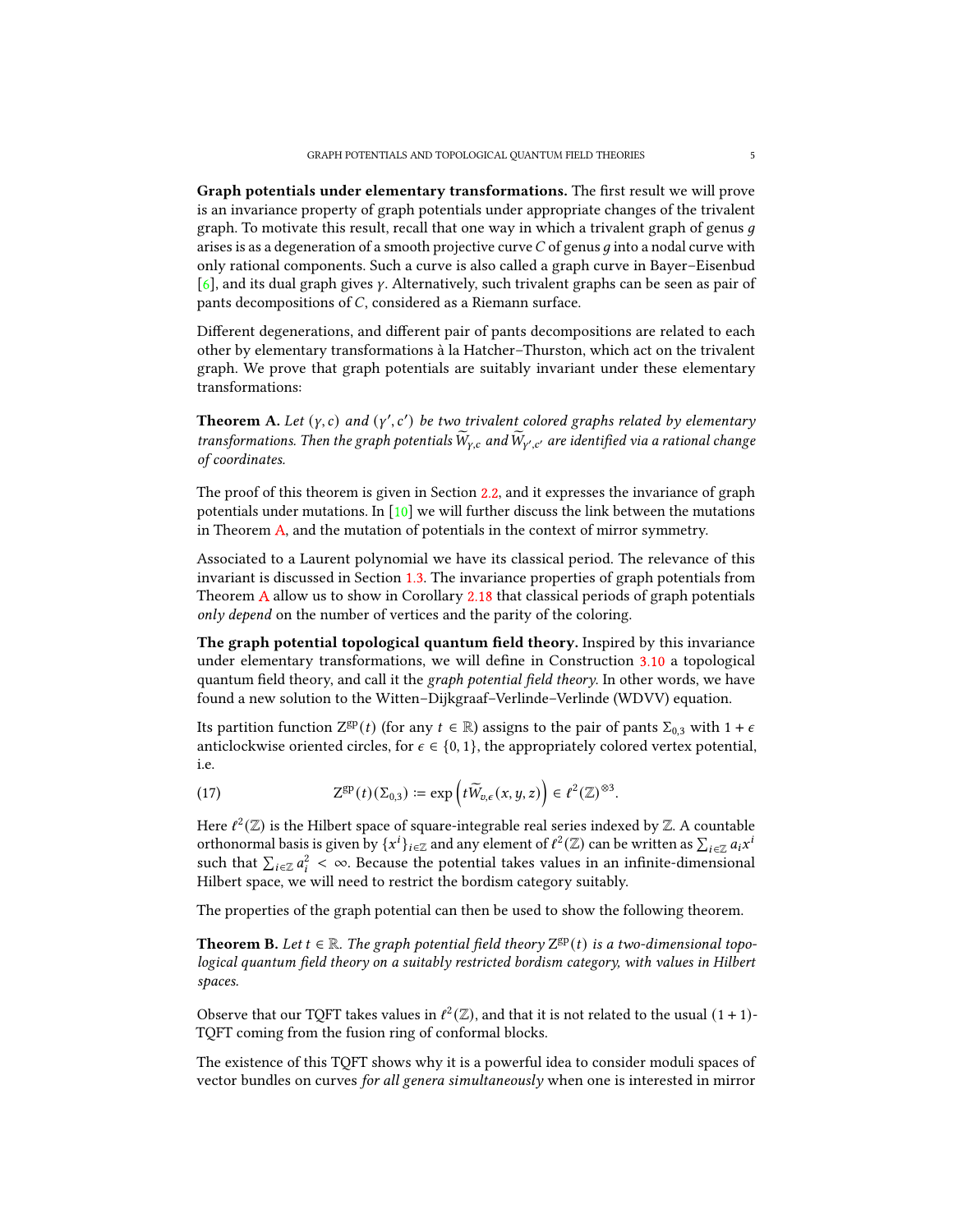symmetry aspects of these Fano varieties. In a different direction, González-Prieto–Logares– Muñoz have constructed a topological quantum field theory computing Hodge–Deligne polynomials for representation varieties [\[22\]](#page-36-2).

The topological quantum field theory in Theorem  $\overline{B}$  $\overline{B}$  $\overline{B}$  gives a powerful computational tool to compute classical periods of graph potentials. This is discussed in Section [4.](#page-24-0)

There is in fact an abundance of various flavours of field theories, in this series of papers, and the works we build upon. Indeed, in this work we have introduced a novel topological quantum field theory to compute periods of graph potentials. The results we build upon in  $[10]$  to construct and study toric degenerations use the *conformal field theory* given by conformal blocks  $[7, 43, 42]$  $[7, 43, 42]$  $[7, 43, 42]$  $[7, 43, 42]$  $[7, 43, 42]$ . On the other hand, the study of classical and quantum periods in  $[10]$  features both *cohomological field theories* and *symplectic field theories* (see [\[28\]](#page-36-4) and [\[1,](#page-35-6) [11,](#page-35-7) [17\]](#page-35-8)).

Furthermore, the cohomological and symplectic field theories in turn can be compared using a *tropical field theory*, which can be seen as an intermediary between them  $[33, 34, ]$  $[33, 34, ]$  $[33, 34, ]$  $[33, 34, ]$ [32,](#page-36-7) [30,](#page-36-8) [31\]](#page-36-9). Finally, at the end of this introduction we speculate on the relationship between our work and the construction of the (still conjectural) 4-dimensional Donaldson–Floer  $quantum$  field theory.

<span id="page-5-0"></span>1.3. Applications of graph potentials. As this is the first paper in a series we will now outline the results in the next installments.

Whilst they do not play a role in the current paper, our original motivation to introduce graph potentials was to study the algebro- and symplecto-geometric aspects of the moduli space  $M_C(2, \mathcal{L})$  of rank 2 vector bundles with fixed determinant on a smooth projective curve C. The mirror dual of  $M_C(2, \mathcal{L})$  is expected to be a cluster-like variety equipped with a regular function, the so-called Landau–Ginzburg potential (closely related to the Floer potential). We propose in  $[10, 9]$  $[10, 9]$  $[10, 9]$  that graph potentials can be seen as (building blocks of) mirrors to  $M_C(2, \mathcal{L})$ .

**Enumerative mirror symmetry.** In  $[10]$  we will discuss aspects of the symplectic geometry of  $M_C(2, \mathcal{L})$ , and relate it to the algebraic geometry of graph potentials.

In particular we will consider the *quantum period*  $G_{M_C(2,\mathcal{L})}(t)$ , a generating function for closed genus zero Gromov-Witten invariants with descendants and primary field being a point, which can be also defined using the operator of quantum multiplication by the first Chern class, whose coefficients are closed genus zero correlators without descendants but with two arbitrary cohomology insertions.

The invariant associated to graph potentials is the classical period, the constant terms of powers of the Laurent polynomial. The agreement of these two sequences of numbers is an important litmus test for mirror symmetry of Fano varieties, and forms the main result of [\[10\]](#page-35-1).

**Homological mirror symmetry.** In  $[9]$  we will discuss certain decompositions that arise in the study of  $M_C(2, \mathcal{L})$  and graph potentials. Since  $M_C(2, \mathcal{L})$  is a Fano manifold, its bounded derived category of coherent sheaves is expected to have a homological mirror dual partner in the sense of Kontsevich's homological mirror symmetry conjecture, cf. [\[26\]](#page-36-10) for Calabi–Yau varieties and [\[27,](#page-36-11) page 30] for the Fano version.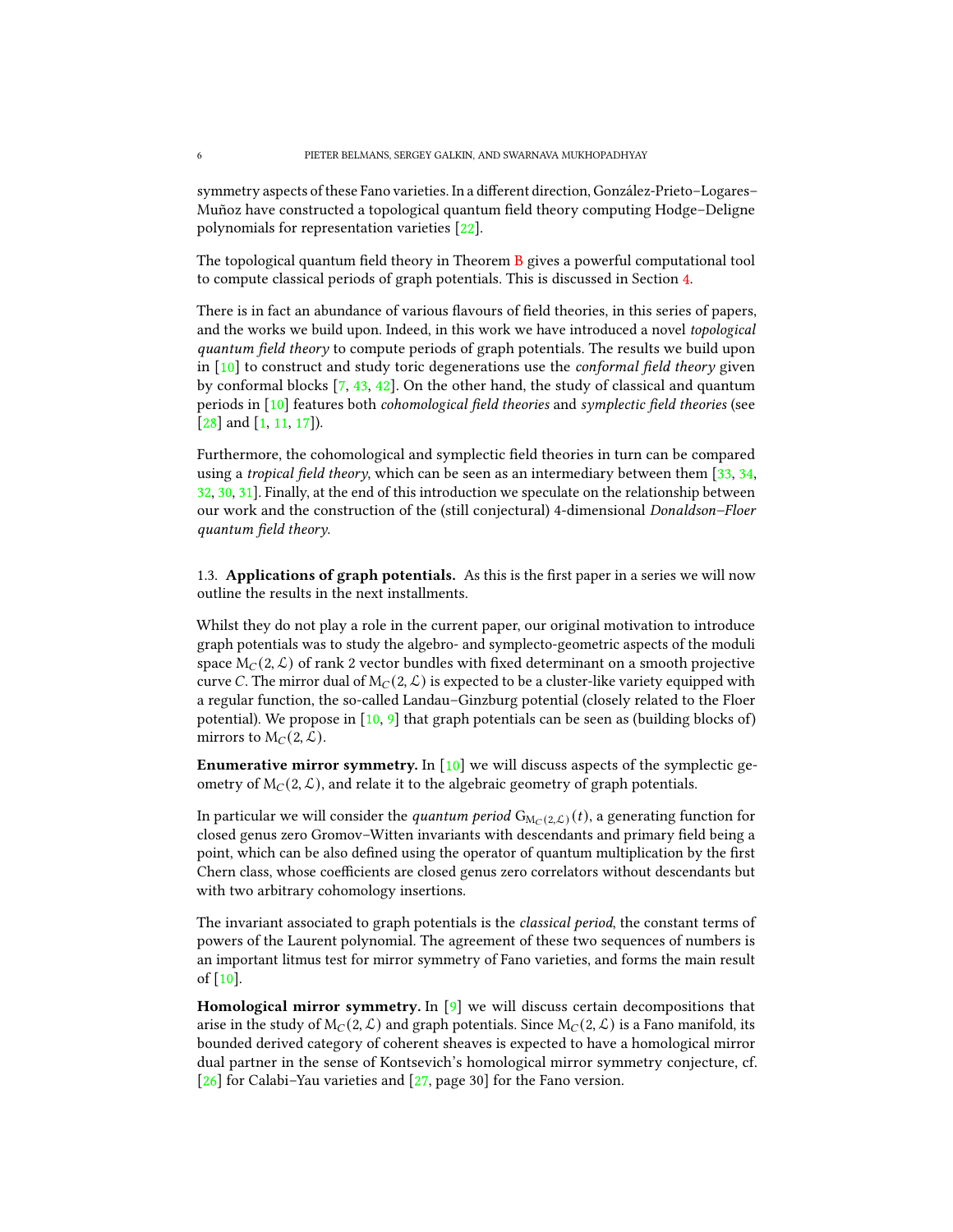This mirror dual partner is expected to be a pair  $(Y, f)$ , where Y is a smooth quasiprojective variety and  $f$  a regular function on it. The Laurent polynomials discussed before are then restrictions of the Landau–Ginzburg potential  $f$  to a torus  $\mathbb{G}_{\text{m}}^n \subseteq Y$ . For more information on these pairs, and their "tamings" one is referred to [\[25\]](#page-36-12).

Assuming that the categories of symplectic origin, namely the so-called Fukaya category of (graded) immersed (e.g. embedded) coisotropic (e.g. Lagrangian) subvarieties in  $M_C(2, \mathcal{L})$ decorated with a flat unitary connection and the analogous Fukaya–Seidel category of vanishing Lagrangian thimbles in Y, are well-defined, the spaces  $M_C(2, \mathcal{L})$  and  $(Y, f)$  are called homologically mirror dual if

- the derived category of coherent sheaves on  $M_C(2, \mathcal{L})$  is equivalent to the derived Fukaya–Seidel category of  $(Y, f)$ ,
- the derived Fukaya category of  $M_C(2, \mathcal{L})$  is equivalent to the matrix factorization category of  $(Y, f)$ .

We also refer the reader to  $[24, \text{Conjecture } 2.3]$  $[24, \text{Conjecture } 2.3]$  for a general discussion on Landau– Ginzburg models and homological mirror symmetry conjectures.

A natural approach to tackle the first equivalence starts with finding semiorthogonal decompositions on either side of the mirror. We propose in [\[9,](#page-35-2) Conjecture A] a conjectural semiorthogonal decomposition for  ${\rm D}^{\rm b}( {\rm M}_C(2,\mathcal{L}))$ , independently suggested by Narasimhan. For a description of the state-of-the-art we refer to op. cit. As evidence for this conjecture we provide in [\[9,](#page-35-2) Theorem C] a *motivic decomposition* of  $M_C(2, \mathcal{L})$  (resp.  $\mathbf{D}^b(M_C(2, \mathcal{L})))$  in the Grothendieck rings of varieties and categories.

With respect to the graph potentials introduced in this paper, it becomes interesting to study the second equivalence of categories. Here one aims to find *orthogonal decompositions* on either side of the mirror. For the derived Fukaya category there is a natural decomposition in terms of eigenvalues of the quantum multiplication, which is described by Muñoz [\[35,](#page-36-14) [36\]](#page-36-15). In [\[9,](#page-35-2) Theorem B] we show that this eigenvalue decomposition is mirrored by a critical value decomposition of graph potentials. This in turns gives further evidence for the conjectured semiorthogonal decomposition.

**Reconstruction results.** In  $[8]$  we discuss how the Newton polytope of the graph potential determines the graph and its coloring. This is a reconstruction result which on the algebro-geometric side mirror to graph potentials corresponds to a combinatorial non-abelian Torelli theorem. We refer to op. cit. for more context and applications.

Outlook: mirror approach to the Atiyah–Floer conjecture. To end the introduction, we speculate on a variation on the theme of the Atiyah–Floer conjecture, suggested by mirror symmetry, and how graph potentials could lead to progress.

The Atiyah–Floer conjecture from  $[4]$  states that two homology theories, both introduced by Floer, are isomorphic. One is the instanton Floer homology  $HF<sup>inst</sup>(B)$  of a 3-manifold B [\[18\]](#page-35-11). The other is the symplectic Floer homology of two Lagrangian subvarieties  $R(B_-)$ and  $R(B_+)$  inside a symplectic variety  $R(\Sigma)$  associated to a Heegaard splitting  $B = B_-\cup_{\Sigma} B_+$ into two handlebodies along a common boundary surface  $\Sigma$  [\[19\]](#page-35-12). The notation  $R(*)$  stands for the moduli space of flat SU(2)-connections on  $* = \Sigma, B_{\pm}, B$ . The (smooth locus of the) variety  $R(\Sigma)$  is equipped with the Narasimhan–Atiyah–Bott–Goldman symplectic structure, for which  $R(B_+) \to R(\Sigma)$  are Lagrangian embeddings.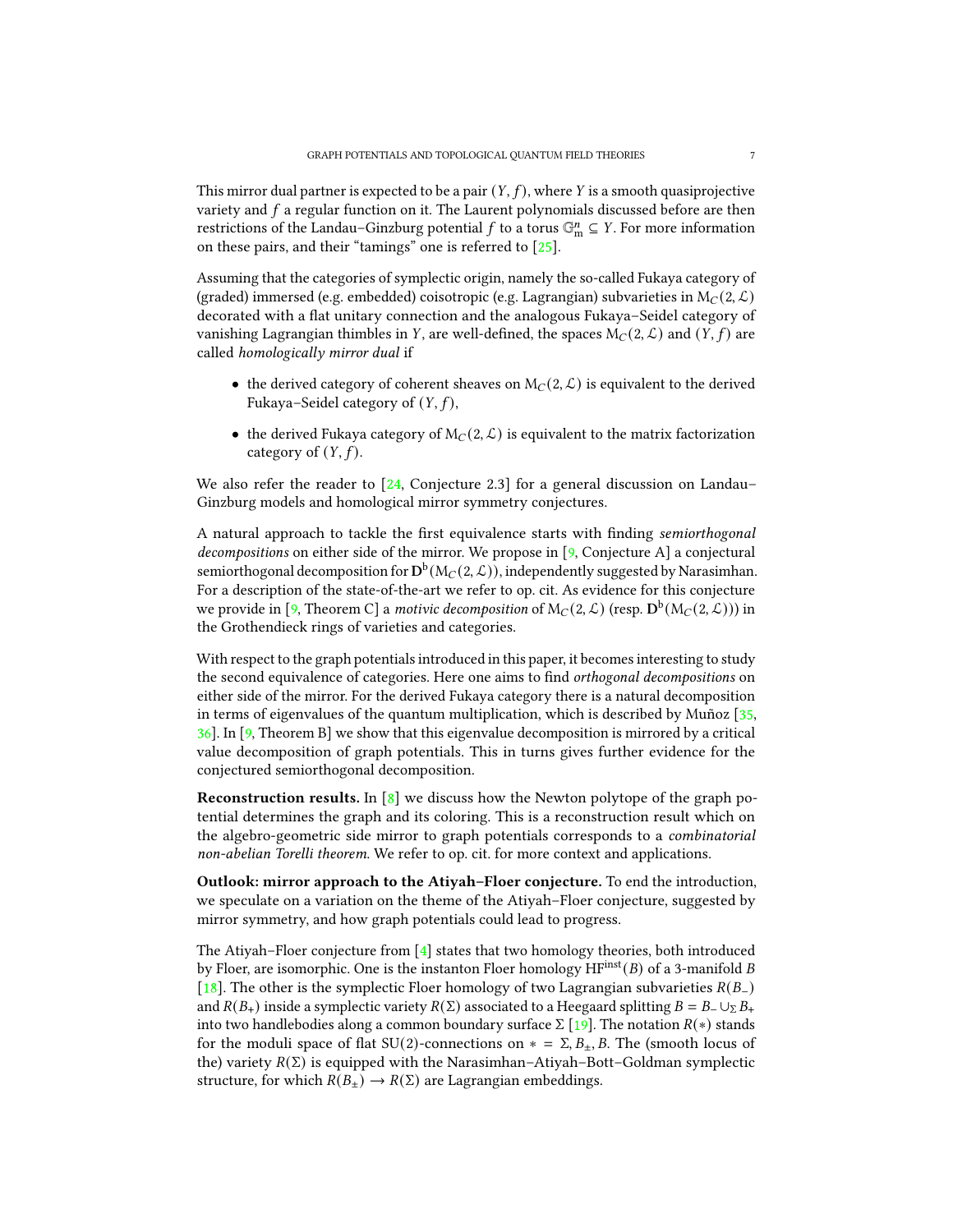Donaldson proposed to extend and categorify the Atiyah–Floer conjecture. For an overview one is referred to [\[13\]](#page-35-13). Associated to the surface Σ one then has a category  $\mathcal{C}(\Sigma)$ , whilst the handlebodies  $B_{\pm}$  with boundary  $\partial B_{\pm} = \Sigma$  define objects in  $\mathcal{C}(\Sigma)$ . This assignment is subject to the condition that the morphism spaces are identified with the symplectic Floer homology. This (provisional) extended 4-dimensional TQFT is known as Donaldson–Floer theory. The category  $\mathcal{C}(\Sigma)$  should be a Fukaya-like category for the symplectic variety  $R(\Sigma)$ , whereas the Lagrangian subvarieties  $R(B_+)$  define objects in it.

On the other side of the mirror we have graph potentials (and more complicated Landau– Ginzburg models constructed using graph potentials), and their categories of matrix factorizations. Similar to how categories of matrix factorizations of the potential  $x^n$  appear as basic building blocks of Khovanov–Rozansky field theories, the categories of matrix factorizations of graph potentials are expected to be mirror dual to the Fukaya categories of the symplectic varieties  $R(\Sigma)$ .

The upshot of this approach is that it is purely algebraic, whereas on the symplectic side one needs to do complicated analysis. Likewise,  $R(\Sigma)$  is singular, complicating the study of the Fukaya category even further. In particular, our work suggests how one could try to construct Donaldson–Floer theory on the other side of the mirror.

Acknowledgments. We want to thank Catharina Stroppel for interesting discussions.

This collaboration started in Bonn in January–March 2018 during the second author's visit to the "Periods in Number Theory, Algebraic Geometry and Physics" Trimester Program of the Hausdorff Center for Mathematics (HIM) and the first and third author's stay in the Max Planck Institute for Mathematics (MPIM), and the remaining work was done in the Tata Institute for Fundamental Research (TIFR) during the second author's visit in December 2019–March 2020 and the first author's visit in February 2020. We would like to thank HIM, MPIM and TIFR for the very pleasant working conditions.

Several computations and experiments were performed using Pari/GP [\[41\]](#page-36-16).

The first author was partially supported by the FWO (Research Foundation–Flanders). The third author was partially supported by the Department of Atomic Energy, India, under project no. 12-R&D-TFR-5.01-0500 and also by the Science and Engineering Research Board, India (SRG/2019/000513).

## 2. Graph potentials

<span id="page-7-0"></span>We will consider trivalent graphs of genus  $q$ . Such graphs are associated to pair of pants decompositions of compact orientable surfaces in the sense of Hatcher–Thurston [\[23\]](#page-36-17). These are collections of disjoint circles on a surface  $\Sigma$  such that their complement is the disjoint union of spheres with 3 holes, also known as "pairs of pants" or trinions. In this section we associate a Laurent polynomial to each trivalent graph, and study how different Laurent polynomials associated to different graphs are related to each other.

The dual of the pair of pants can be encoded as follows:

$$
\begin{array}{c}\n\text{(18)} \\
\hline\n\end{array}
$$

and to a decomposition of  $\Sigma$  into such pairs of pants we associate the graph whose vertices are the pairs of pants, and whose edges indicate how the pairs of pants are glued together.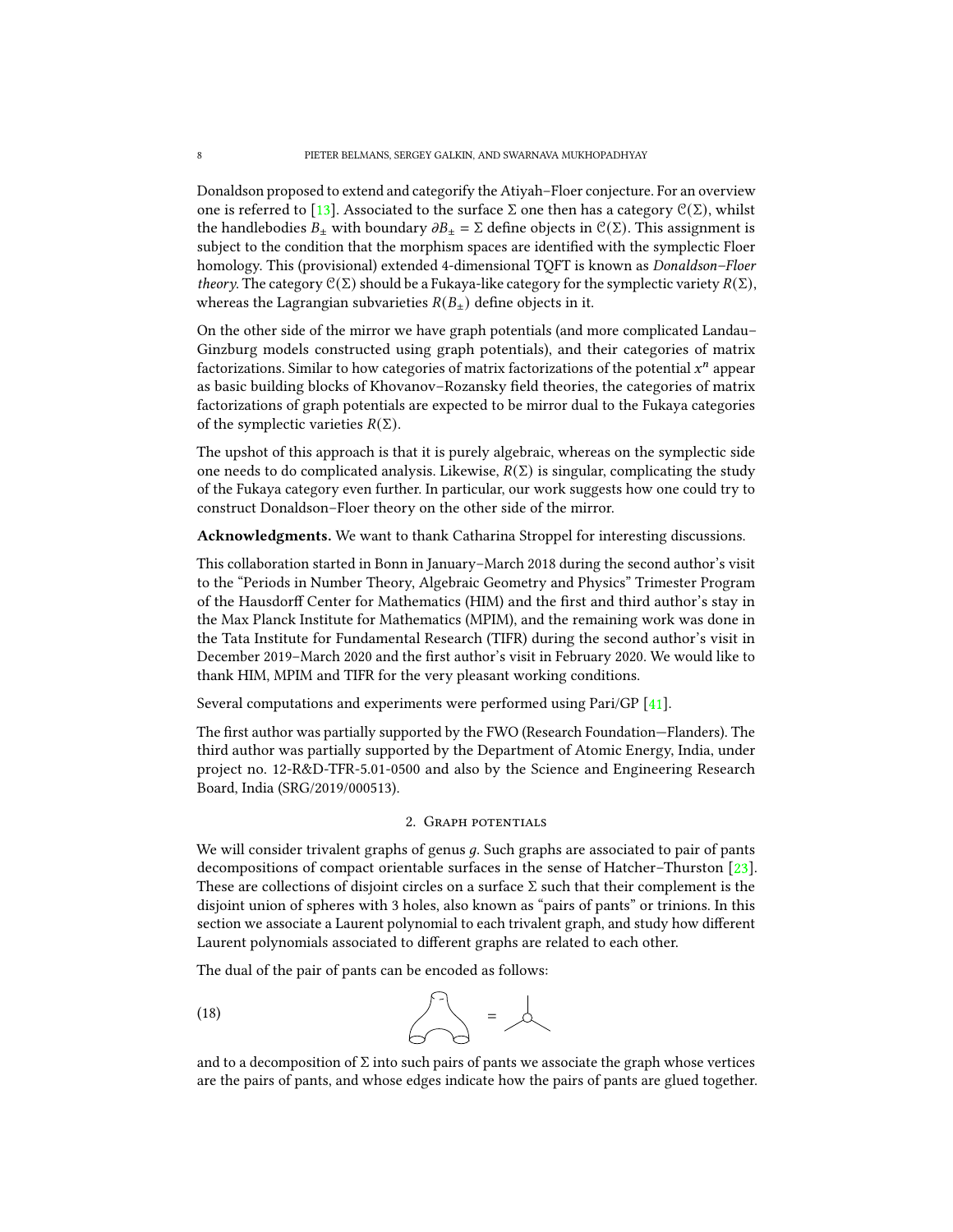Loops arise from cutting a genus 1 surface with 1 puncture by a circle. For every pants decomposition one thus obtains a trivalent graph.

For now we will consider trivalent graphs without making this link to geometry and topology explicit, but this will be important later.

<span id="page-8-0"></span>2.1. **Definition.** Let  $y = (V, E)$  be an undirected trivalent graph (possibly containing loops), which we will assume to be connected, and whose first Betti number is  $q$ . Hence

$$
W = 2g - 2,
$$
  

$$
*E = 3g - 3.
$$

Recall that the homology (resp. cohomology) of a graph with coefficients in a ring  $R$  (which for us will be either  $\mathbb{Z}$  or  $\mathbb{F}_2$ ) takes  $C_0(\gamma, R) = R^V$  and  $C_1(\gamma, R) = R^E$  with differential given by the incidence matrix after choosing an orientation of the graph (resp. the  $R$ -linear dual of the incidence matrix). Hence  $rk H_0(\gamma, R)$  is the number of connected components, and  $rk H_1(\gamma, R)$  is the genus of the graph. Because we only consider the differential when  $R = \mathbb{F}_2$  the choice of orientation is irrelevant for us.

We will denote

(20) 
$$
\widetilde{N}_Y := C^1(\gamma, \mathbb{Z})
$$

the free abelian group of 1-cochains on  $\gamma$ , and

$$
\widetilde{M}_Y := C_1(\gamma, \mathbb{Z})
$$

the free abelian group of 1-chains.

Let  $v \in V$  be a vertex. It is adjacent to the edges  $e_{v_i}, e_{v_i}, e_{v_k} \in E$  (which might coincide if there is a loop). We will denote the sublattice of  $\widetilde{N}_Y$  generated by the cochains  $x_i, x_j, x_k$  for which  $x_i(e_{v_a}) = \delta_{i,v_a}$  by  $\widetilde{N}_v$ .

Inside  $\tilde{N}_v$  we consider the sublattice  $N_v$  generated by the eight cochains  $\{\pm x_i \pm x_j \pm x_k\}$ . Using these we define the sublattice

<span id="page-8-1"></span>
$$
(22) \t\t N_Y \subseteq \widetilde{N}_Y
$$

as the image of the natural morphism  $\bigoplus_{v\in V} N_v \to \widetilde{N}_{\gamma}$ .

We have the associated tori  $T_\gamma^\vee\coloneqq\mathrm{Spec}\,\mathbb{C}[N_\gamma]$  and  $\widetilde{T}_\gamma^\vee\coloneqq\mathrm{Spec}\,\mathbb{C}[\widetilde{N}_\gamma]$ , so that  $N_\gamma$  and  $\widetilde{N}_\gamma$ are realized as the character lattice of  $T^\vee_\gamma$  and  $\widetilde T^\vee_\gamma$  respectively, and hence as the cocharacter lattices of  $T_Y$  and  $\overline{T}_Y$ .

The inclusion [\(22\)](#page-8-1) induces an isogeny of the tori  $\widetilde{T}_\gamma^\vee \to T_\gamma^\vee$ , whose kernel

(23) 
$$
A_Y := \text{Hom}(\widetilde{N}_Y/N_Y, \mathbb{C}^\times) = (\widetilde{N}_Y/N_Y)^\vee,
$$

(which is isomorphic to  $\mathbb{F}_2^{\oplus g}$  $2^{\text{eg}}$ ) we wish to describe explicitly.

Consider the dual lattices  $M_{\gamma} := N_{\gamma}^{\vee}$  and  $\widetilde{M}_{\gamma} := \widetilde{N}_{\gamma}^{\vee}$ , for which we have  $\widetilde{M}_{\gamma} \subseteq M_{\gamma}$ , and  $A_y \cong M_y/\widetilde{M}_y$ . The following lemma summarizes the situation.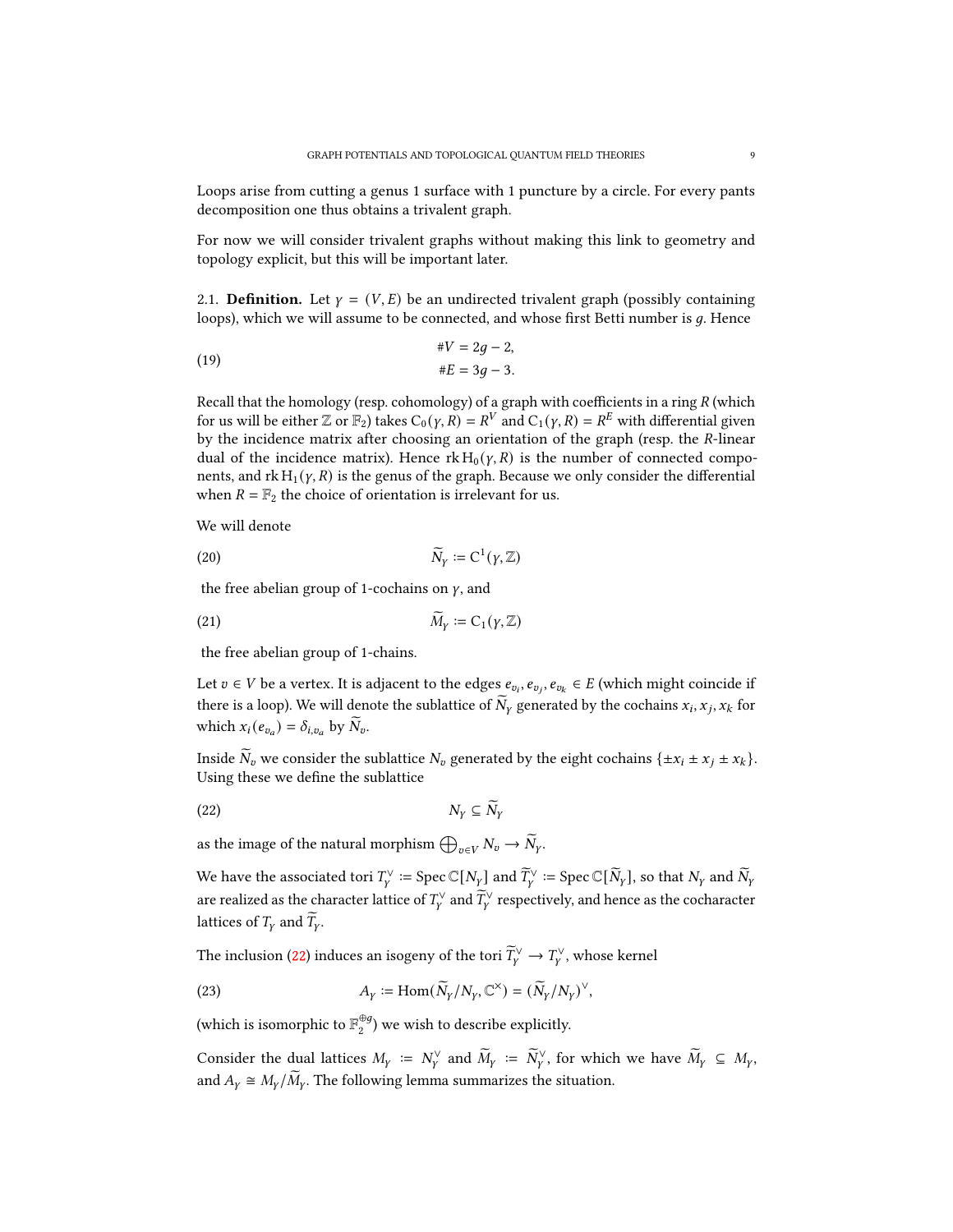Lemma 2.1. We have that

(24)  
\n
$$
M_{Y} = \left\{ m = \sum_{e \in E} w_{e} e \mid w_{e} \in \mathbb{R}, \forall n \in N_{Y} : \langle n, m \rangle \in \mathbb{Z} \right\}
$$
\n
$$
= \left\{ m = \sum_{e \in E} w_{e} e \mid w_{e} \in \frac{1}{2} \mathbb{Z}, \forall v \in V : w_{e_{i}} + w_{e_{j}} + w_{e_{k}} \in \mathbb{Z} \right\}
$$

and

$$
A_{\gamma} \cong H_1(\gamma, \mathbb{F}_2).
$$

Here  $e_i, e_j, e_k$  are edges adjacent to the vertex  $v$ .

In particular we also see that rational functions on the torus  $T_v$  are  $A_v$ -invariant functions on the torus  $\overline{T}_{v}$ .

Colorings. Next we introduce colorings. We will use these to conveniently deal with a generalization of the class of trivalent graphs, where half-edges are allowed. Using colorings we can reduce such situations (which will correspond to punctured surfaces) in the cases that we are interested in to the already considered case of trivalent graphs without half-edges.

**Definition 2.2.** Let  $\gamma = (V, E)$  be a trivalent graph. A *coloring* is a function  $c: V \to \mathbb{F}_2$ , interpreted as an  $\mathbb{F}_2$ -valued 0-chain on  $\gamma$ .

If  $c(v) = 0$  we say that v is uncolored, and if  $c(v) = 1$  we say that v is colored. When drawing a graph, uncolored corresponds to a circle  $\bigcirc$  whilst colored corresponds to a disk  $\bullet$ . If it can be either we will indicate this by drawing  $\Theta$ .

We can now introduce one of the main objects of this paper. In Section  $4$  we will generalize this definition to also include half-edges, but for now this definition suffices.

<span id="page-9-1"></span>**Definition 2.3.** Let  $\gamma = (V, E)$  be a trivalent graph, and let  $c: V \rightarrow \mathbb{F}_2$  be a coloring. Let  $e_1, \ldots, e_{3g-3}$  be an enumeration of the edges. We will denote  $x_i$  the coordinate variable in  $\mathbb{Z}[\widetilde{N}_\gamma]$  associated to  $e_i$ .

Let  $v \in V$  be a vertex, and denote  $e_i, e_j, e_k$  the three edges incident to it. Then the *vertex* potential is the Laurent polynomial

<span id="page-9-0"></span>(26) 
$$
\widetilde{W}_{v,c} := \sum_{\substack{(s_i, s_j, s_k) \in \mathbb{F}_2^{\oplus 3} \\ s_i + s_j + s_k = c(v)}} x_i^{(-1)\substack{s_i(-1)^{s_j} \\ s_j}} x_k^{(-1)^{s_k}}
$$

in  $\mathbb{Z}[\widetilde{N}_v]$ . Observe that  $\widetilde{W}_{v,c}$  is in the image of  $\mathbb{Z}[N_v]$  in  $\mathbb{Z}[\widetilde{N}_v]$ .

Then we define the graph potential as the Laurent polynomial

$$
\widetilde{W}_{\gamma,c} := \sum_{v \in V} \widetilde{W}_{v,c}
$$

in  $\mathbb{Z}[\widetilde{N}_Y]$ . Similarly  $\widetilde{W}_{Y,C}$  is in the image of  $\mathbb{Z}[N_Y]$  in  $\mathbb{Z}[\widetilde{N}_Y]$ . If c is the zero 0-chain, we will write  $\widetilde{W}_{v,0}$  and  $\widetilde{W}_{v,0}$ .

By construction we have the following result.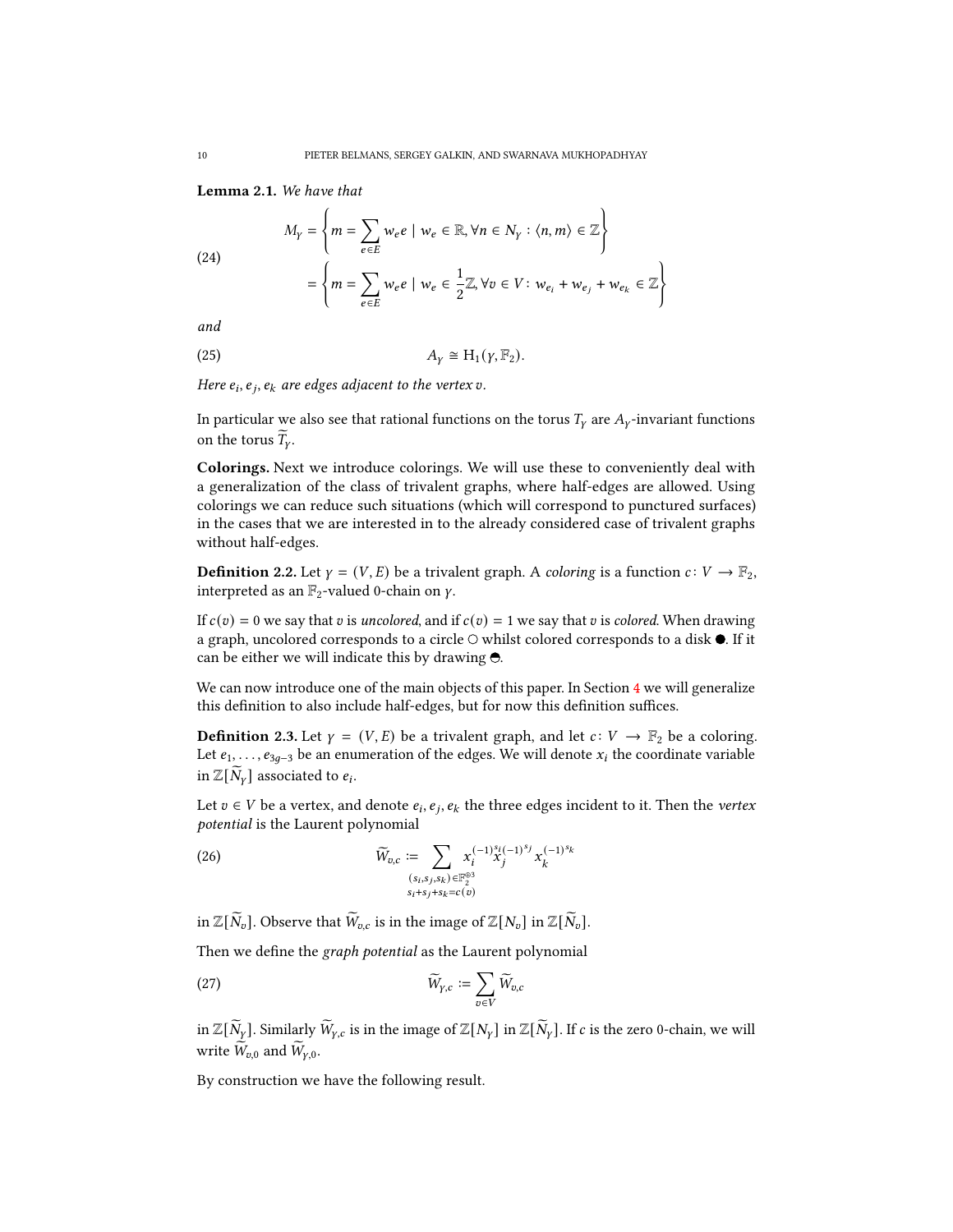<span id="page-10-0"></span>

Figure 1. Trivalent genus 2 graphs

**Lemma 2.4.** The graph potential  $\widetilde{W}_{\gamma,c}$  descends to a regular function  $W_{\gamma,c}$  on the torus  $T^\vee_\gamma$ (respectively the toric variety  $\widetilde{T}_Y^\vee$  ) of the toric variety of  $X_{P_{Y,c},M_Y}$  (respectively  $X_{P_{Y,c},\widetilde{M}_Y}$  ).

In other words, we have a commutative diagram

(28)

$$
\widetilde{T}_Y^{\vee}
$$
\n
$$
\downarrow
$$
\n
$$
T_Y^{\vee}
$$
\n
$$
\overline{W}_{Y,c}
$$
\n
$$
\downarrow
$$
\n
$$
T_Y^{\vee}
$$
\n
$$
\overline{W}_{Y,c}
$$
\n
$$
\uparrow
$$

We will now make the constructions explicit.

Example 2.5. We consider the following local picture of a trivalent vertex.



 $\boldsymbol{b}$ 

Then the vertex potentials are precisely

(29)

 $\widetilde{W}_{\gamma,0} = abc + \frac{a}{b}$  $\frac{a}{bc}$  +  $\frac{c}{ac}$  +  $rac{c}{ab}$  $\widetilde{W}_{\gamma,1} = \frac{1}{abc} +$ ab  $\frac{iv}{c}$  + ac  $\frac{ac}{b}$  +  $b$ c  $\frac{\pi}{a}$ .

There are two trivalent graphs with 2 vertices, which we will call the Theta graph and dumbbell graph respectively, and they are given in Figures [1\(a\)](#page-10-0) and [1\(b\).](#page-10-0)

<span id="page-10-1"></span>**Example 2.6** (Theta graph). We consider the Theta graph, labeled as in Figure  $1(a)$ . It is a trivalent graph of genus 2. We will consider two colorings for this graph, which will suffice for us by Corollary [2.9.](#page-11-0) Let c denote the non-trivial coloring given by  $c(1) = 0$ ,  $c(2) = 1$ . Then we have

(30) 
$$
\widetilde{W}_{\gamma,0} = 2 \left( abc + \frac{a}{bc} + \frac{b}{ac} + \frac{c}{ab} \right),
$$

(31) 
$$
\widetilde{W}_{y,c} = abc + \frac{a}{bc} + \frac{b}{ac} + \frac{c}{ab} + \frac{1}{abc} + \frac{bc}{a} + \frac{ac}{b} + \frac{ab}{c}.
$$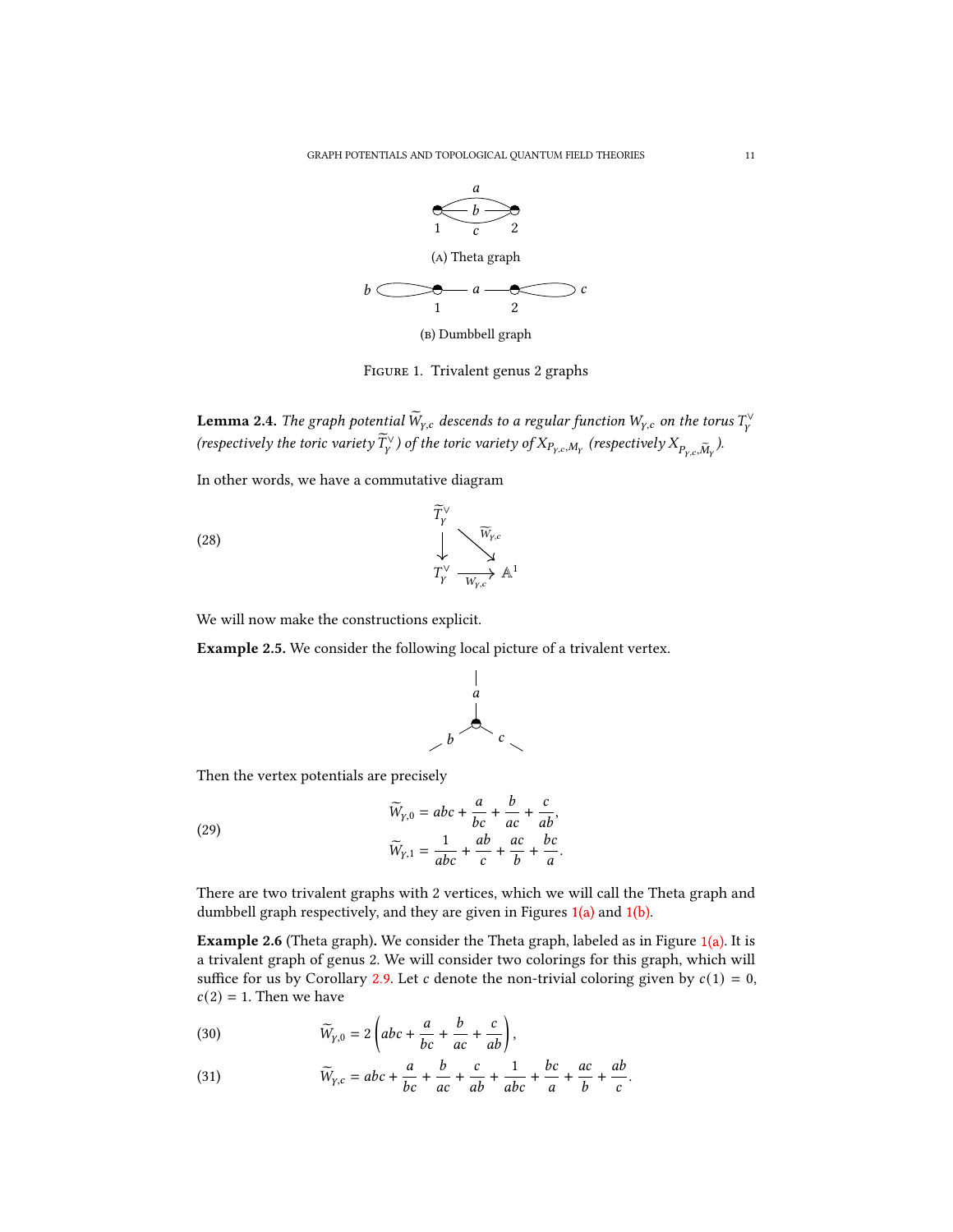**Example 2.7** (Dumbbell graph). Alternatively for  $q = 2$  we can consider the dumbbell graph, labeled as in Figure  $1(b)$ . We will consider two colorings for this graph, which will suffice for us by Corollary [2.9.](#page-11-0) Let c denote the non-trivial coloring given by  $c(1) = 0$ ,  $c(2) = 1$ . Then we have

(32) 
$$
\widetilde{W}_{y,0} = ab^2 + \frac{a}{b^2} + \frac{4}{a} + ac^2 + \frac{a}{c^2},
$$

(33) 
$$
\widetilde{W}_{y,c} = ab^2 + \frac{a}{b^2} + \frac{2}{a} + \frac{1}{ac^2} + 2a + \frac{c^2}{a}.
$$

Independence of coloring for graph potentials. The graph potential depends a priori on the graph  $\gamma$  and the coloring  $c \in C_0(\gamma, \mathbb{F}_2)$ . But in fact we can identify many graph potentials as follows.

If  $e \in E$  is an edge connecting the vertices v and v' of the graph, then we have an associated 1-chain  $[e] \in C_1(\gamma, \mathbb{F}_2)$ . Its boundary is  $\partial [e] = [v] + [v'] \in C_0(\gamma, \mathbb{F}_2)$ . This allows us to modify colorings  $c$  by flipping the color of  $v$  and  $v'$ , preserving the parity of the coloring. Its effect on the graph potential is explained by the following lemma.

**Lemma 2.8.** Let  $(y, c)$  be a graph together with a coloring c. Let  $\{x_i\}$  be a system of coordinates associated to y. Let  $e_k$  be an edge, and set  $c' := c + \partial [e_k]$ . Then we have the equality of graph potentials

$$
\widetilde{W}_{\gamma,c} = \widetilde{W}_{\gamma,c'}
$$

after the biregular automorphism

(35) 
$$
x_i \mapsto \begin{cases} x_i & i \neq k \\ x_i^{-1} & i = k \end{cases}
$$

of the algebraic torus  $\text{Spec }\mathbb{Z}[x_1^{\pm},\dots,x_{3g-3}^{\pm}].$  Moreover we get a biregular automorphism of  $T_{\scriptscriptstyle V}^{\scriptscriptstyle \vee}$  that identifies  $W_{\scriptscriptstyle Y,c}$  and  $W_{\scriptscriptstyle Y,c'}$ .

Proof. We only need to consider  $v$  and  $v'$ , as the vertex potentials for the other vertices are not modified. It also suffices to consider  $v$ . The vertex potentials are

<span id="page-11-1"></span>(36)  
\n
$$
\widetilde{W}_{v,c} = \sum_{\substack{(s_i, s_j, s_k) \in \mathbb{F}_2^{\oplus 3} \\ s_i + s_j + s_k = c(v)}} x_i^{(-1)^{s_i}} x_j^{(-1)^{s_j}} x_k^{(-1)^{s_k}}
$$
\n
$$
\widetilde{W}_{v,c'} = \sum_{\substack{(s_i, s_j, s_k) \in \mathbb{F}_2^{\oplus 3} \\ s_i + s_j + s_k = c(v) + 1}} x_i^{(-1)^{s_i}} x_j^{(-1)^{s_j}} x_k^{(-1)^{s_k}}
$$

and these sums agree after the given biregular automorphisms. More precisely, we partition  $\mathbb{F}_2^{\oplus 3}$  as  $\{(0,0,0), (0,1,1), (1,0,1), (1,1,0)\} \sqcup \{(0,0,1), (0,1,0), (1,0,0), (1,1,1)\}$  and the given biregular automorphism exchanges these subsets, but then the vertex potentials are precisely identified using the given biregular automorphism.

The second part of the proposition follows directly from the fact that each element of  $A<sub>v</sub>$ is of order two and it acts on the variables  $x_i$ 's by a character and the biregular automorphism  $(36)$  either fixes the variables or inverts them.

<span id="page-11-0"></span>Because  $C_1(\gamma, \mathbb{F}_2)$  is generated by the 1-chains  $[e_k]$  where  $e_k$  runs over the edges, we obtain the following corollary.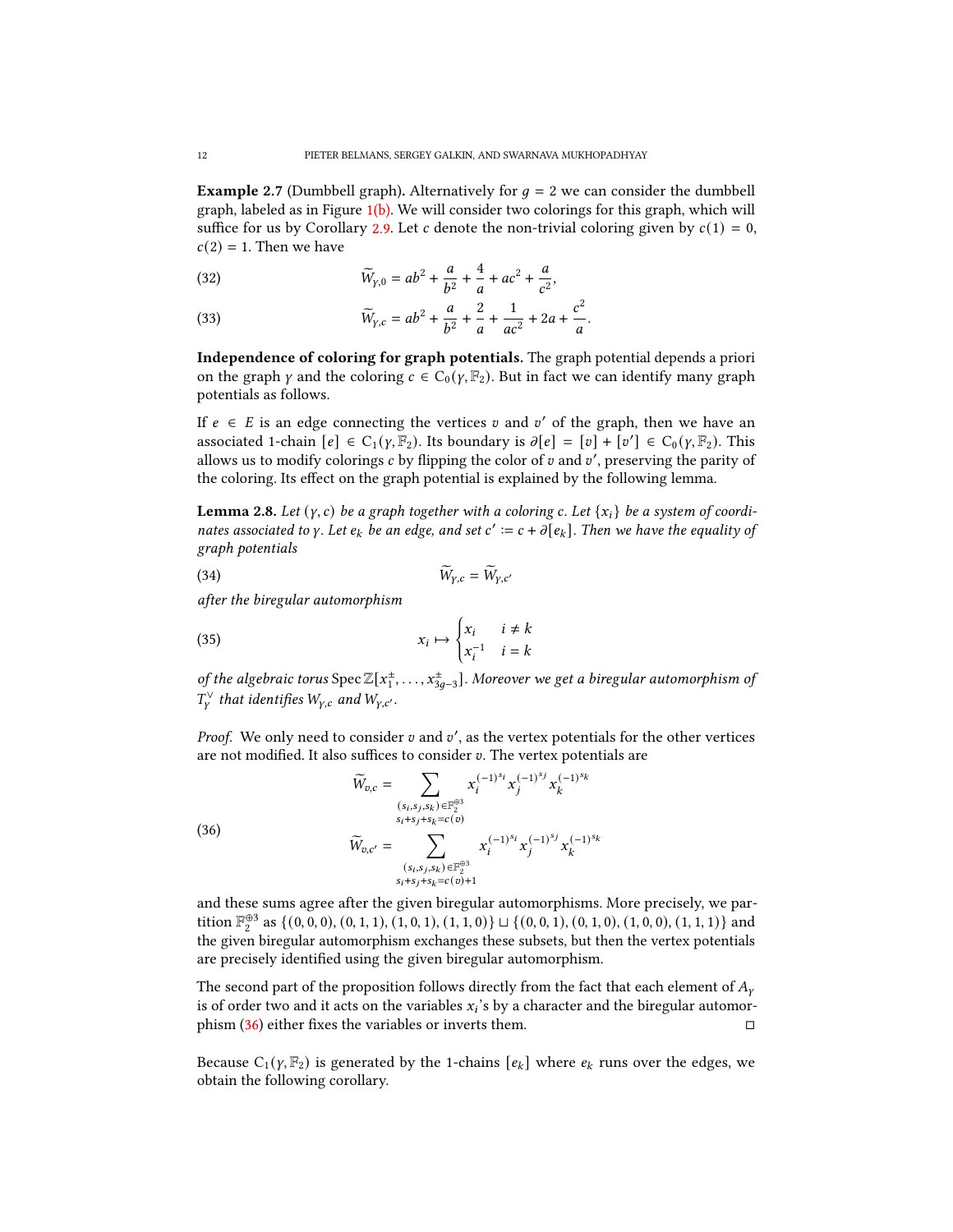<span id="page-12-1"></span>



(b) Elementary transformation on the dual graph

Figure 2. Elementary transformations of trivalent graphs

**Corollary 2.9.** Let  $\gamma$  be a trivalent graph, and c a coloring. Then the graph potential  $\widetilde{W}_{\gamma,c}$ only depends on the homology class  $[c] \in H_0(\gamma, \mathbb{F}_2)$ , up to biregular automorphism of the torus.

<span id="page-12-0"></span>2.2. Elementary transformations. For a given surface of genus  $q$  there exist many (isotopy classes of) pair of pants decompositions. But they can be related via certain operations, which in  $[23,$  Appendix] are called  $(I), \ldots, (IV)$ . It is remarked that  $(I)$  and  $(IV)$ in fact suffice to relate different decompositions for a surface, and that (IV) does not change the associated graph. Hence for our purposes we are only interested in the operation (I), which we will call an *elementary transformation*. Topologically this can be described as in Figure  $2(a)$  on the surface and its dual graph in Figure  $2(b)$ .

<span id="page-12-2"></span>For later reference we summarize the discussion from [\[23\]](#page-36-17) as follows.

Proposition 2.10 (Hatcher–Thurston). Elementary transformations act transitively on the set of colored trivalent graphs of genus g with n colored vertices, for  $n = 0, \ldots, 2g - 2$ .

Elementary transformations will give us a family of mutations of Laurent polynomials, as discussed in [\[3\]](#page-35-14). We are mostly interested in the behavior of their periods under mutations induced by operations on the trivalent graph.

When considering the behavior of an elementary transformation of a trivalent graph on its associated graph potential, we can always split the graph potential as

(37) 
$$
\widetilde{W}_{\gamma,c} = \widetilde{W}_{\gamma,c}^{\text{mut}} + \widetilde{W}_{\gamma,c}^{\text{frozen}}
$$

where the mutated part involves the variables associated to the vertices  $v_1$  and  $v_2$  adjacent to the edge corresponding to the variable  $x$ . The frozen part of the graph potential is not changed, and can be ignored.

Elementary transformation with colors. Let us now describe how the graph potential changes when two edges attached to vertices of different colors come together, i.e. we con-sider Figure [3\(a\).](#page-13-0) We will denote by  $c$  the coloring of both  $\gamma$  and  $\gamma'$ , under the identification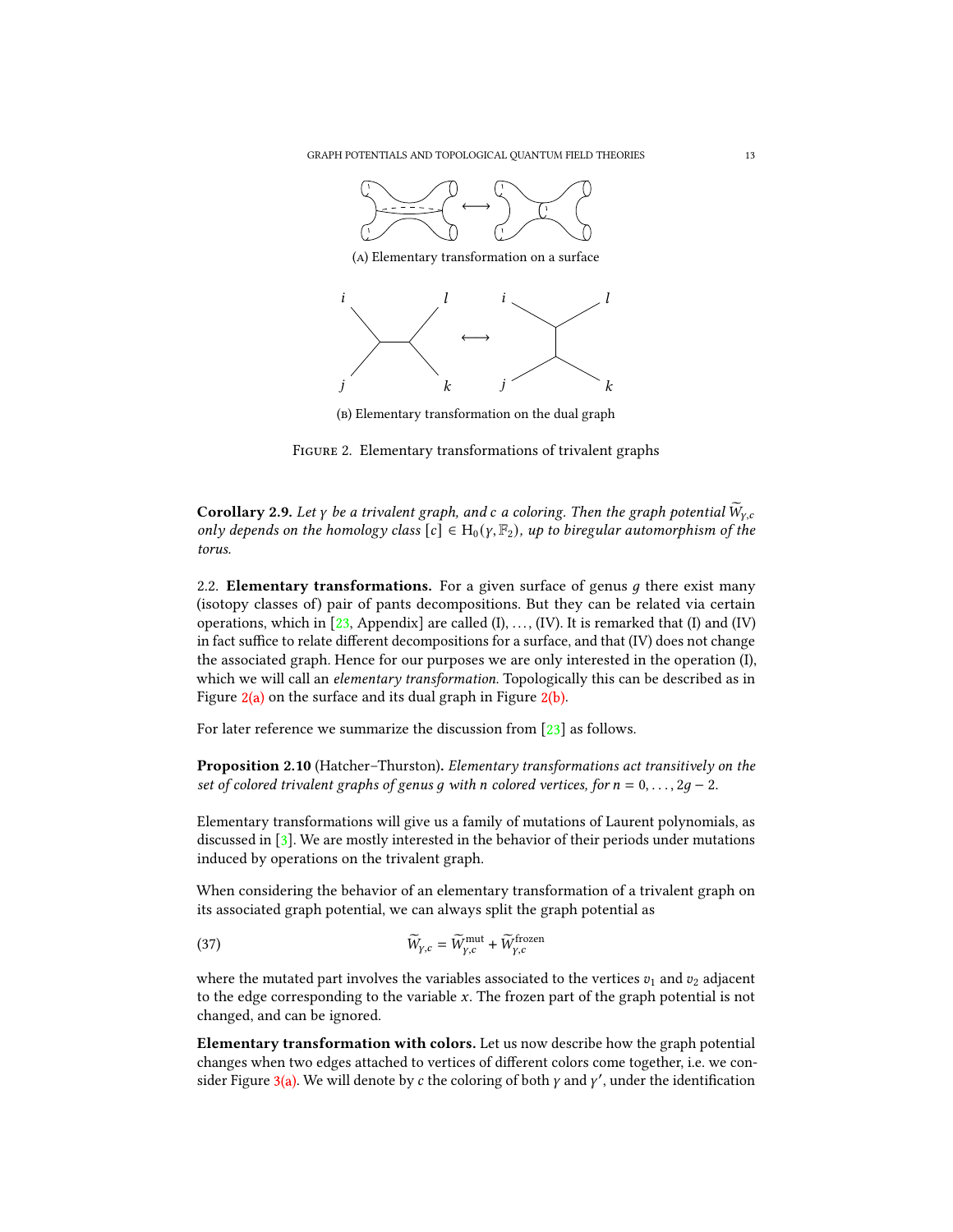<span id="page-13-0"></span>

(a) Elementary transformation with colors



(b) Elementary transformation without colors

FIGURE 3. Elementary transformations of trivalent graphs

of the vertices. Before the transformation we have

(38)  

$$
\widetilde{W}_{y,c}^{\text{mut}} = xcd + \frac{x}{cd} + \frac{d}{cx} + \frac{d}{cx} + \frac{1}{abx} + \frac{ab}{x} + \frac{ax}{b} + \frac{bx}{a}
$$

$$
= \frac{1}{x} \left( ab + \frac{1}{ab} + \frac{c}{d} + \frac{d}{c} \right) + x \left( cd + \frac{1}{cd} + \frac{a}{b} + \frac{b}{a} \right).
$$

Denoting

(39)  
\n
$$
\mu := \frac{1}{abcd}(c + abd)(d + abc)
$$
\n
$$
v := \frac{1}{abcd}(a + bcd)(b + acd)
$$

we can write it as

(40) 
$$
\widetilde{W}_{\gamma,c}^{\text{mut}} = \frac{\mu}{x} + \nu x.
$$

After the transformation we have

(41)  

$$
\widetilde{W}^{\text{mut}}_{Y',c} = x'bd + \frac{x'}{bd} + \frac{b}{dx'} + \frac{d}{bx'} + \frac{1}{acx'} + \frac{ac}{x'} + \frac{c}{ax'} + \frac{x'}{ac} + \frac{a}{ac} + \frac{1}{b'} + \frac{b}{dc} + \frac{d}{d} + \frac{b}{b'} + x'\left(bd + \frac{1}{bd} + \frac{a}{c} + \frac{c}{a}\right).
$$

Denoting

(42)  

$$
\mu' := \frac{1}{abcd}(b+acd)(d+acd)
$$

$$
\nu' := \frac{1}{abcd}(a+bcd)(c+abd)
$$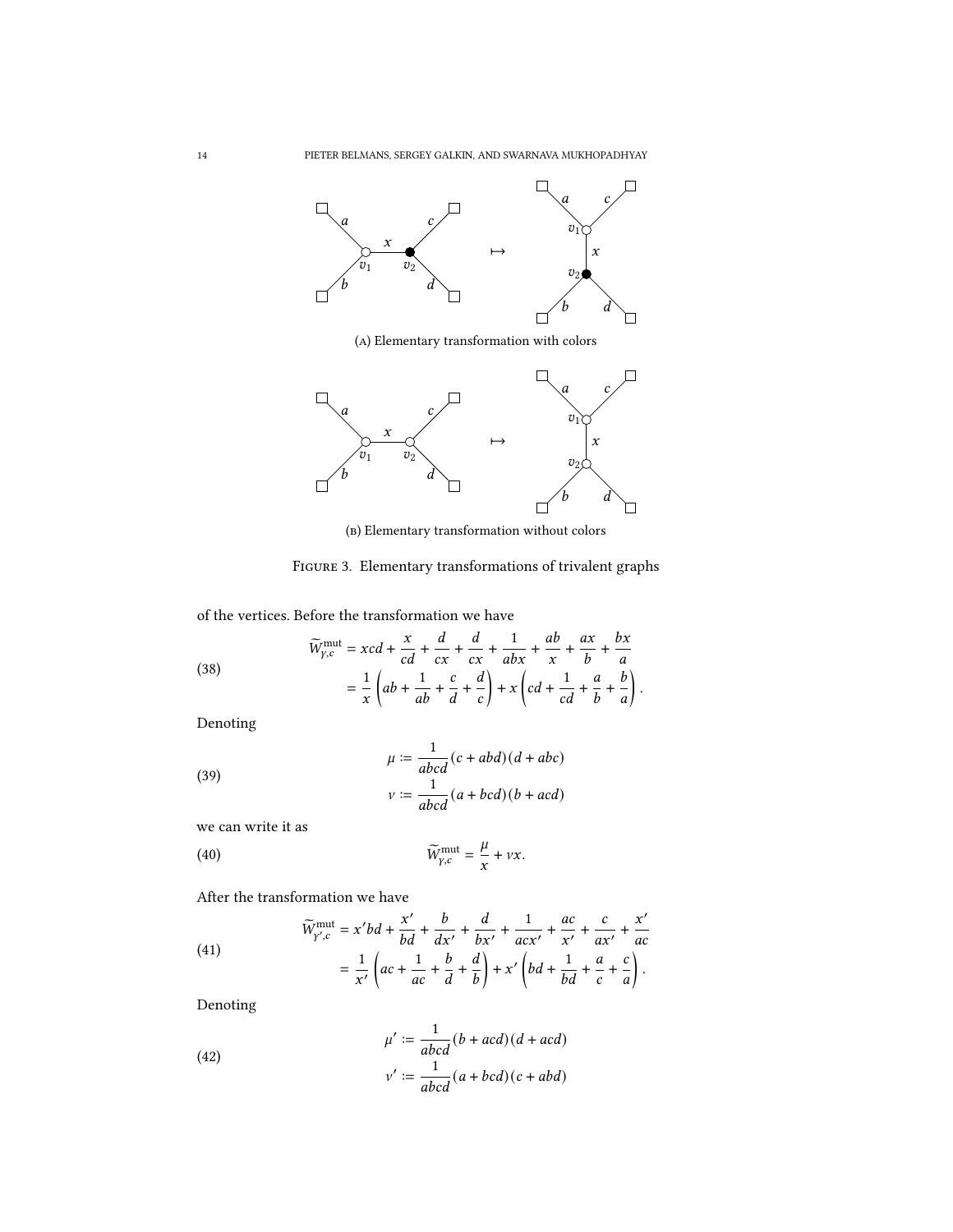we can write it as

(43) 
$$
\widetilde{W}^{\text{mut}}_{Y',c} = \frac{\mu'}{x'} + \nu' x'
$$

<span id="page-14-0"></span>**Lemma 2.11.** Let  $\mu$ ,  $\nu$ ,  $\mu'$ ,  $\nu'$  be Laurent polynomials such that  $\mu\nu = \mu'\nu'$ . Then the Laurent polynomials  $\frac{\mu}{x} + vx$  and  $\frac{\mu'}{x'}$  $\frac{\mu'}{x'} + v'x'$  are identified after a rational change of coordinates.

.

*Proof.* Setting  $z = vx$  we have

(44) 
$$
\frac{\mu}{x} + vx = \frac{\mu v}{z} + z.
$$

On the other hand we can do the rational change of coordinates  $z = \frac{\mu'}{r'}$  $\frac{\mu}{x'}$  to get

(45) 
$$
\frac{\mu}{x} + vx = \frac{\mu'}{x'} + \frac{\mu vx'}{\mu'}.
$$

But by assumption we have  $\frac{\mu\nu}{\mu'} = \nu'$ , hence have identified  $\frac{\mu}{x} + \nu x$  and  $\frac{\mu'}{x'}$  $\frac{\mu'}{x'} + v'x'$ 

 $\Box$ 

<span id="page-14-3"></span>**Theorem 2.12.** Let  $\gamma$  and  $\gamma'$  be trivalent graphs related via an elementary transformation at an edge with different colors. Then

- (1) the graph potentials  $\widetilde{W}_{\gamma,c}$  and  $\widetilde{W}_{\gamma',c}$  are identified after a rational change of coordinates;
- (2) the rational transformation is invariant under the action of  $A<sub>Y</sub>$  and  $A<sub>Y'</sub>$  and hence identifies  $W_{Y,c}$  and  $W_{Y',c'}$ .

Proof. The first point follows from Lemma [2.11,](#page-14-0) as we have

(46) 
$$
\mu v = \mu' v' \frac{1}{(abcd)^2} (a + bcd)(b + acd)(c + abd)(d + abc).
$$

Hence the rational transformation we are using is given by  $x' = \frac{\mu'}{v}$  $\frac{\mu}{\nu x}$ .

To prove the second point, observe that the group  $A<sub>y</sub>$  acts on the variables a, b, c, d, x via characters  $\sigma_a$ ,  $\sigma_b$ ,  $\sigma_c$ ,  $\sigma_d$ ,  $\sigma_x$ , satisfying the relations

<span id="page-14-1"></span>
$$
\sigma_a \sigma_b = \sigma_x = \sigma_c \sigma_d.
$$

Likewise  $A_{\gamma'}$  acts on the variables a, b, c, d, x' via characters  $\sigma'_a$ ,  $\sigma'_b$ ,  $\sigma'_c$ ,  $\sigma'_d$ ,  $\sigma'_{x'}$ , satisfying the relations

<span id="page-14-2"></span>(48) 
$$
\sigma'_a \sigma'_c = \sigma'_{x'} = \sigma'_b \sigma'_d.
$$

To compute the action of  $A_Y$  and  $A_{Y'}$  we write the rational change of coordinates more explicitly as

(49) 
$$
x' = \frac{(b+acd)(d+abc)}{x(a+bcd)(b+acd)}
$$

where we have removed the factors abcd (one coming from  $\gamma$ , the other from  $\gamma'$ ) as  $\sigma_a\sigma_b\sigma_c\sigma_d$ and  $\sigma'_a \sigma'_b \sigma'_c \sigma'_d$  are trivial so they do in fact cancel. The group  $A_{\gamma'}$  acts on the numerator, the group  $A_Y$  on the denominator, and we need to check that for every  $u \in A_Y \cong A_{Y}$  the action on the left- and right-hand side agrees.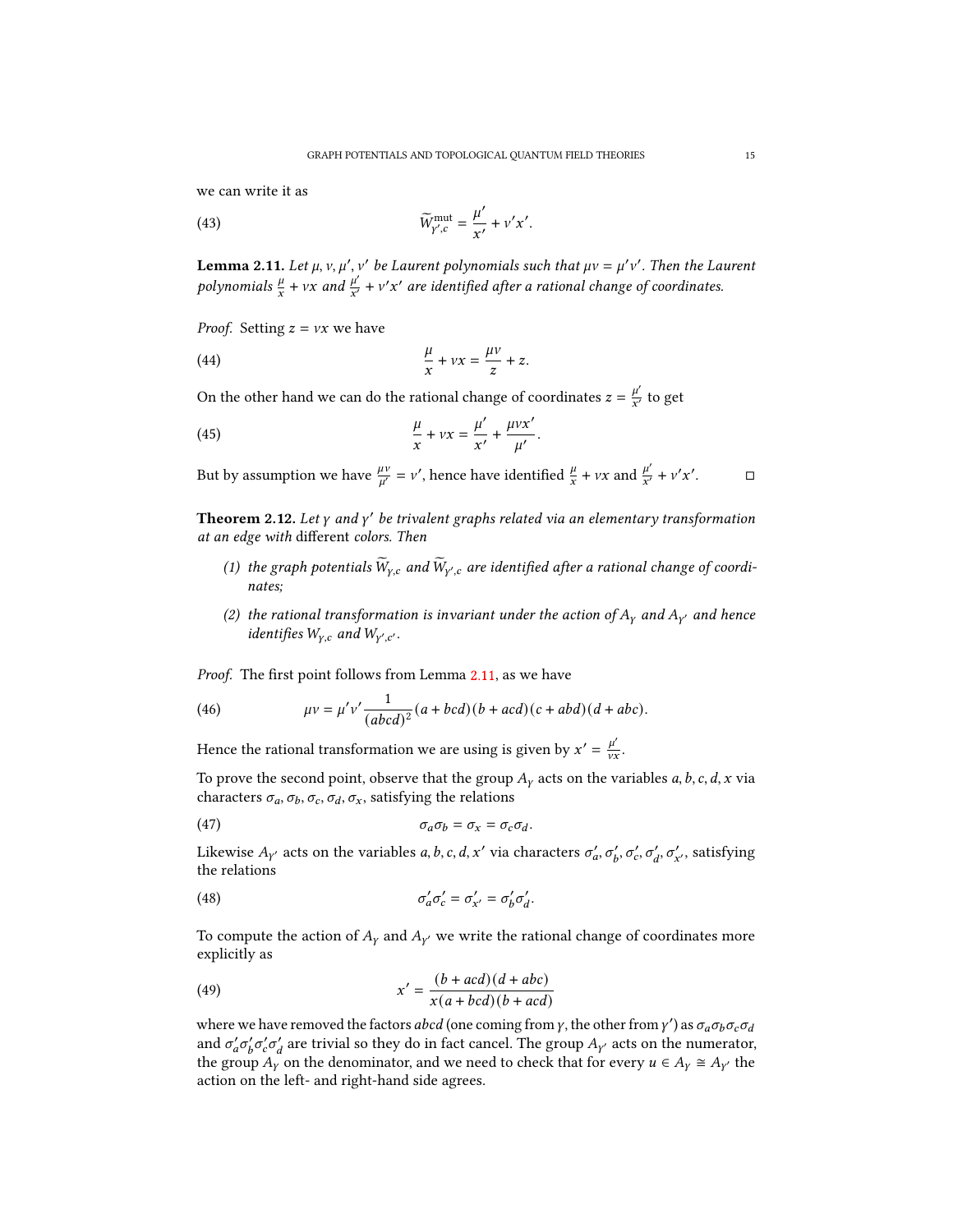On the left-hand side we have that

$$
(50) \t\t u \cdot x' = \sigma'_{x'}(u)x'
$$

whilst on the right-hand side we have that

(51)  
\n
$$
u \cdot \frac{(b+acd)(d+abc)}{x(a+bcd)(b+acd)} = \frac{\left(\sigma'_b(u)b + \sigma'_a\sigma'_c\sigma'_d(u)acd\right)\left(\sigma'_d(u)d + \sigma'_a\sigma'_b\sigma'_c(u)abc\right)}{\sigma_x(u)x\left(\sigma_a(a) + \sigma_b\sigma_c\sigma_d(u)bcd\right)\left(\sigma_b(b) + \sigma_a\sigma_c\sigma_d(u)acd\right)}
$$
\n
$$
= \frac{\left(\sigma'_b(u)b + \sigma'_b(u)acd\right)\left(\sigma'_d(u)d + \sigma'_d(u)abc\right)}{\sigma_x(u)x\left(\sigma_a(a) + \sigma_a(u)bcd\right)\left(\sigma_b(b) + \sigma_b(u)acd\right)}
$$
\n
$$
= \frac{\sigma'_b\sigma'_d}{\sigma_x\sigma_a\sigma_b}(u)\frac{\mu'}{\nu x}.
$$

But by the relations in [\(47\)](#page-14-1) and [\(48\)](#page-14-2) we have the necessary equality of characters.  $\Box$ 

Elementary transformations without colors. Let us now describe how the graph potential changes when two edges attached to vertices of the same colors (and hence it is enough to assume that they have no coloring) come together, i.e. we consider Figure [3\(b\).](#page-13-0) The proof is similar to the previous case, so not all details are given. Before the transformation we have

.

(52)  

$$
\widetilde{W}_Y^{\text{mut}} = xcd + \frac{x}{cd} + \frac{c}{dx} + \frac{d}{cx} + abx + \frac{a}{bx} + \frac{x}{ab} + \frac{b}{ax}
$$

$$
= \frac{1}{x} \left( \frac{a}{b} + \frac{b}{a} + \frac{c}{d} + \frac{d}{c} \right) + x \left( cd + \frac{1}{cd} + \frac{1}{ab} + ab \right)
$$

Denoting

(53)  

$$
\mu := \frac{1}{abcd}(ad + bc)(ac + bd)
$$

$$
\nu := \frac{1}{abcd}(1 + abcd)(cd + ab)
$$

we can write it as

(54) 
$$
\widetilde{W}_Y^{\text{mut}} = \frac{\mu}{x} + \nu x.
$$

After the transformation we have

(55) 
$$
\widetilde{W}_Y^{\text{mut}} = x'bd + \frac{x'}{bd} + \frac{b}{dx'} + \frac{d}{bx'} + acx' + \frac{a}{cx'} + \frac{c}{ax'} + \frac{x'}{ac} \n= \frac{1}{x'} \left( \frac{b}{d} + \frac{d}{b} + \frac{a}{c} + \frac{c}{a} \right) + x \left( bd + \frac{1}{bd} + ac + \frac{1}{ac} \right).
$$

 $\lambda$ 

Denoting

(56)  

$$
\mu' := \frac{1}{abcd}(ab+cd)(ad+bc)
$$

$$
v' := \frac{1}{abcd}(1+abcd)(ac+bd)
$$

we can write it as

(57) 
$$
\widetilde{W}_Y^{\text{mut}} = \frac{\mu'}{x'} + \nu' x'.
$$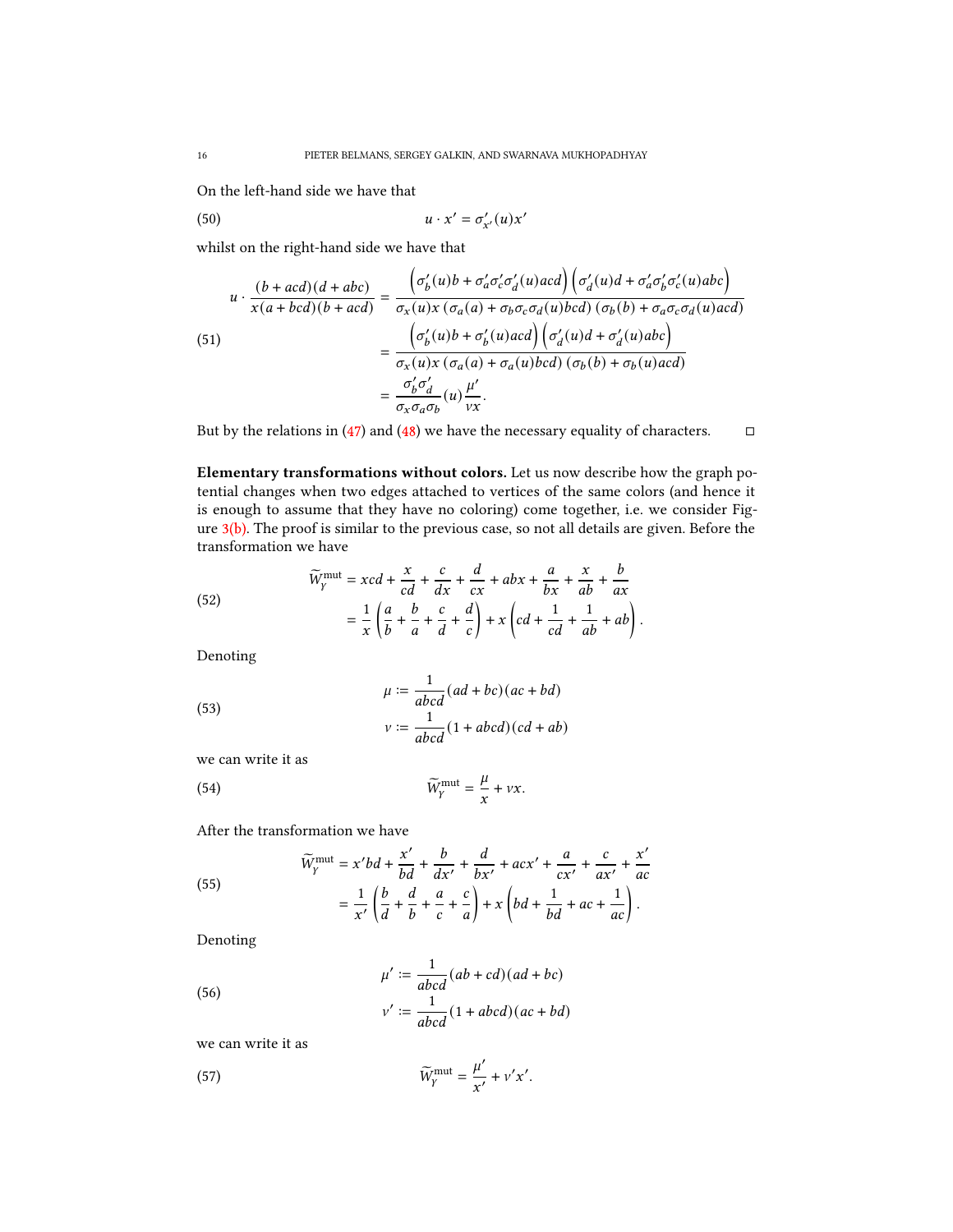GRAPH POTENTIALS AND TOPOLOGICAL QUANTUM FIELD THEORIES 17

<span id="page-16-1"></span>

Figure 4. Edge contraction for an elementary transformation

We obtain the following analogue of Theorem [2.12,](#page-14-3) where we use that

(58) 
$$
\mu v = \mu' v' = \frac{1}{(abcd)^2} (1 + abcd)(ac + bd)(ab + cd)(ad + bc).
$$

<span id="page-16-0"></span>**Theorem 2.13.** Let  $\gamma$  and  $\gamma'$  be trivalent graphs related via an elementary transformation at an edge with the same colors. Then

- (1) the graph potentials  $\widetilde{W}_{\gamma,c}$  and  $\widetilde{W}_{\gamma',c}$  are identified after a rational change of coordinates;
- (2) the rational transformation is invariant under the action of  $A<sub>y</sub>$  and  $A<sub>y'</sub>$  and hence identifies  $W_{\gamma,c}$  and  $W_{\gamma',c}$ .

As a direct application of Theorem [2.12](#page-14-3) and Theorem [2.13,](#page-16-0) we obtain the following corollary by tropicalizing the rational change of coordinates.

Corollary 2.14. Let  $(y, c)$  and  $(y', c')$  be two trivalent colored graphs related by elementary transformations, then there are piecewise linear automorphisms  $T_{\text{y,c}}$  of  $\mathbb{R}^{3g-3}$  that maps

$$
(59) \t\t T_{\gamma,c}: P_{\gamma,c} \to P_{\gamma',c'},
$$

where  $P_{\gamma,c}$  (resp.  $P_{\gamma',c'}$ ) are the polar duals of the Newton polytope of  $\widetilde{W}_{\gamma,c}$  (resp.  $\widetilde{W}_{\gamma',c'}$ ).

Elementary transformations in terms of edge contractions. More conceptually we can describe these elementary transformations in terms of edge contractions and potentials for quadrivalent vertices.

We will consider Figure [3,](#page-13-0) and contract the edge x between the vertices  $v_1$  and  $v_2$  into a vertex  $v$  as in Figure [4.](#page-16-1) Associated to this vertex we add the variable  $z^{\pm}$  to the coordinate ring of the torus.

Let  $v \in V$  be the quadrivalent vertex, and denote a, b, c, d the four edges incident to it. Then the quadrivalent vertex potential is the Laurent polynomial

(60) 
$$
\widetilde{W}_{v,c} := \begin{cases} \dfrac{(ab+cd)(ad+bc)(ac+bd)(1+abcd)}{(abcd)^2} \dfrac{1}{z} + z & c(v) = 0 \\ \dfrac{(a+bcd)(b+acd)(c+abd)(d+abc)}{(abcd)^2} \dfrac{1}{z} + z & c(v) = 1. \end{cases}
$$

Here the induced coloring  $c(v)$  is defined as  $c(v_1) + c(v_2)$ .

Then the mutation of the graph potential can be described as the transformation

(61) 
$$
\widetilde{W}_{v_1,c} + \widetilde{W}_{v_2,c} \mapsto \frac{(ab+cd)(ad+bc)(ac+bd)(1+abcd)}{(abcd)^2} \frac{1}{z} + z
$$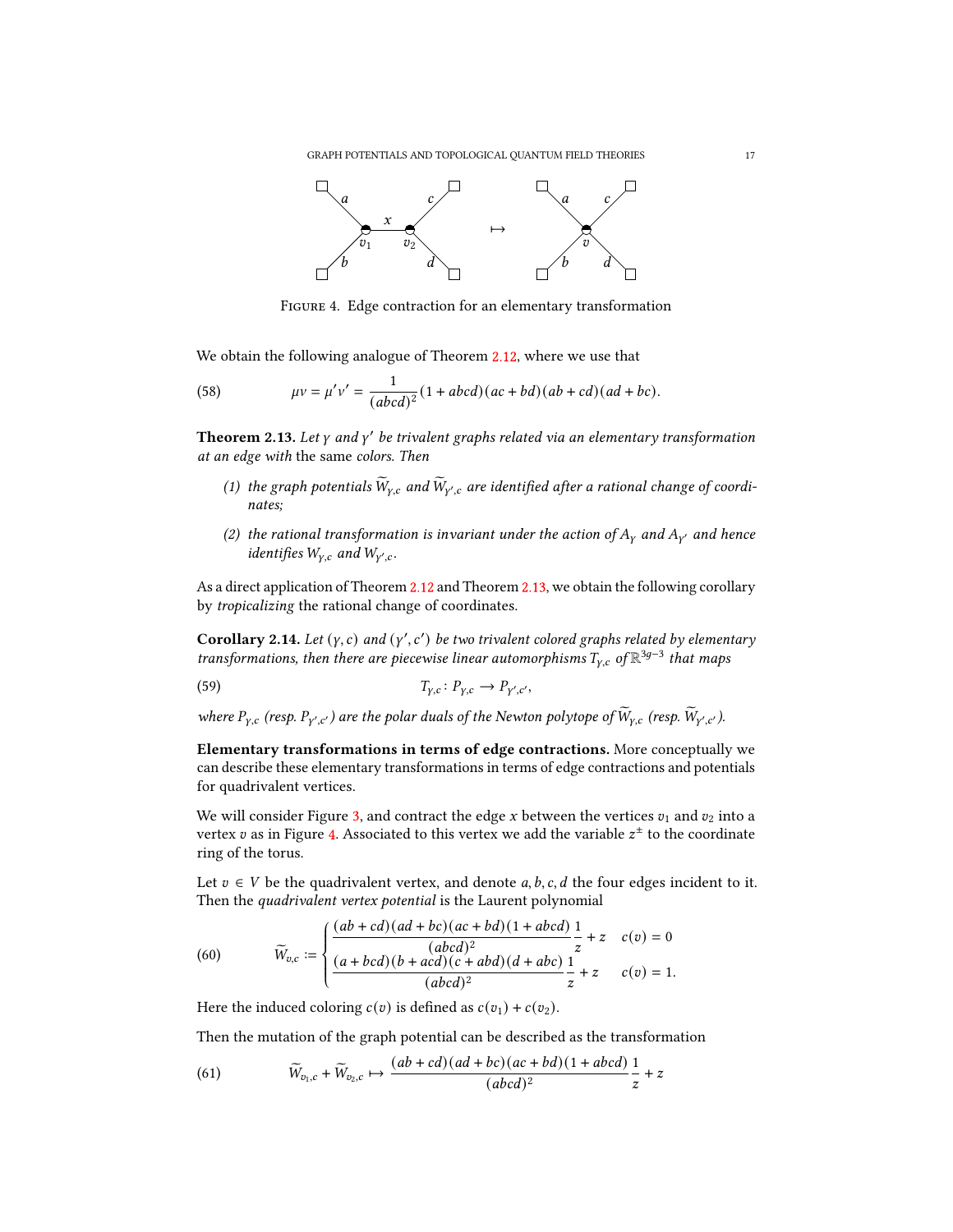if  $c(v_1) + c(v_2) = c(v) = 0$ , and

(62) 
$$
\widetilde{W}_{v_1,c} + \widetilde{W}_{v_2,c} \mapsto \frac{(a + bcd)(b + acd)(c + abd)(d + abc)}{(abcd)^2} \frac{1}{z} + z
$$

if  $c(v_1) + c(v_2) = c(v) = 1$ .

<span id="page-17-0"></span>2.3. Periods of Laurent polynomials. Consider an *n*-cycle  $\{|x_1| = \ldots = |x_n| = 1\}$  in the torus (C $^{\times})^n$ , along with the normalized volume form  $\left( \frac{1}{2\pi\sqrt{-1}}\right)$  $\int_{0}^{n} \frac{dx_1}{x_1} \ldots \frac{dx_n}{x_n}.$ 

**Definition 2.15.** Let  $W \in \mathbb{C}[x_1^{\pm}, \ldots, x_n^{\pm}]$  be a Laurent polynomial and denote by  $[W]_0$  its constant term. The *period*  $\pi_W(t)$  of W is defined as

(63) 
$$
\pi_W(t) := \left(\frac{1}{2\pi\sqrt{-1}}\right)^n \int \cdots \int_{|x_1| = ... = |x_n| = 1} W \frac{dx_1}{x_1} \cdots \frac{dx_n}{x_n},
$$

which can be identified with

(64) 
$$
\pi_W(t) = \sum_{k \ge 0} [W^k]_0 t^k
$$

for  $t < 1/W(1)$ .

We will often denote the constant term  $[W^k]_0$  of the kth power of W as  $\pi_k$ . The inverse Laplace transform  $\breve{\pi}_W(t)$  of  $\pi_W(t)$  is defined as

(65) 
$$
\widetilde{\pi}_W(t) \coloneqq \sum_{n\geq 0} \frac{[W^k]_0}{k!} t^k
$$

The inverse Laplace transform  $\widecheck{\pi}_W(t)$  converges for all  $t$  and can also be written as

(66) 
$$
\widetilde{\pi}_W(t) = \left(\frac{1}{2\pi\sqrt{-1}}\right)^n \int \cdots \int_{|x_1| = ... = |x_n| = 1} \exp(tW) \frac{dx_1}{x_1} \cdots \frac{dx_n}{x_n}
$$

Finally we remark that in Section [3,](#page-18-0) we will express  $\pi_W(t)$  as the trace of a trace-class operator in the Hilbert space  $\ell^2(\mathbb{Z})$ .

.

In this way we have associated an integer sequence to a graph potential. Let us discuss the easiest example of this, where  $q = 2$ .

<span id="page-17-1"></span>Example 2.16 (Genus two). The periods for the two colorings of the Theta graph as discussed in Example [2.6](#page-10-1) are

(67) 
$$
\pi_{\widetilde{W}_{y,0}}(t) = 1 + 384t^4 + 645120t^8 + 1513881600t^{12} + \dots
$$

$$
\pi_{\widetilde{W}_{y,c}}(t) = 1 + 8t^2 + 216t^4 + 8000t^6 + 343000t^8 + 16003008t^{10} + 788889024t^{12} + \dots
$$

These are in fact the same as for the dumbbell graph, which will follow from Corollary [2.18.](#page-18-1)

The goal of this section is to prove that the periods of the graph potential only depend on the genus of the graph and the parity of the coloring. This will follow from the following lemma, which is a mild generalization of [\[3,](#page-35-14) Lemma 1], whose proof we include for completeness' sake.

**Lemma 2.17.** Let  $\varphi$  be an automorphism of the field  $\mathbb{C}(x_1, \ldots, x_n)$  corresponding to a rational transformation of the torus  $(\mathbb{C}^{\times})^n = \text{Spec } \mathbb{C}[x_1^{\pm}, \ldots, x_n^{\pm}],$  given by a collection of n rational functions  $(p_1/q_1, \ldots, p_n/q_n)$ . Assume that for some  $\alpha \in \mathbb{C}^\times$ 

$$
\varphi^*\omega=\alpha\omega,
$$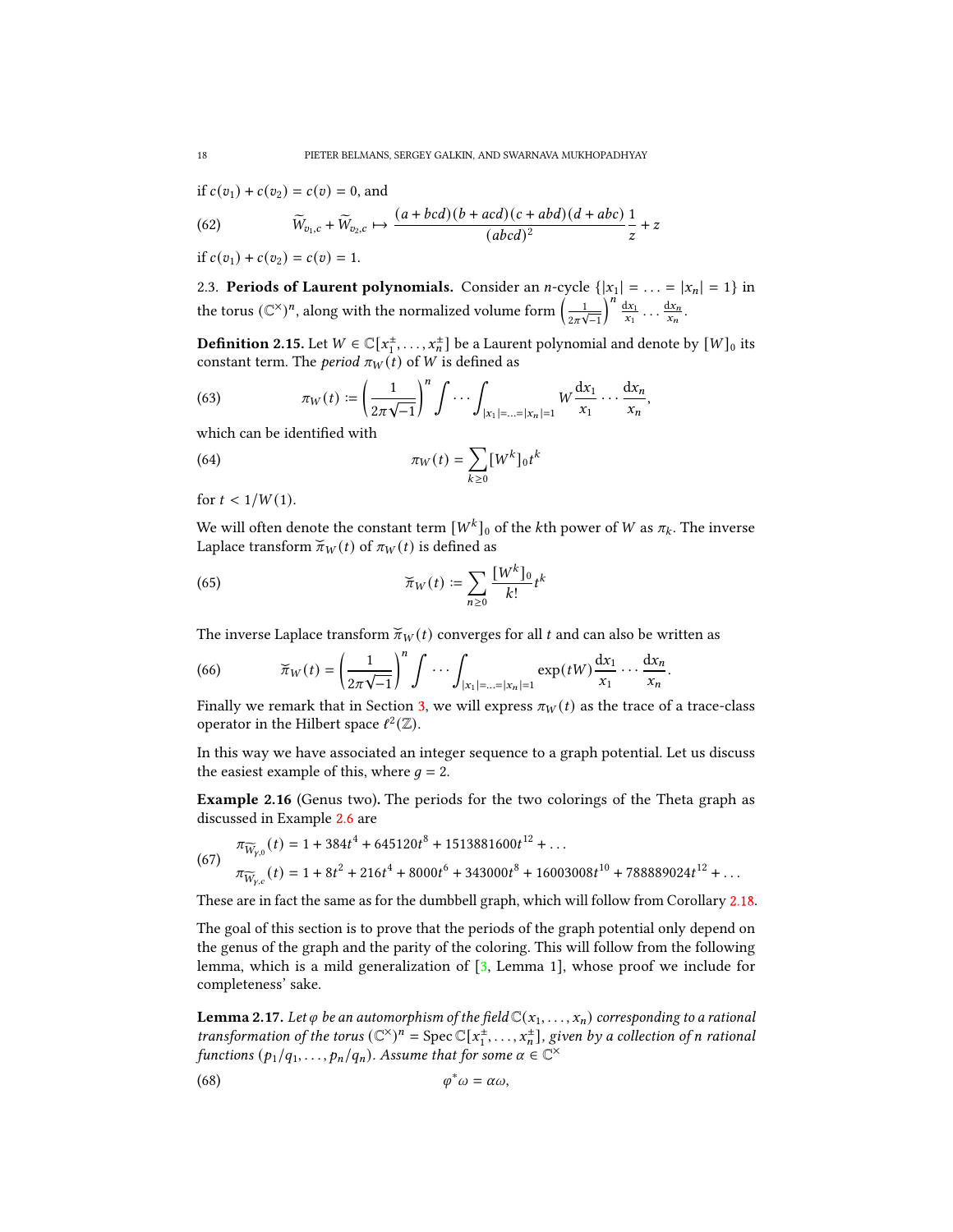where  $\omega = \text{dlog } x_1 \wedge \ldots \wedge \text{dlog } x_n$  is the volume form.

Let W, W' be Laurent polynomials in  $\mathbb{C}[x_1^{\pm},...,x_n^{\pm}]$ . If  $\varphi^*W = W'$ , then  $\pi_W(t) = \pi_{W'}(t)$ .

*Proof.* Let  $Z_f$  be the vanishing locus of  $f = \prod_{i=1}^n p_i q_i$ . Consider the morphism

(69) 
$$
\text{Log}: (\mathbb{C}^{\times})^n \to \mathbb{R}^n: (z_1,\ldots,z_n) \mapsto (\log |z_1|,\ldots,\log |z_n|).
$$

By [\[21,](#page-36-18) Corollary 6.1.8] the image  $A := \text{Log}(Z_f)$ , called the *amoeba*, is a proper subset of  $\mathbb{R}^n$ , such that  $\mathbb{R}^n \setminus A$  is a disjoint union of convex sets. There exists an element  $r \in \mathbb{R}^n_{>0}$ such that  $\varphi$  is regular in all points of the torus

(70) 
$$
T_r := \{ (z_1, ..., z_n) \in (\mathbb{C}^{\times})^n \mid \forall i = 1, ..., n : |z_i| = r_i \} \subseteq U.
$$

Here  $U := (\mathbb{C}^{\times})^n \setminus Z_f$ . The cycles  $T_r, T_{r'}$  are homologous in  $(\mathbb{C}^{\times})^n$  for any  $r, r' \in \mathbb{R}^n_{>0}$ , hence they define the same homology class in  $H_n((\mathbb{C}^\times)^n, \mathbb{Z}) \cong \mathbb{Z}\gamma$ , where  $\gamma = [T_r]$ .

This implies that  $[\varphi(T_r)] = k\gamma \in H_n(T, \mathbb{Z})$  for some  $k \in \mathbb{Z}$ . But we also see that

(71) 
$$
\alpha = \alpha \int_{T_r} \omega = \alpha \int_{T_r} i_U^*(\omega_U) = \int_{T_r} \varphi_U^*(\omega_U) = \int_{\varphi(T_r)} \omega = \int_{kT_{r'}} \omega = k
$$

where  $i_U: U \to (\mathbb{C}^{\times})^n$  and  $\varphi_U$  is the composition of the rational map  $\varphi$  with  $i_U$ , which is everywhere defined. Hence  $\alpha = k$  is an non-zero integer.

Now for any  $r \in \mathbb{R}_{>0}^n$  such that  $T_r \subseteq U$  the equality

(72) 
$$
\alpha \int_{T_r} \frac{\omega}{1 - tW'} = \int_{T_r} \varphi^* \left( \frac{\omega}{1 - tW} \right) = \int_{\varphi(T_r)} \frac{\omega}{1 - tW} = k \int_{T_r} \frac{\omega}{1 - tW}
$$

and non-vanishing of  $\alpha = k$  implies the equality of periods.

<span id="page-18-1"></span>Hence we obtain the following corollary.

Corollary 2.18. Let  $(y, c)$  and  $(y', c')$  be related via elementary transformations or change of colors by the boundary of a 1-chain  $C_1(y, \mathbb{F}_2)$ . Then their periods agree, i.e.

(73) 
$$
\pi_{\widetilde{W}_{\gamma,c}}(t) = \pi_{\widetilde{W}_{\gamma',c'}}(t).
$$

and moreover are independent of the choice of ambient lattice, i.e.

(74) 
$$
\pi_{\widetilde{W}_{Y,c}}(t) = \pi_{W_{Y,c}}(t),
$$

This explains why in Example [2.16](#page-17-1) we could claim that the periods for the two distinct genus two graphs agree. And combining the corollary with Proposition [2.10](#page-12-2) we have that the periods only depend on the genus and the parity of the coloring.

## 3. TOPOLOGICAL QUANTUM FIELD THEORIES FROM GRAPH POTENTIALS

<span id="page-18-0"></span>The invariance under elementary transformations from Section [2.2](#page-12-0) can be used to define a two-dimensional topological quantum field theory (or 2d TQFT for short), which will give an efficient computational tool to compute period sequences. Let us quickly recall what 2d TQFTs are, using the functorial description from Atiyah [\[5\]](#page-35-15).

A two-dimensional topological quantum field theory is a symmetric monoidal functor

(75) 
$$
Z: (\text{Bord}_2, \sqcup) \to (\mathcal{C}, \otimes)
$$

from the symmetric monoidal category  $Bord<sub>2</sub>$  of 2-bordisms to a symmetric monoidal category ( $\mathcal{C}, \otimes$ ). An object in Bord<sub>2</sub> is an oriented closed curve (a closed topological

$$
\Box
$$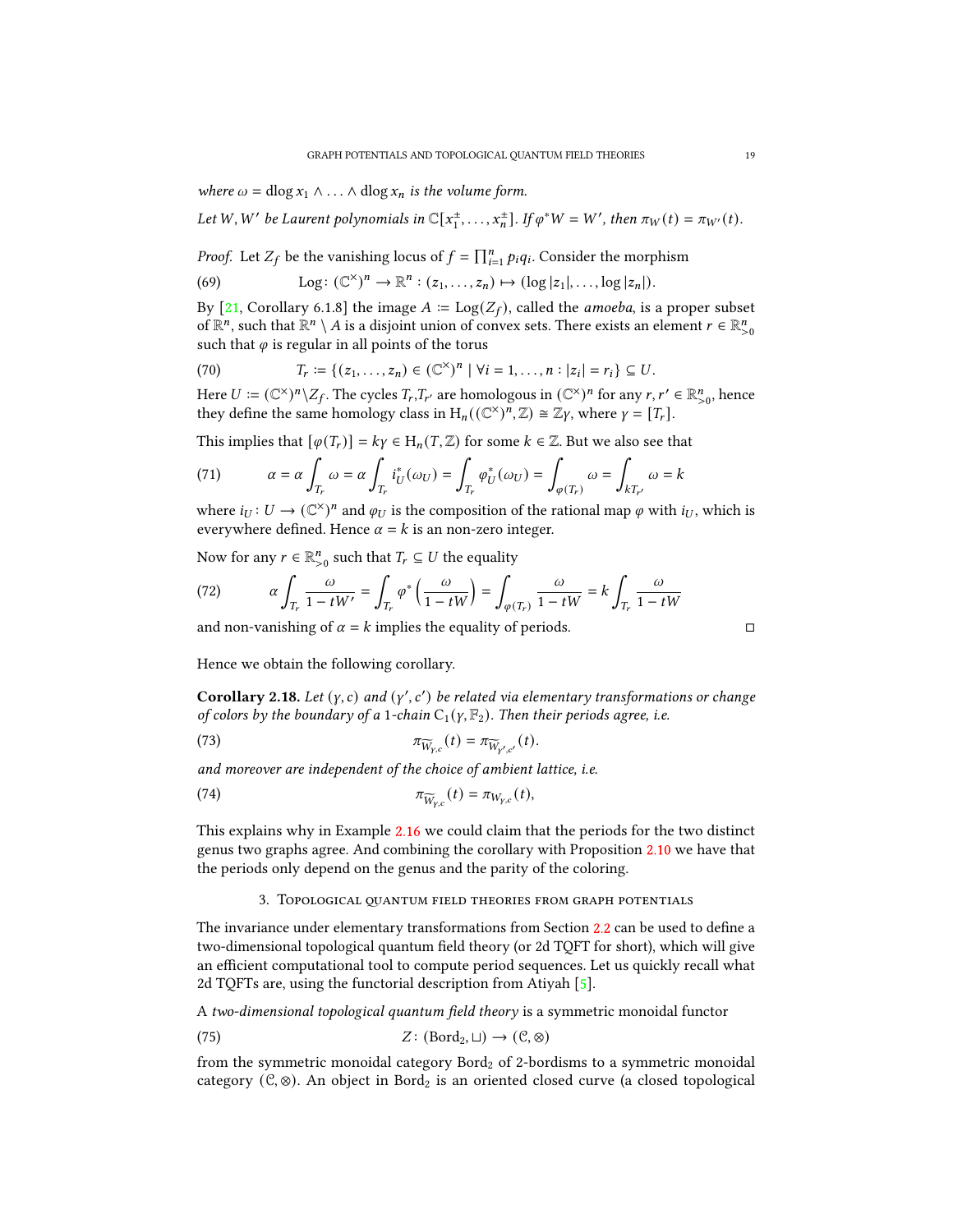manifold of real dimension one), i.e. a (possibly empty) disjoint union of copies of  $S^1$ , and a morphism (or bordism) from  $E$  to  $F$  is an equivalence class of oriented compact surfaces  $M$  together with identifications of the boundary  $\partial M$  to  $E$  and  $F$ . The equivalence relation identifies bordisms via orientation-preserving diffeomorphisms, keeping only the topological information. We will write  $S^1_0$  (respectively  $S^1_1$ ) for the circle with anticlockwise (respectively clockwise) orientation.

<span id="page-19-0"></span>3.1. Restricted TQFT. For our purposes, we will take as our target category the category of real Hilbert spaces (not necessarily finite-dimensional), with the space of bounded operators between Hilbert spaces as morphisms. This category is a monoidal category under the Hilbertian tensor product but it is not rigid. As rigidity implies the existence of the trace function for all endomorphisms which forces the Hilbert spaces to be finitedimensional. This also means that we cannot consider the traces of the identity operator as in [\[5,](#page-35-15) page 180], and hence we must not consider cups and caps.

However to every Hilbert space  $\mathcal{H}$ , we can consider its continuous dual  $\mathcal{H}^*$  which is linearly isomorphic to H. Moreover, this gives a natural linear isomorphism between the Hilbertian tensor product  $\mathcal{H}_1 \otimes \mathcal{H}_2$  and the space of Hilbert–Schmidt operators  $\text{HS}(\mathcal{H}_1^*, \mathcal{H}_2)$ .

The category of Hilbert spaces has additional structure, by the Riesz representation theorem. Namely, to every bounded operator  $f : \mathcal{H}_1 \to \mathcal{H}_2$  we can assign the adjoint operator  $f^* : \mathcal{H}_2 \to \mathcal{H}_1$  of a morphism, which satisfies the following properties:

- $(1)$  Id<sup>\*</sup> = Id;
- (2)  $(f \circ g)^* = g^* \circ f^*$ ;
- (3)  $f^{**} = f$ .

Categories with morphisms satisfying the above conditions are known as ∗-categories. The category Bord<sub>2</sub> is naturally a  $*$ -category as to every bordism we can assign the opposite bordism.

If M is an object in Bord<sub>2</sub> and  $\overline{M}$  is the surface M with opposite orientation, and we take our target category as the category of Hilbert spaces as above, then  $Z(M)$  is finite-dimensional. This follows from the existence of both the evaluation map  $\mathrm{Hom}_{\mathrm{Bord}_2}(\overline{M}\sqcup M,\emptyset)$  and the coevaluation map, which implies that the vector space  $Z(M)$  has a rigid dual, see for example [\[29,](#page-36-19) Proposition 1.1.8].

Hence to allow infinite-dimensional spaces we also need to slightly modify our source category, by *discarding* some bordisms in Bord<sub>2</sub> while the objects remain the same. The new category will be denoted by RBord2. Namely we will only consider bordisms given by surfaces  $\Sigma_{q,n}$  (where g is the genus and n the number of boundary components) for which the Euler characteristic  $2 - 2q - n$  is strictly negative, together with cylinders (to ensure we have identity morphisms), braidings and handles considered as elements of  $\text{Hom}_{\text{RBord}_2}(S^1 \sqcup S^1, \emptyset)$ . This will then suffice to define invariants of closed surfaces of genus  $q \geq 2$ .

We have thus defined  $RBord<sub>2</sub>$  as a non-full subcategory of Bord<sub>2</sub>. Observe that by the symmetries inherent in the definition of these TQFT's (see Lemmas [3.6](#page-22-1) and [3.8\)](#page-22-2), the pair of pants  $\Sigma_{0,3}$  appears as a morphism  $S^1 \sqcup S^1 \to S^1$  and  $S^1 \to S^1 \sqcup S^1$  with the appropriate orientations, but also as a morphism  $S^1 \sqcup S^1 \sqcup S^1 \rightarrow \emptyset$  and  $\emptyset \rightarrow S^1 \sqcup S^1 \sqcup S^1$ .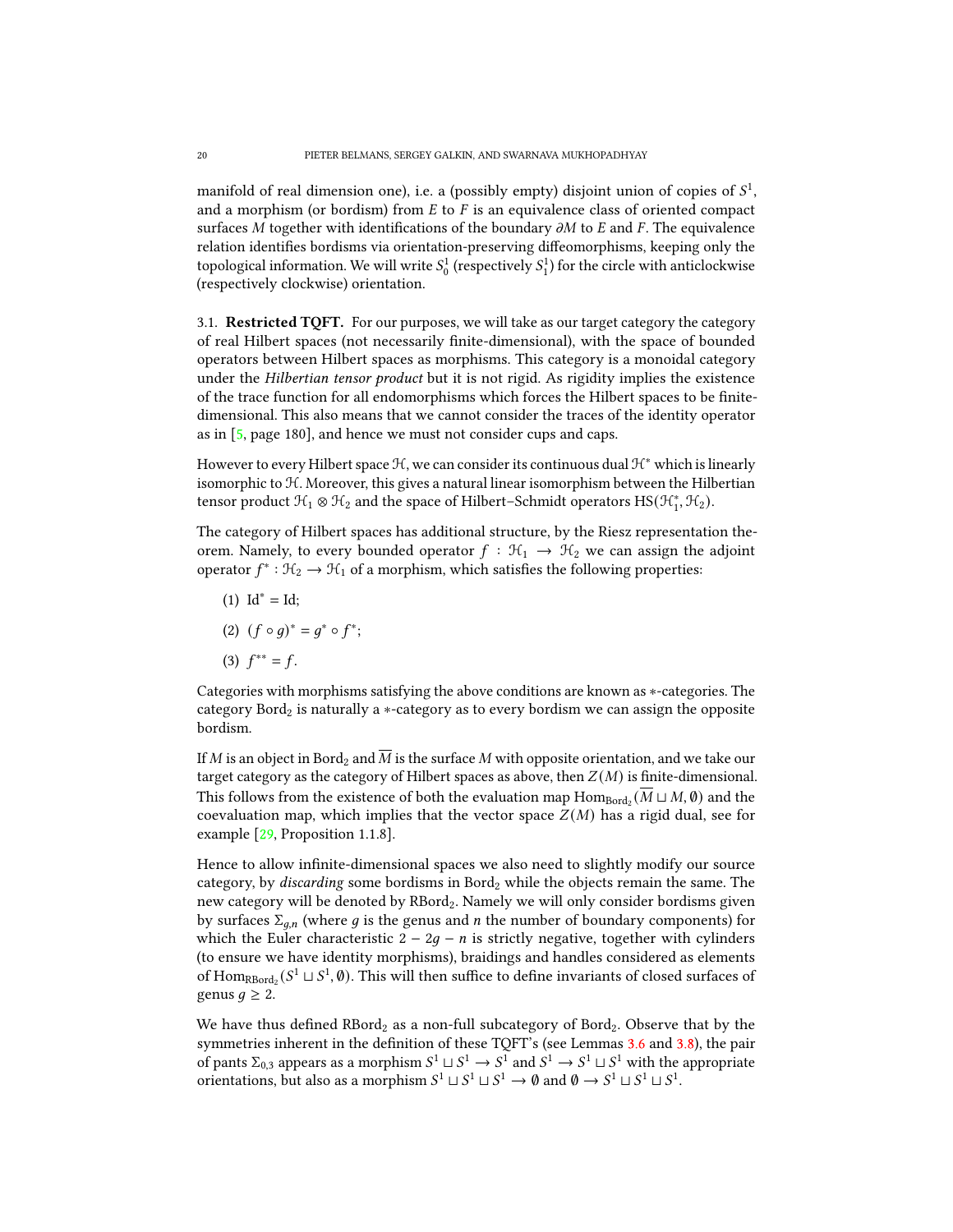Remark 3.1. The category  $RBord<sub>2</sub>$  is not a  $*$ -category. Observe that we are not allowing opposite handles (nor cups or caps) in the morphisms  $\rm{Hom}_{\rm RBord}_2(\mathbf{0}, S^1\sqcup S^1)$  in the restricted bordisms category RBord<sub>2</sub>. A handle combined with an opposite handle gives a torus whose corresponding assignment is the trace of the identity operator. Since our target category is the category of Hilbert spaces, the trace of identity may not be defined. This is one of the main reasons for considering the restricted bordism category RBord<sub>2</sub>.

In fact, we will describe a *family* of 2d TQFT's, parametrized by  $t \in \mathbb{R}$ . It is only by considering the entire family of TQFT's that we can efficiently compute period sequences.

Remark 3.2. Two-dimensional TQFT's (with values in finite-dimensional vector spaces) can equivalently be described using Frobenius algebras [\[16,](#page-35-16) [2\]](#page-35-17). Because we consider a more general target category, and restricted the possible bordisms, we do not get the usual notion of a unital Frobenius algebra, but rather we get a Hilbertian algebra. The algebra structure on  $\ell^2(\mathbb{Z})$  with an associated Spin-structure, in the sense of [\[40\]](#page-36-20) should be analyzed. We leave this for future work.

<span id="page-20-0"></span>3.2. The graph potential TQFT. We fix  $t \in \mathbb{R}$ . Using graph potentials we will construct a TQFT with values in Hilbert spaces for every value of t.

Later we will allow  $t$  to vary, *after* we have made the identification ensuring that at least the partition function for surfaces without punctures is related to the period of a graph potential, and therefore is well-behaved when we let t vary. This suffices for our purposes.

Witten–Dijkgraaf–Verlinde–Verlinde (WDVV) equations. We can describe a 2d TQFT in terms of the WDVV equations. For this, let  $(\mathcal{H}, \langle -, -\rangle)$  be a Hilbert space. This will be the value of our 2d TQFT for  $S^1_{\epsilon}$ , and later on we will take it to be  $\ell^2(\mathbb{Z})$ .

We have a multilinear form  $\langle -, -\rangle^{\otimes n} : \mathcal{H}^{\otimes n} \to \mathbb{R}$  for all  $n \geq 1$ , and a natural pairing  $\langle -, -\rangle_{i,j} : \mathfrak{H}^{\otimes n} \to \mathfrak{H}^{\otimes n-2}$  for all  $i < j$  by pairing the *i*th and *j*th factor.

Consider an assignment  $\mathcal{M}_3(t) = \mathcal{M}_3(t; i, j, k) \in \mathcal{H}^{\otimes 3}$ , where we will use *i*, *j*, *k* to refer to the three tensor factors. This labeling allows us to refer to specific factors in repeated tensor products of the element  $\mathcal{M}_3(t)$ .

Assume that  $\mathcal{M}_3(t)$  is symmetric in its factors. Then we can define the assignment

 $(M_4(t) = M_4(t; i, j, k, l) := \langle -, - \rangle_{m,n} (M_3(t; i, j, m) \otimes M_3(t; k, l, n)) \in \mathcal{H}^{\otimes 4}.$ 

Here  $\langle -, - \rangle_{m,n}$  refers to the natural pairing of the third and sixth factor.

**Definition 3.3.** We say that  $M_3(t) \in \mathcal{H}^{\otimes 3}$  is a solution to the WDVV equation if the tensor  $\mathcal{M}_4(t) \in \mathcal{H}^{\otimes 4}$  is symmetric in *i*, *j*, *k*, *l*.

Let  $\mathcal{M}_3(t)$  be such an assignment which satisfies the WDVV equation. Then we can construct a 2d TQFT as follows.

<span id="page-20-1"></span>**Construction 3.4.** Let  $\Sigma_{q,n}$  be an oriented surface of genus g with *n* punctures, such that  $2 - 2g - n < 0$ . For every pair of pants, we will consider its dual graph. This is an oriented trivalent graph with one vertex and three half-edges. If the boundary circle is oriented anticlockwise i.e.  $S_0^1$ , then the half-edge is oriented outwards and vice versa as shown in Figure [5.](#page-21-0)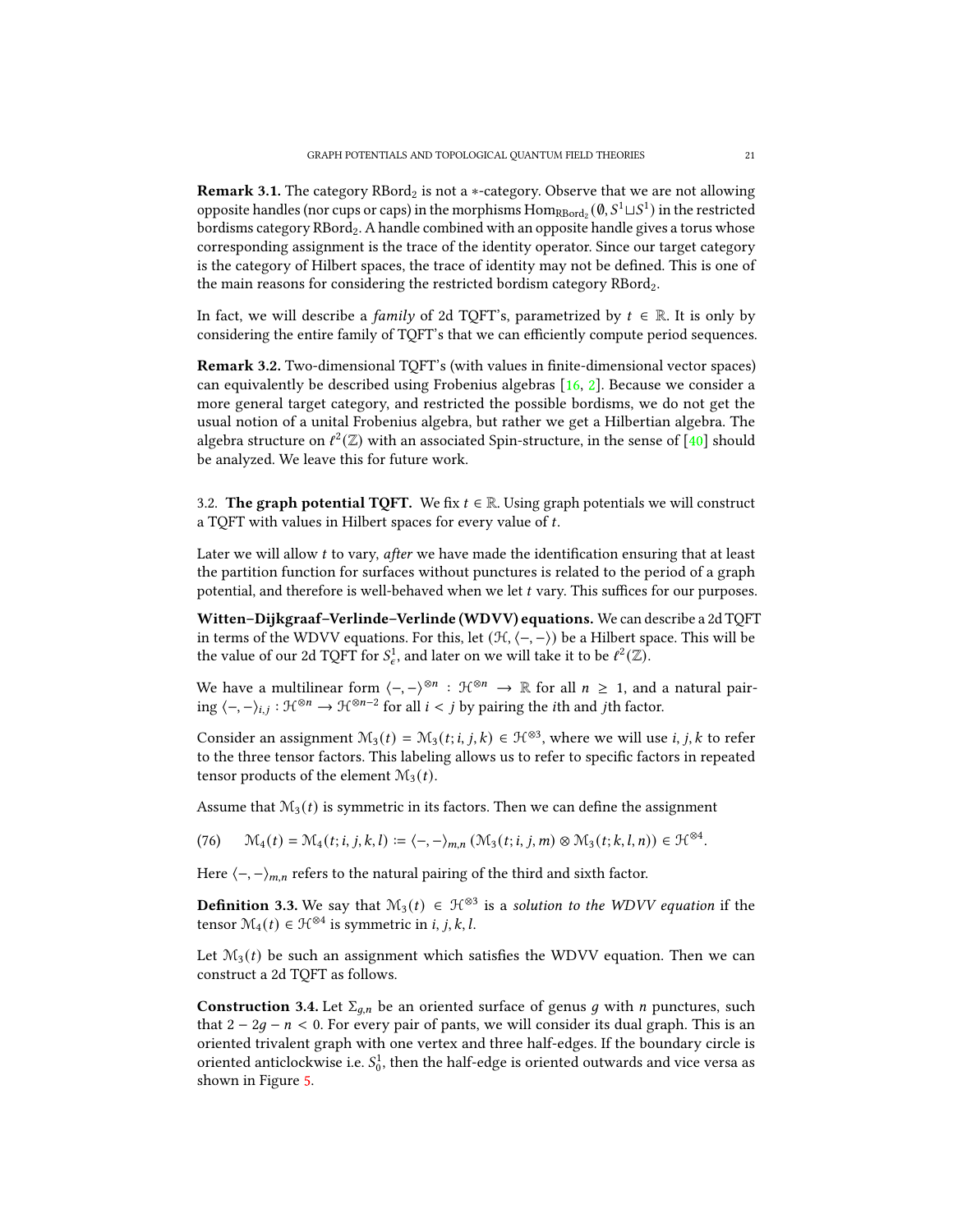<span id="page-21-0"></span>

Figure 5. Dual graph to oriented pair of pants

<span id="page-21-1"></span>

<span id="page-21-2"></span>FIGURE 6. Labeling for internal edges and trivalent vertices

By choosing a pair of pants decomposition of  $\Sigma_{q,n}$  we assign the dual graph  $\gamma$ . Observe that  $\gamma$  has oriented half-edges and internal edges are unoriented. We can assign

(77) 
$$
\mathcal{M}_{\Sigma_{g,n}}(t) := \bigotimes_{e \in E_{\text{int}}} \langle -, -\rangle_{a,b} \left( \bigotimes_{v \in V} \mathcal{M}_3(t; i, j, k) \right) \in \mathcal{H}^{\otimes n}
$$

where we use the labeling for internal edges and trivalent vertices as in Figure [6,](#page-21-1) and the tensor product over the internal edges means we apply all possible pairings  $\langle -,-\rangle_{a,b}$  where the vertices  $a$  and  $b$  refer to specific factors in the tensor product  $\bigotimes_{v\in V}\mathcal{M}_3(t;i,j,k).$ 

Using the relationship between 2d TQFT's and solutions to the WDVV equation (see e.g.  $[20, §9]$  $[20, §9]$ , where the WDVV equation is referred to as the associativity equation) we obtain the following result.

<span id="page-21-3"></span>**Proposition 3.5.** Let  $M_3(t) \in \mathcal{H}^{\otimes 3}$  be a solution to the WDVV equations. Then Construction [3.4](#page-20-1) is independent of the choice of the pair of pants decomposition.

Graph potentials as solutions to the WDVV equations. Now we will revisit the setting introduced in the introduction, in particular the functional equation in [\(1\)](#page-1-1) and the ensuing discussion. We set  $\mathcal H$  to be  $\ell^2(\mathbb Z)$ . By Fourier expansion, any  $f \in \ell^2(\mathbb Z)$  can be written as

,

$$
(78)\qquad \qquad \sum_{i\in\mathbb{Z}}a_iz^i
$$

where the collection  $\{z^i\}_{i\in\mathbb{Z}}$  is a complete orthonormal basis of  $\ell^2(\mathbb{Z})$  with respect to the standard pairing on  $\ell^2(\mathbb{Z})$  given by

(79)  
\n
$$
\langle f(z), g(z) \rangle_z = \left\langle \sum_{i \in \mathbb{Z}} a_i z^i, \sum_j b_j z^j \right\rangle_z
$$
\n
$$
= \sum_{i \in \mathbb{Z}} a_i b_i
$$
\n
$$
= \frac{1}{2\pi \sqrt{-1}} \int_{S^1} f(z) g(z^{-1}) \frac{dz}{z}.
$$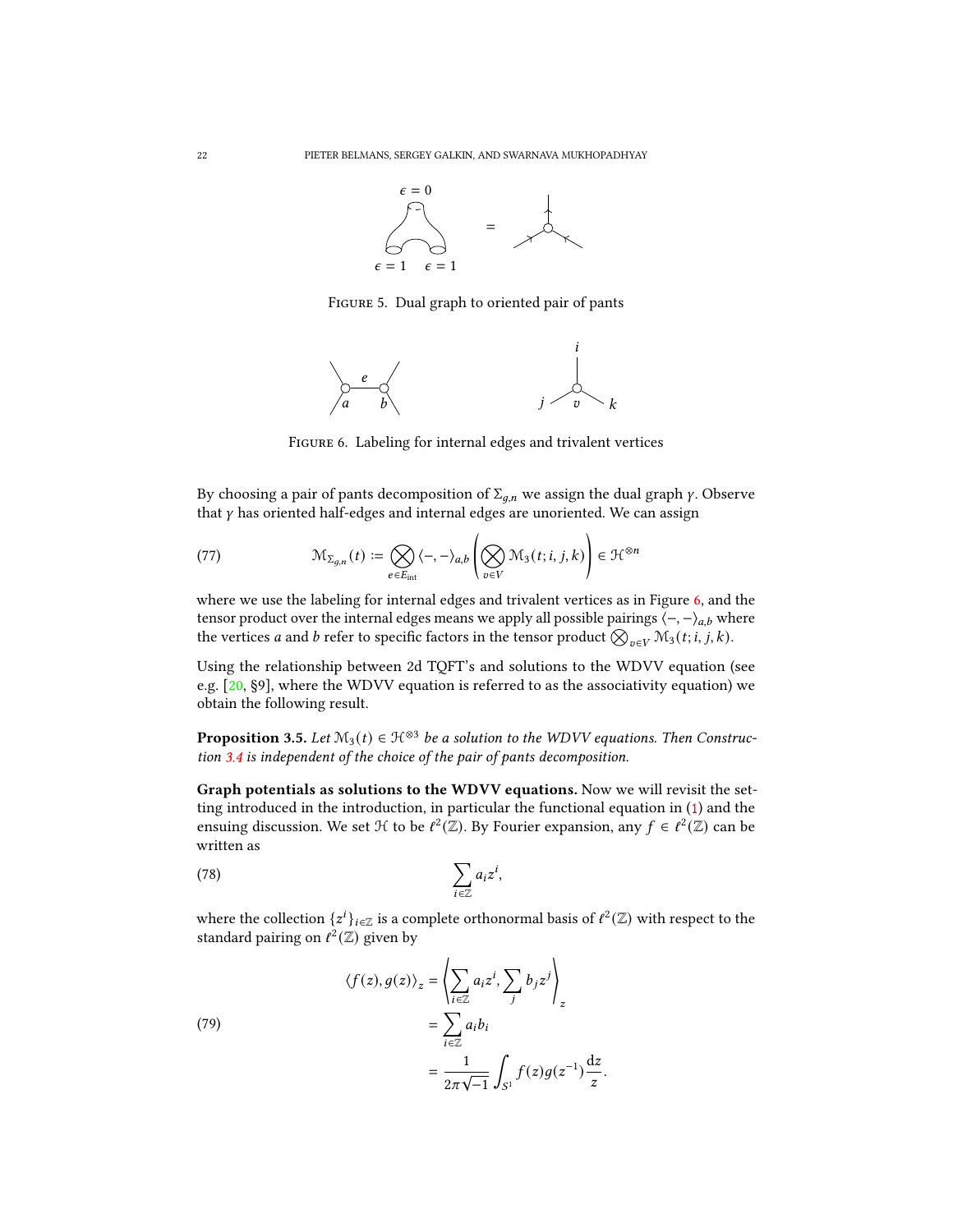The WDVV equation can be rephrased as follows in this particular setting. Consider a  $f(x_1, x_2, x_3) \in \ell^2(\mathbb{Z})^{\otimes 3}$ . Assume now that there exists a function  $\varphi$  such that

(80) 
$$
f(x_1, x_2, y) f(x_3, x_4, y) = f(x_1, x_3, z) f(x_2, x_4, z)
$$

in  $\ell^2(\mathbb{Z})^{\otimes 6}$ , where  $y = \varphi(z, x_1, x_2, x_3, x_4)$  is a function such that the Jacobian of  $\varphi$  is the identity. In that case we get that  $\varphi_* \frac{dz}{z} = \frac{dy}{u}$  $\frac{dy}{y}$ , and hence

(81)  
\n
$$
\langle f(x_1, x_2, y) \otimes f(x_3, x_4, y^{-1}) \rangle_y = \int_{S^1} f(x_1, x_2, y) f(x_3, x_4, y) \frac{dy}{y}
$$
\n
$$
= \int_{S^1} f(x_1, x_3, z) f(x_2, x_4, z) \frac{dz}{z}
$$
\n
$$
= \langle f(x_1, x_3, z) \otimes f(x_2, x_4, z^{-1}) \rangle_z
$$

in  $\ell^2(\mathbb{Z})^{\otimes 4}$  giving a solution to the WDVV equation. Taking the logarithm of the function  $f$ we can interpret the multiplicative condition as an additive condition, and this brings us in the setting of Section [2.](#page-7-0)

In [\(26\)](#page-9-0) we have defined the vertex potential at a vertex  $v \in V$  of a colored graph  $(y, c)$ . Using the variables  $x, y, z$ , and writing  $\epsilon = c(v)$  we have that

(82) 
$$
\widetilde{W}_{v,\epsilon} = (xyz)^{(-1)^{\epsilon}} + (xy^{-1}z^{-1})^{(-1)^{\epsilon}} + (x^{-1}yz^{-1})^{(-1)^{\epsilon}} + (x^{-1}y^{-1}z)^{(-1)^{\epsilon}}
$$

We observe that  $\widetilde{W}_{v,\epsilon}$  is symmetric in the variables x, y, z. We also have the following symmetries, aside from the symmetry in the variables.

<span id="page-22-1"></span>Lemma 3.6. The vertex potential satisfies

(83)  
\n
$$
\widetilde{W}_{v,0}(x, y, z) = \widetilde{W}_{v,0}(x^{-1}, y^{-1}, z)
$$
\n
$$
= \widetilde{W}_{v,1}(x^{-1}, y, z)
$$
\n
$$
\widetilde{W}_{v,1}(x, y, z) = \widetilde{W}_{v,0}(x^{-1}, y, z)
$$
\n
$$
= \widetilde{W}_{v,0}(x^{-1}, y^{-1}, z^{-1}).
$$

**Definition 3.7.** Let  $\epsilon$  be 0 or 1, and  $t \in \mathbb{R}$ . We define (84)

$$
f_{\epsilon}(x, y, z; t) \coloneqq \exp\left(t\widetilde{W}_{v,\epsilon}(x, y, z)\right)
$$
  
= 
$$
\sum_{a,b,c,d \geq 0} \frac{t^{a+b+c+d}}{a!b!c!d!} x^{(-1)^{\epsilon}((a+b)-(c+d))} y^{(-1)^{\epsilon}((a+c)-(b+d))} z^{(-1)^{\epsilon}((a+d)-(b+c))}.
$$

The following lemma follows directly.

<span id="page-22-2"></span>**Lemma 3.8.** For all  $t \in \mathbb{R}$  we have that  $f_{\epsilon}(x, y, z; t) \in \ell^2(\mathbb{Z})^{\otimes 3}$ . It is moreover symmetric in  $x, y, z$ .

Finally, as observed above, we have translated between an additive and a multiplicative form of the WDVV equation, and hence by Section [2.2](#page-12-0) we obtain the following

**Proposition 3.9.** For all  $t \in \mathbb{R}$  we have that  $f_{\epsilon}(x, y, z; t)$  satisfies the WDVV equation.

<span id="page-22-0"></span>We now come to the essential construction.

.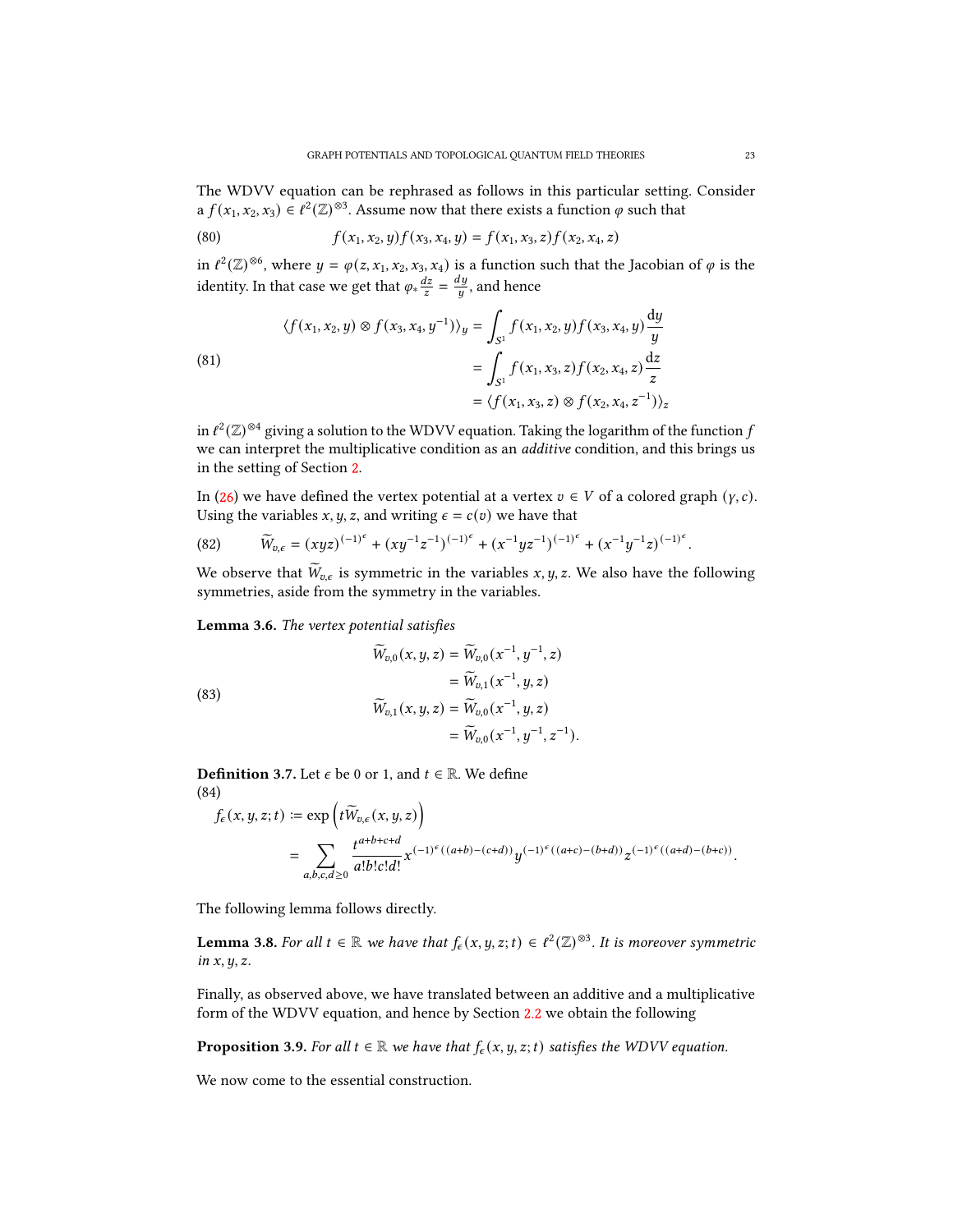**Construction 3.10.** Let  $t \in \mathbb{R}$ . The graph potential field theory  $Z^{gp}(t)$  for t is defined as follows.

Let  $\Sigma_{0,3;\epsilon_1,\epsilon_2,\epsilon_3}$  be a pair of pants, and  $\epsilon_1,\epsilon_2,\epsilon_3$  denote the orientation of the three boundary circles. Let  $\gamma$  be the trivalent graph on one vertex and three oriented half-edges which is dual to the pair of pants. Then we define the partition function as

<span id="page-23-2"></span>(85) 
$$
Z^{\rm gp}(t)(\Sigma_{0,3;\epsilon_1,\epsilon_2,\epsilon_3}) \coloneqq \exp\left(t\widetilde{W}_{v,0}(x^{(-1)^{\epsilon_1}},y^{(-1)^{\epsilon_2}},z^{(-1)^{\epsilon_3}})\right)
$$

<span id="page-23-0"></span>in  $\ell^2(\mathbb{Z})^{\otimes 3}$ . Here  $v$  is the unique vertex of the dual graph  $\gamma$  of  $\Sigma_{0,3;\epsilon_1,\epsilon_2,\epsilon_3}$ . We assign  $x, y, z$ (resp.  $x^{-1}$ ,  $y^{-1}$ ,  $z^{-1}$ ) as coordinate variables corresponding to the half-edges that are oriented outwards (resp. inwards) as shown in Figure [7.](#page-23-0)



<span id="page-23-3"></span>Figure 7. Variable attachment to oriented graphs

The assignment to the oriented pair of pants is well-defined by virtue of Lemma [3.6.](#page-22-1) Moreover Lemma [3.6](#page-22-1) also implies that

(86) 
$$
Z^{\rm gp}(t)(\Sigma_{0,3;\epsilon_1,\epsilon_2,\epsilon_3}) = \exp\left(t\widetilde{W}_{v,\epsilon}(x,y,z)\right),
$$

where  $\epsilon = \epsilon_1 + \epsilon_2 + \epsilon_3$ .

<span id="page-23-1"></span>Hence all the graphs shown in Figure [7](#page-23-0) have the same partition function  $\exp\Big(t\widetilde{W}_{v,0}(x,y,z)\Big).$ Similarly all the graphs in Figure [8](#page-23-1) have the same partition function  $\exp\Big(t\widetilde{W}_{v,1}(x,y,z)\Big).$ 



Figure 8. Variable attachment to oppositely oriented graphs

This is an additional feature of our partition function and we color the vertex of  $\gamma$  with color  $\epsilon = \epsilon_1 + \epsilon_2 + \epsilon_3$  to mark this feature.

To the cylinder in  $\text{Hom}_{\text{RBord}_2}(S^1_{\epsilon}, S^1_{\epsilon+1})$  we assign the identity morphism in  $\text{End}(\ell^2(\mathbb{Z}))$ , and similarly for any braiding we just assign the identity morphism on all the factors. The handle in  $\text{Hom}_{\text{RBord}_2}(S^1_\epsilon \sqcup S^1_{\epsilon+1}, \emptyset)$  is assigned the evaluation map which is also natural pairing on the Hilbert space  $\ell^2(\mathbb{Z})$ .

Let  $\Sigma_{q,n}$  be a connected oriented surface of genus g with n boundary components satisfying  $2 - 2g - n < 0$ . Consider a pair of pants decomposition for  $\Sigma_{g,n}$ , and let  $\gamma$  be the trivalent dual graph with  $n$  half-edges determined by the pair of pants decomposition. We incorporate the orientation of  $\Sigma_{q,n}$  as follows. Cut  $\gamma$  along the internal edges  $E_{\text{int}}$  to form a forest consisting of  $2g - 2$  trivalent graphs with one vertex and three half-edges with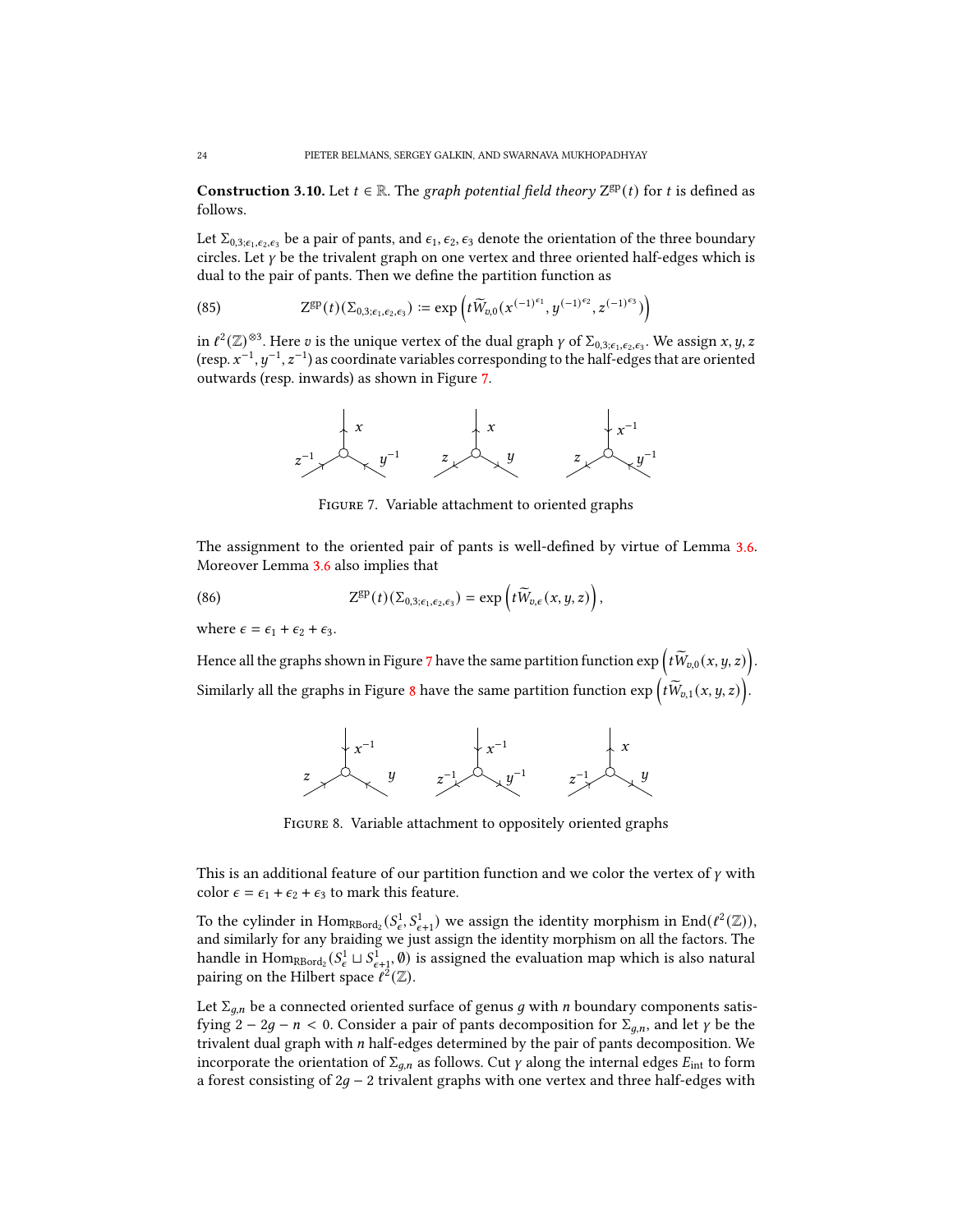appropriate orientations. The coloring of the vertices is determined by the parity of the orientations of the number of clockwise circles of each pair of pants. We set

(87) 
$$
Z^{\rm gp}(t)(\Sigma_{g,n}) \coloneqq \bigotimes_{e \in E_{\rm int}} \langle -, -\rangle_{a,b} \left( \bigotimes_{v \in V} \exp \left( t \widetilde{W}_{v,\epsilon}(x,y,z) \right) \right)
$$

in  $\ell^2(\mathbb{Z})^{\otimes n}$ . As in [\(77\)](#page-21-2), we use the labeling for internal edges and trivalent vertices as in Figure [6,](#page-21-1) and the tensor product over the internal edges means we apply all possible pairings  $\langle -, -\rangle_{a,b}$  where the vertices a and b refer to specific factors in the tensor product indexed by the set of vertices of  $V$ .

By [\(85\)](#page-23-2), [\(86\)](#page-23-3) and Lemma [3.6,](#page-22-1) we get

(88) 
$$
W_{v,0}(x^{(-1)^{\epsilon_1}},y^{(-1)^{\epsilon_2}},z^{(-1)^{\epsilon_3}})=W_{v,0}(x^{(-1)^{\epsilon_1}},y^{(-1)^{\epsilon_2+1}},z^{(-1)^{\epsilon_3+1}}).
$$

Equating the variables  $y$  and  $z$  and taking inner product in the variable  $y$ , we get

(89) 
$$
\langle W_{v,0}(x^{(-1)^{\epsilon_1}},y^{(-1)^{\epsilon}},y^{(-1)^{\epsilon+1}})\rangle_y = \langle W_{v,0}(x^{(-1)^{\epsilon_1}},y^{(-1)^{\epsilon+1}},y^{(-1)^{\epsilon}})\rangle_y
$$

<span id="page-24-1"></span>This equality encodes that we obtain the same partition function for one-holed torus with decompositions obtained from cutting and gluing with two different circles as shown in Figure [9.](#page-24-1) Thus the partition function  $Z^{gp}(t)(\Sigma_{1,1})$  for a one-holed torus is well-defined.



Figure 9. Fundamental relation for one-holed torus

Hence by Proposition [3.5,](#page-21-3) the fact that cylinders and braidings are the identity, and that the handle is assigned the natural pairing, we obtain the following

Corollary 3.11. For all  $t \in \mathbb{R}$ , the assignment  $Z^{gp}(t)$  defines a two-dimensional TQFT on the restricted bordism category RBord<sub>2</sub>.

This proves Theorem [B.](#page-4-1)

It would be interesting to formalize this notion of a family of infinite-dimensional TQFT's, so that one can consider all of them together. We will not develop such a formalism. Rather we will only consider the family of partition functions for closed surfaces, defined by this TQFT. This will allow us in Section  $4$  to obtain an efficient method to compute periods of graph potentials.

4. Computing periods via the graph potential TQFT

<span id="page-24-0"></span>We can now turn our discussion to a practical method to compute the periods of graph potentials using topological quantum field theories. We also refer to  $[14, 15]$  $[14, 15]$  $[14, 15]$  for various interesting interpretations of periods, and the use of infinite-dimensional Hilbert spaces (albeit using different methods) to compute them.

The following definition extends Definition [2.3,](#page-9-1) where we now allow leaves (or half-edges) to be present in the graph, as the definition of the vertex potentials does not depend on whether we have half-edges or not.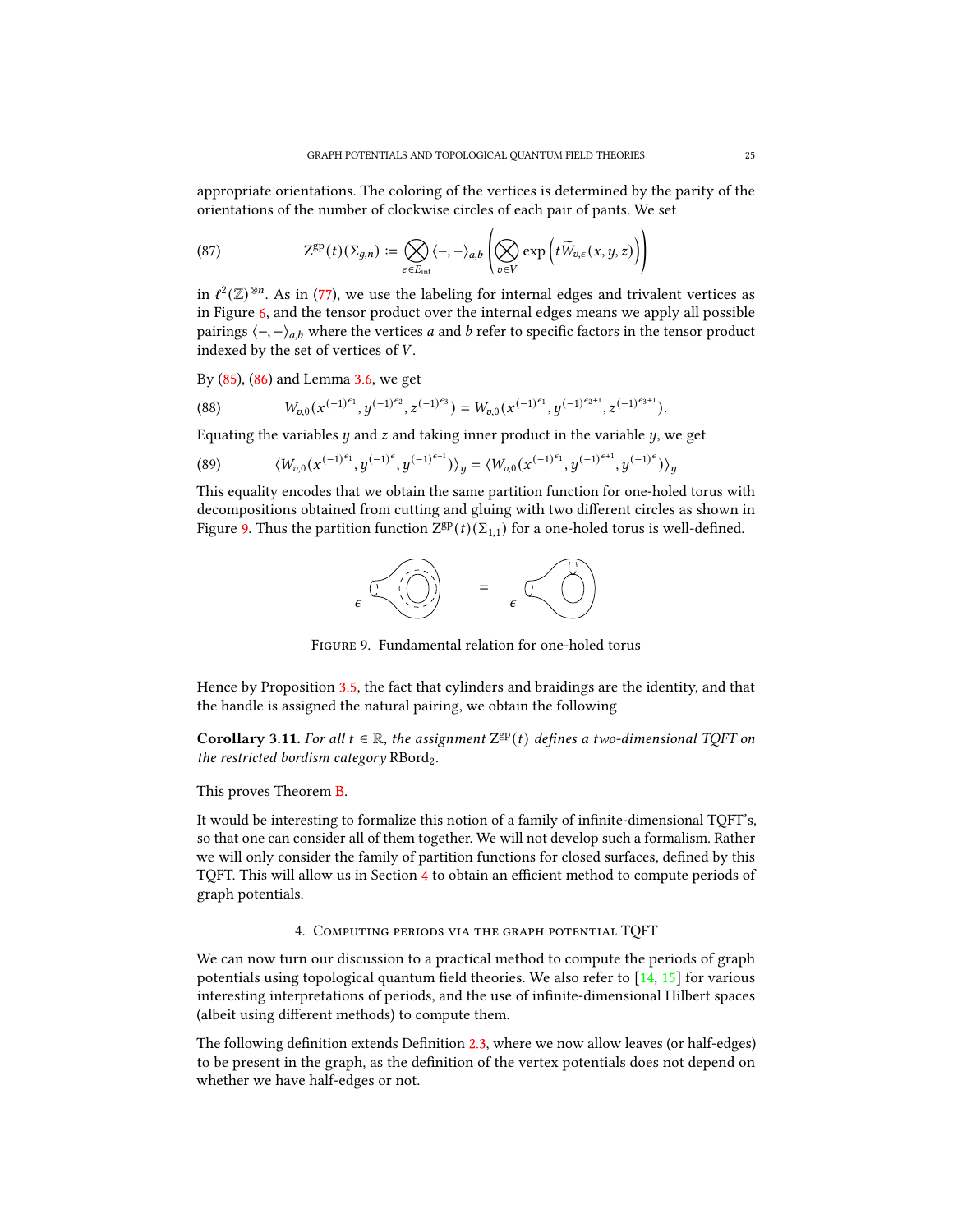<span id="page-25-1"></span>

FIGURE 10. Cutting an internal edge

**Definition 4.1.** Let  $(y, c)$  be a colored trivalent graph of genus g with n leaves. We define the graph potential  $\widetilde{W}_{v,c}$  as the sum of vertex potentials.

For a graph with half-edges we let  $E_{int}$  denote the set of internal edges, i.e. we remove any half-edges from  $E$ . Let us enumerate the variables associated to internal edges  $E_{int}$ as  $x_1, \ldots, x_{3q-3+n}$ . We introduce the following notation.

Notation 4.2. Let  $(y, c)$  be a colored trivalent graph of genus q with n leaves such that  $2 - 2q - n < 0$ . Orient the half-edges of y such that half-edges attached to vertices v of color  $c(v) = 0$  are pointing outwards while those attached to vertices of  $c(v) = 1$ are pointing inwards. This orientation is consistent with the orientation coming from pair of pants decomposition.

Denote by (90)

<span id="page-25-0"></span>
$$
\mathcal{K}_{\gamma,c}(t) := \left(\frac{1}{2\pi\sqrt{-1}}\right)^{\#E_{\text{int}}} \int \cdots \int_{(S^1)^{E_{\text{int}}}} \exp\left(t\widetilde{W}_{\gamma,c}(x_1,\ldots,x_{3g-3+2n})\right) \frac{dx_1}{x_1}\cdots \frac{dx_{3g-3+n}}{x_{3g-3+n}}
$$

the corresponding element of  $\ell^2(\mathbb{Z})^{\otimes n}$ .

<span id="page-25-3"></span>We record the following important observation as a lemma.

**Lemma 4.3.** If  $n = 0$ , then [\(90\)](#page-25-0) reduces to

(91) 
$$
\mathcal{K}_{\gamma,c}(t) = \widetilde{\pi}_{\widetilde{W}_{\gamma,c}}(t)
$$

where  $\widetilde{\pi}_{\widetilde{W}_{y,c}}(t)$  is the inverse Fourier–Laplace transform of the period  $\pi_{\widetilde{W}_{y,c}}(t)$  of the graph potential.

In other words, if  $\pi_{\widetilde{W}_{y,c}}(t) = \sum_{n\geq 0} \pi_n t^n$ , then  $\mathcal{K}_{y,c}(t) = \sum_{n\geq 0} p_n t^n$ , where  $p_n = \pi_n/n!$ .

We have the following proposition, which follows from the change of variables formula for integrals. It is an important computational tool in what follows.

<span id="page-25-2"></span>**Proposition 4.4.** Let  $\gamma'$  be a trivalent graph with  $n + 2$  leaves. Let c be a coloring. Consider half-edges e' and e'' adjacent to vertices a and b. We define a new colored trivalent graph y (with  $n$  leaves) by replacing two leaves at the vertices a and b by the internal edge  $e$  connecting  $a$ and  $b$ , as in Figure  $10$ . Then

(92) 
$$
\mathcal{K}_{\gamma,c}(t) = \frac{1}{2\pi\sqrt{-1}} \int_{S^1} \mathcal{K}_{\gamma',c}(t)|_{x_{e'}=x_{e''}=z} \frac{dz}{z}.
$$

where  $x_{e'}$  and  $x_{e''}$  are variables associated to the leaves e' and e'' attached to the vertices a and  $b$ .

Observe that not all trivalent colored graphs that we considered in Section [2](#page-7-0) arise as the dual graph of a pair of pants decomposition of a orientable surface whose boundary has induced orientations. Since the category  $RBord<sub>2</sub>$  only consists of objects of this form, we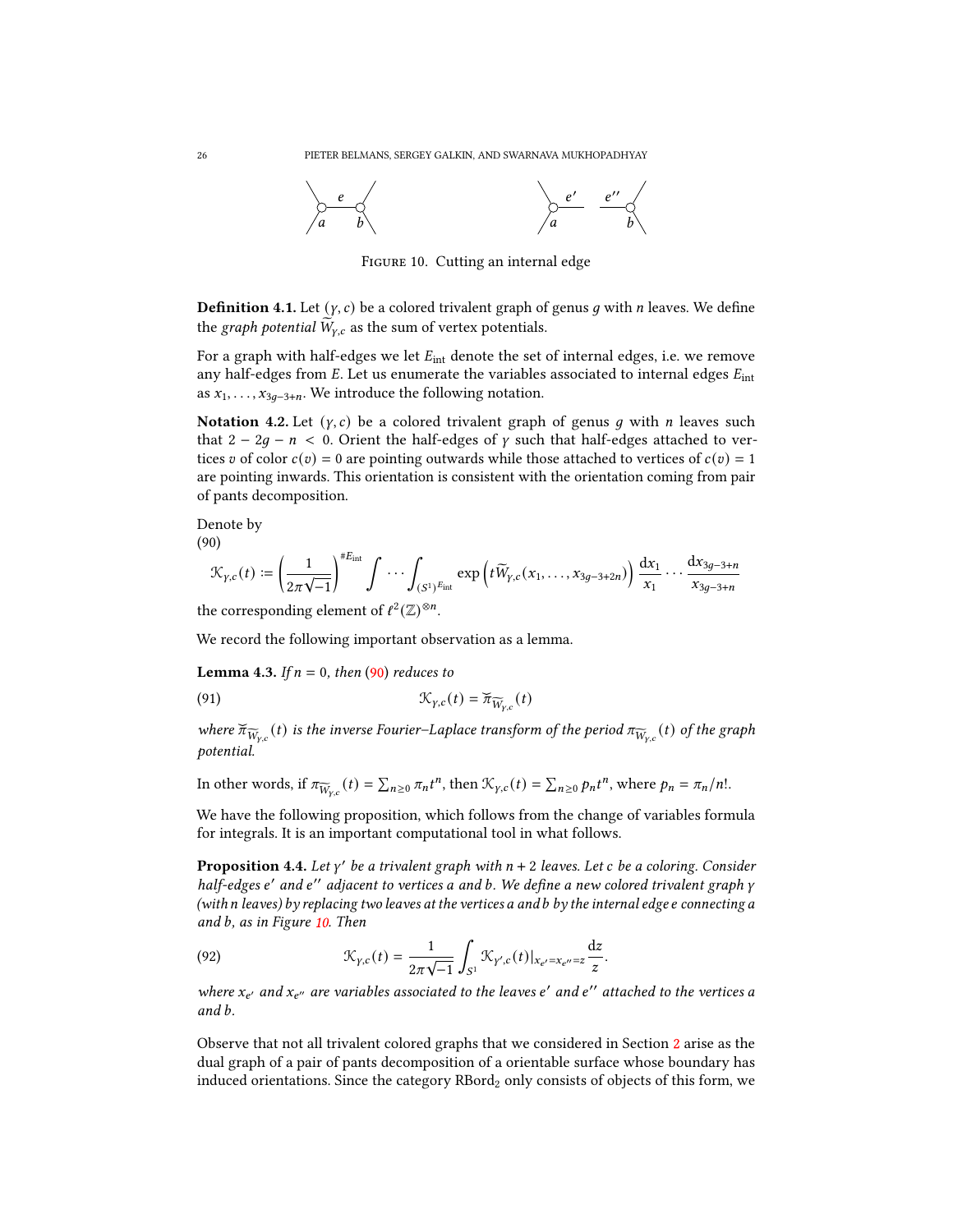<span id="page-26-1"></span>

(b) Open necklace graph with many beads



need the following results to use the TQFT partition function  $Z^{gp}(t)$  effectively to compute periods of arbitrary  $(y, c)$ .

The following proposition relates  $\mathcal{K}_{\gamma,c}(t)$  to the partition function of the  $\ell^2(\mathbb{Z})$ -valued TQFT that we constructed.

<span id="page-26-0"></span>**Proposition 4.5.** Let  $\Sigma_{q,n}$  be a oriented surface of genus g with n boundary components and let (y, c) be the dual graph obtained from a pair of pants decomposition of  $\Sigma_{q,n}$ . If 3g – 3 + n is even, then

(93) 
$$
\mathcal{K}_{\gamma,c}(t) = Z^{\rm gp}(t)(\Sigma_{q,n}).
$$

*Proof.* Proposition [4.4](#page-25-2) allows us to write  $\mathcal{K}_{\gamma,c}(t)$  as the iterated integral over the pair of pants decomposition. Since we need  $3g - 3 + n$  cuts to get to the pair of pants, the parity being even guarantees that we can use Lemma [3.6](#page-22-1) to match up the integral with the norms in  $\ell^2(\mathbb{Z})$  that appears in the definition of  $Z^{gp}(t)(\Sigma_{q,n})$ .

<span id="page-26-2"></span>**Remark 4.6.** If 3g – 3 + *n* is odd, then we can compute  $\mathcal{K}_{\gamma,c}(t)$  by first cutting  $(\gamma, c)$  along one edge to produce a new graph  $(y', c')$ , and then use Proposition [4.5](#page-26-0) for  $(y', c')$  and apply Proposition [4.4.](#page-25-2)

Bessel functions. To adequately work with the partition functions of this topological quantum field theory we recall that the modified Bessel function of the second kind is defined as

.

(94) 
$$
I_{\alpha}(z) := \sum_{m \geq 0} \frac{1}{m! \Gamma(m + \alpha + 1)} \left(\frac{z}{2}\right)^{2m + \alpha}
$$

For our purposes we are only interested in the case  $\alpha = 0$ , with a rescaling of the argument. We will use the following notation.

Notation 4.7. We denote

(95) 
$$
B(z) := I_{\alpha=0}(2z) = \sum_{m \geq 0} \frac{1}{(m!)^2} z^{2m}.
$$

<span id="page-26-3"></span>The following lemma explains why this function is relevant to us. It allows us to give an explicit expression for the partition function for the open necklace graph  $y_{1,2}$  from Figure  $11(a)$ . The necklace graph is the dual graph of the two-holed torus as shown in Figure [12](#page-27-0)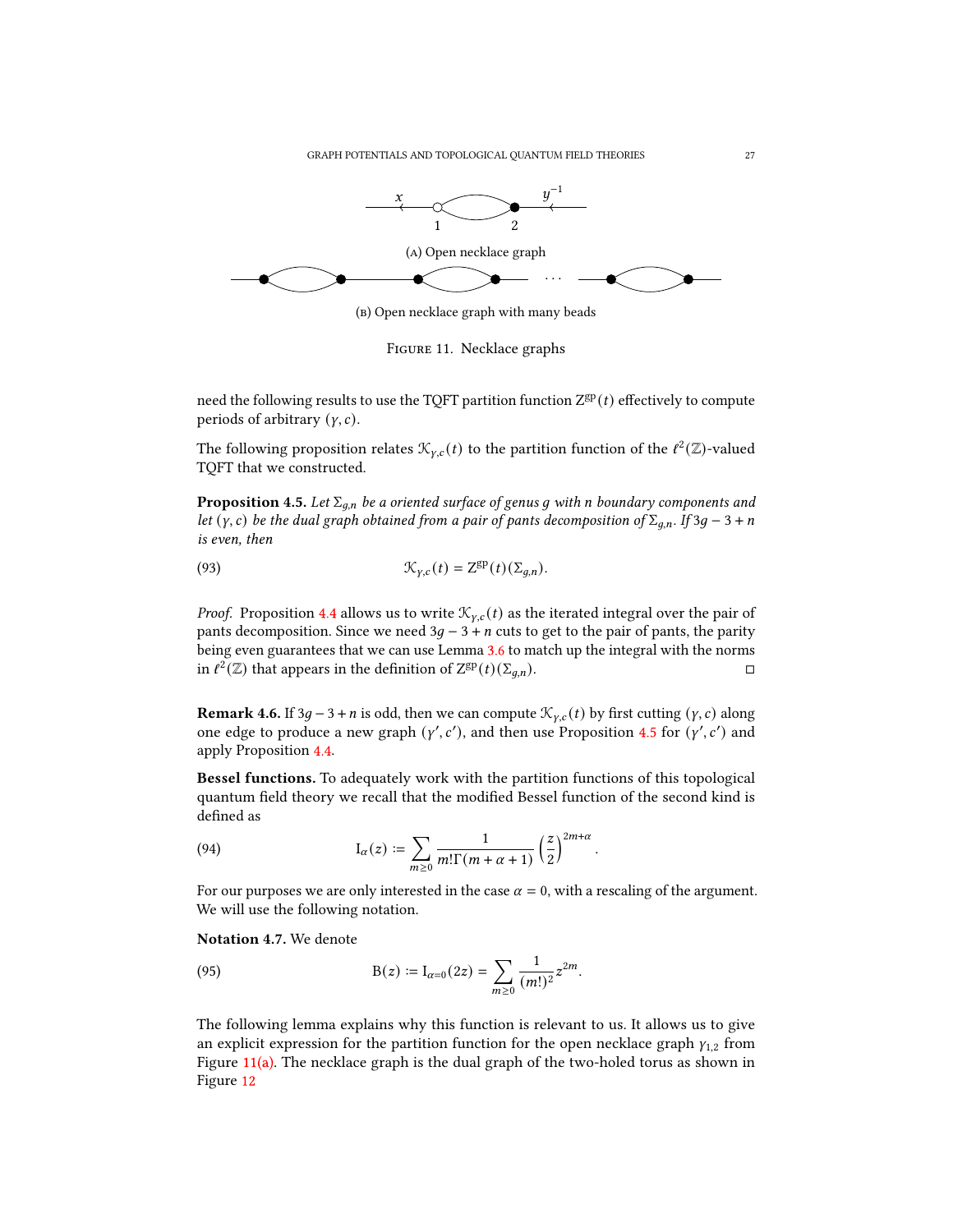<span id="page-27-0"></span>

Figure 12. Dual graph of the two-holed torus

**Lemma 4.8.** Let  $\gamma = \gamma_{1,2}$  be the open necklace graph as in Figure [11\(a\),](#page-26-1) with one half-edge oriented outwards and the other one oriented inwards. Then

(96) 
$$
\mathcal{K}_{\gamma,1}(t) = B(t(x+y^{-1})) B(t(x^{-1}+y)).
$$

*Proof.* The colored graph  $(y, 1)$  in the statement of the lemma is the dual graph obtained from a pair of pants decomposition of a two-holed torus with one hole oriented anticlockwise and the other one oriented clockwise. This is obtained by gluing two pairs of pants as shown in Figure [13.](#page-27-1)

<span id="page-27-1"></span>

Figure 13. Pants decomposition for the two-holed torus

<span id="page-27-2"></span>Now the graph  $y_{1,2}$  is obtained two half-edges of a trivalent graph with one vertex as shown in Figure [14](#page-27-2)



Figure 14. Genus one graph from gluing

By definition, Proposition  $4.5$ , and  $(77)$ , we have

(97)

$$
\mathcal{K}_{\gamma,1}(t) = \left\langle \exp\left(t(\widetilde{W}_{v,0}(x, u^{-1}, v^{-1}) + \widetilde{W}_{v,0}(y^{-1}, u, v))\right) \right\rangle_{u,v}
$$
\n
$$
(98) \qquad = \frac{1}{(2\pi\sqrt{-1})^2} \iint_{S^1 \times S^1} \exp\left(t(\widetilde{W}_{v,0}(x, u^{-1}, v^{-1}) + \widetilde{W}_{v,0}(y^{-1}, u^{-1}, v^{-1}))\right) \frac{du}{u} \frac{dv}{v}
$$
\n
$$
(99) \qquad \qquad \frac{1}{u} \qquad \qquad \int_{S^1} \exp\left(t(\widetilde{W}_{v,0}(x, u^{-1}, v^{-1}) + \widetilde{W}_{v,0}(y^{-1}, u^{-1}, v^{-1}))\right) \frac{du}{u} \frac{dv}{v}
$$

$$
(99) \qquad = \frac{1}{(2\pi\sqrt{-1})^2} \iint_{S^1 \times S^1} \exp(t(\widetilde{W}_{v,0}(x,u,v) + \widetilde{W}_{v,0}(y^{-1},u,v))) \frac{du}{u} \frac{dv}{v}
$$

which we can interpret as

(100) = 
$$
[\exp(t(\widetilde{W}_{v,0}(x,u,v) + \widetilde{W}_{v,0}(y^{-1},u,v)))]_{u^0v^0}.
$$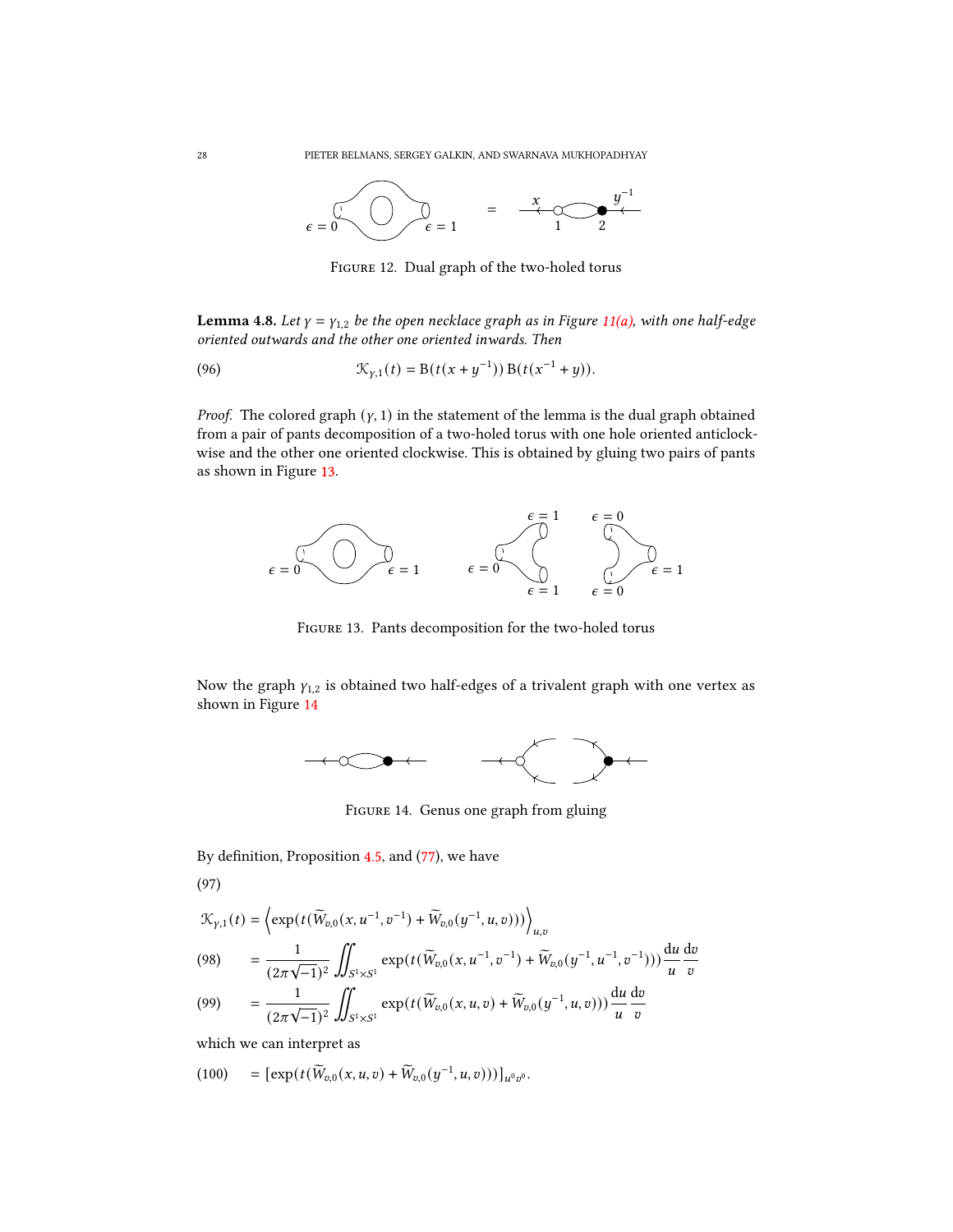Via the following sequence of rewrites

(101) = 
$$
\sum_{\substack{a,b,c,d,d',b',c',d' \\ b+d+b'+d' = d'+c'+a+c \\ a'+d'+a+d=b+c+b'+c' \\ a'+d'+a+d=b+c+b'+c' \\ a'+d'+a+d=b+c+b'+c' \\ a'+d'+a+d=b+c+b'+c' \\ a'+d'=d'+d' \\ a+a'+b' \\ a'+d' \text{ odd}}}} \frac{t^{(a+b+c+d)+(a'+b'+c'+d')}}{a!a'!b!b'!c!c'!d!d'!} x^{(a+b)-(c+d)} y^{-(a'+b')+(c'+d')}
$$
\n(102) = 
$$
\sum_{\substack{c,c,d,a',b',c',d' \\ c+c'=d+d' \\ c_1+d_1=2(c+c') \\ a_1+b_1=2(a+d')}} \frac{t^{a_1+b_1+c_1+d_1}}{a!(a_1-a)!a'! (b_1-a')!c! (c_1-c)!c'! (d_1-c')!} x^{a_1-c_1} y^{-b_1+d_1}
$$
\n(103) = 
$$
\sum_{\substack{c_1+d_1=2(c+c') \\ c_1+d_1=2(a+d') \\ a\leq m, c\leq n \\ c_1+d_1=2m; a_1+b_1=2m}} \frac{t^{2(m+n)}}{a!(a_1-a)!a'! (b_1-a')!c! (c_1-c)!c'! (d_1-c')!} x^{a_1-c_1} y^{-b_1+d_1}
$$
\n(105) = 
$$
\sum_{\substack{a',b_1,c_1,d_1,a,c \\ a'\leq m, c\leq n \\ c_1+d_1=2m; a_1+b_1=2m}} \frac{t^{2(m+n)}}{a_1!b_1!c_1!d_1!} x^{a_1-c_1} y^{-b_1+d_1} \binom{a_1}{a} \binom{b_1}{m-a} \binom{c_1}{c} \binom{d_1}{n-c}
$$
\n(106) = 
$$
\sum_{m\geq 0, n\geq 0} \sum_{\substack{a_1,b_1,c_1,d_1 \\ a_1+b_1=2m; c_1+d_1=2n} } t^{2(m+n)} \binom{2m}{m} \binom{2m}{n} \frac{x^{a_1-c_1} (y^{-1})^{b_1-d_1}}{a_1!b_1!c_1!d_1!}
$$

we finally obtain

= B(( + −1 )) B(( −1 (107) + )) as desired.

As a direct corollary of Lemma [4.3](#page-25-3) and Remark [4.6](#page-26-2) we obtain

**Corollary 4.9.** Let  $\gamma = \gamma_{1,2}$  be the graph  $\gamma_{1,2}$  with no colored vertices, then

(108) 
$$
\mathcal{K}_{\gamma,0}(t) = B(t(x+y)) B(t(x^{-1} + y^{-1})).
$$

Before we discuss the general case, we will give a formula in the genus two case. This formula will be revisited in [\[10,](#page-35-1) Appendix B]

<span id="page-28-0"></span>Corollary 4.10. Let  $\gamma$  be a genus two graph, without half-edges. We consider the case  $\epsilon = 1$ . Then the inverse Fourier–Laplace transform of the period  $\pi_{\widetilde{W}_{Y,\epsilon}}(t)$  is given by

(109) 
$$
\sum_{n\geq 0} \frac{(2n!)^2}{n!^6} t^{2n}.
$$

*Proof.* If we cut the colored graph  $(y, 1)$  along any edge then we get back the graph considered in Lemma [4.3.](#page-25-3) Hence, by Lemma [4.3,](#page-25-3) [\(77\)](#page-21-2), and Lemma [4.8,](#page-26-3) we have putting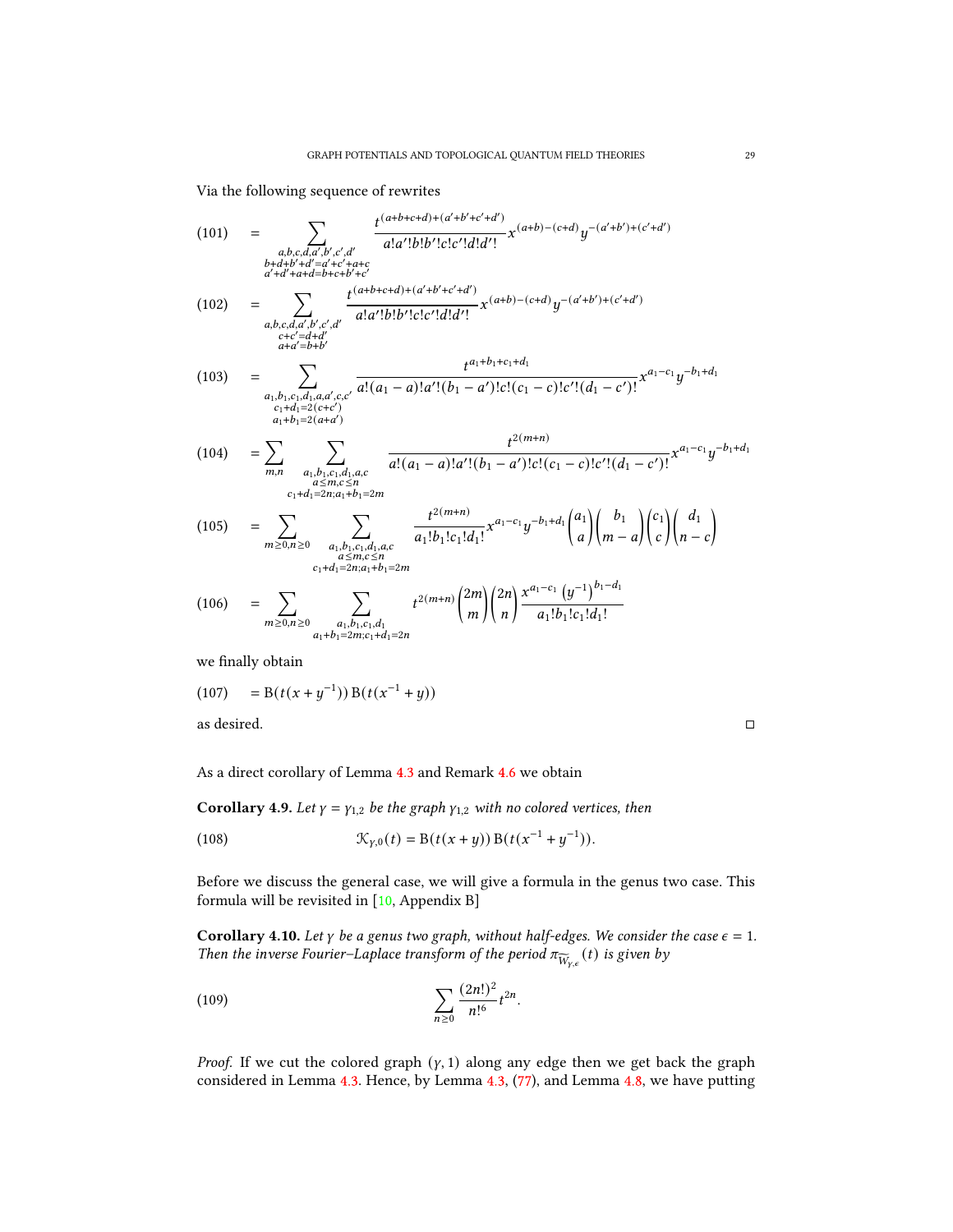after 
$$
x = y
$$
  
\n(110)  
\n
$$
\overline{\pi}_{\widetilde{W}_{y,1}}(t)
$$
\n
$$
= \sum_{m \ge 0, n \ge 0} \sum_{\substack{a_1, b_1, c_1, d_1 \\ a_1 + b_1 = 2m; c_1 + d_1 = 2n}} t^{2(m+n)} {2m \choose m} {2n \choose n} \frac{1}{a_1! b_1! c_1! d_1!} \left( \frac{1}{2\pi \sqrt{-1}} \int_{S^1} x^{a_1 - c_1} \cdot (x^{-1})^{b_1 - d_1} \frac{dx}{x} \right)
$$
\n
$$
= \sum_{m \ge 0, n \ge 0} \sum_{\substack{a_1, b_1, c_1, d_1 \\ a_1 + b_1 = 2m; c_1 + d_1 = 2n}} t^{2(m+n)} {2m \choose m} {2n \choose n} \frac{1}{a_1! b_1! c_1! d_1!} \left( \frac{1}{2\pi \sqrt{-1}} \int_{S^1} x^{a_1 - c_1 - b_1 + d_1} \frac{dx}{x} \right)
$$
\n
$$
= [B(t(x + x^{-1}))B(t(x^{-1} + x))]_{x^0}.
$$

Using the definition of the twisted Bessel function, the Vandermonde identity and some elementary manipulations, we obtain

$$
[B(t(x+x^{-1}))^{2}]_{x^{0}} = \sum_{n\geq 0} \left(\sum_{a+b=n} \frac{1}{a!^{2}b!^{2}}\right) [(x+x^{-1})^{2n}]_{x^{0}} t^{2n}
$$
  

$$
= \sum_{n\geq 0} \left(\sum_{a=0}^{n} \frac{n!^{2}}{a!^{2}(n-a)!^{2}}\right) {2n \choose n} \frac{t^{2n}}{n!^{2}}
$$
  

$$
= \sum_{n\geq 0} {2n \choose n}^{2} \frac{t^{2n}}{n!^{2}}
$$
  

$$
= \sum_{n\geq 0} \frac{(2n!)^{2}}{n!^{6}} t^{2n}.
$$

Applying the machinery. For  $g \geq 3$  we can describe an inductive procedure. Denote the product of Bessel functions  $B(t(x+y)B(t(x^{-1}+y^{-1})))$  by  $T_1(x, y)$ . Observe that

 $\Box$ 

(112) 
$$
T_1 (x, y^{-1}) = T_1 (x^{-1}, y) = B(t(x + y^{-1}) B(t(x^{-1} + y)))
$$

$$
T_1 (x^{-1}, y^{-1}) = T_1 (x, y) = B(t(x + y) B(t(x^{-1} + y^{-1}))).
$$

This calculates the effect of changing the orientation of the boundary of the two-holed torus.

Definition 4.11. Define inductively using convolution the function

(113) 
$$
T_{k+1}(x,y) \coloneqq [T_k(x,z) T_1(z,y)]_{z^0}
$$

The following proposition is an application of the usual machinery of determining the partition function by cutting a closed surface to easier pieces, and it explains the definition of  $T_{k+1} (x, y)$ .

<span id="page-29-0"></span>**Proposition 4.12.** Let  $\Sigma_{q,2}$  be a genus g surface with two holes, one oriented anticlockwise and the other oriented clockwise. Then the partition function of  $\Sigma_{g,2}$  is given by  $Z^{gp}(t)(\Sigma_{g,2}) = T_g(x,y^{-1})$ .

*Proof.* Consider the necklace graph  $\gamma_{1,2}$  as in Lemma [4.8](#page-26-3) show in Figure [11\(a\).](#page-26-1) The genus two surface with two holes  $\Sigma_{2,2}$  with one hole oriented anti-clockwise and the other hole oriented clockwise can be obtained gluing two  $\Sigma_{1,2}$  as shown in Figure [15\(a\).](#page-30-0)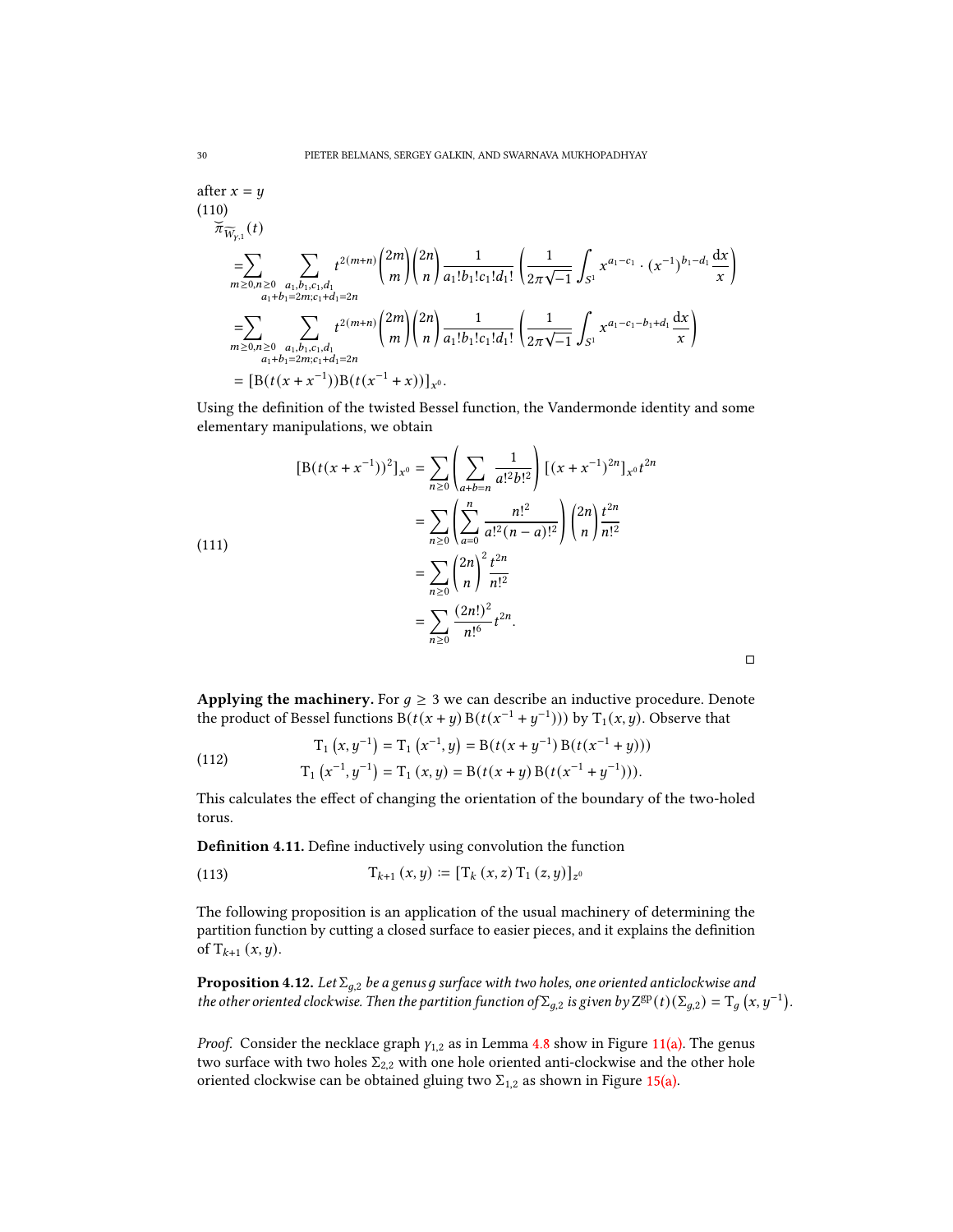In terms of the dual graph this is obtained by gluing two open necklace graphs Figure [12](#page-27-0) as shown in Figure [15\(b\).](#page-30-0)

<span id="page-30-0"></span>

Figure 15. Two-holed surfaces of genus two by gluing

Then the partition function is given by

(114)  
\n
$$
Z^{gp}(t)(\Sigma_{2,2}) = \langle T_1(x, z^{-1}), T_1(z, y^{-1}) \rangle_z
$$
\n
$$
= \frac{1}{2\pi\sqrt{-1}} \int_{S^1} T_1(x, z^{-1}) T_1(z^{-1}, y^{-1}) \frac{dz}{z}
$$
\n
$$
= T_2(x, y^{-1}).
$$

Hence by repeating this process, gluing copies of  $\gamma_{1,2}$  to increase the genus, and applying the TQFT formalism given by Proposition [3.5](#page-21-3) we obtained the required result.

We now describe this result in terms of the period of graph potentials that we are interested in computing.

<span id="page-30-1"></span>**Proposition 4.13.** Let  $(y_{q,2}, \epsilon)$  be the (colored) dual graph of a surface with two holes obtained by gluing g copies of  $\Sigma_{1,2}$  in a row. Then

(115) 
$$
\mathcal{K}_{\gamma_{g,2},\epsilon}(t) = \mathrm{T}_g\left(x,y^{(-1)^g}\right) = \mathrm{T}_g\left(x,y^{(-1)^e}\right).
$$

*Proof.* First of all observe that  $\epsilon$  has the same parity as the genus g of the surface by construction.

Furthermore, if  $g$  is odd, then we need to make even number of cuts to get a disjoint union of  $\Sigma_{1,2}$ 's. Hence by Proposition [4.5,](#page-26-0) we get that  $\mathcal{K}_{\gamma_{g,2},\epsilon}(t) = Z^{\text{gp}}(t)(\Sigma_{g,2})$ . Then we are done by Proposition [4.12](#page-29-0) when  $q$  is odd.

Now if g is even, then consider the graph  $\gamma_{q-1,2}$  and an open necklace graph. Now by Proposition [4.4,](#page-25-2) we get

(116)  
\n
$$
\mathcal{K}_{\gamma_{g,2,0}}(t) = [\mathcal{K}_{\gamma_{g-1,2,1}}(t), T_1 (z, y^{-1})]_{z^0}
$$
\n
$$
= [T_{g-1} (x, z^{-1}), T_1 (z^{-1}, y)]_{z^0}
$$
\n
$$
= T_g (x, y).
$$

<span id="page-30-2"></span>A direct very useful corollary of the above proposition that removes the restriction on the matching of the parity of coloring and genus in Proposition [4.5](#page-26-0) is the following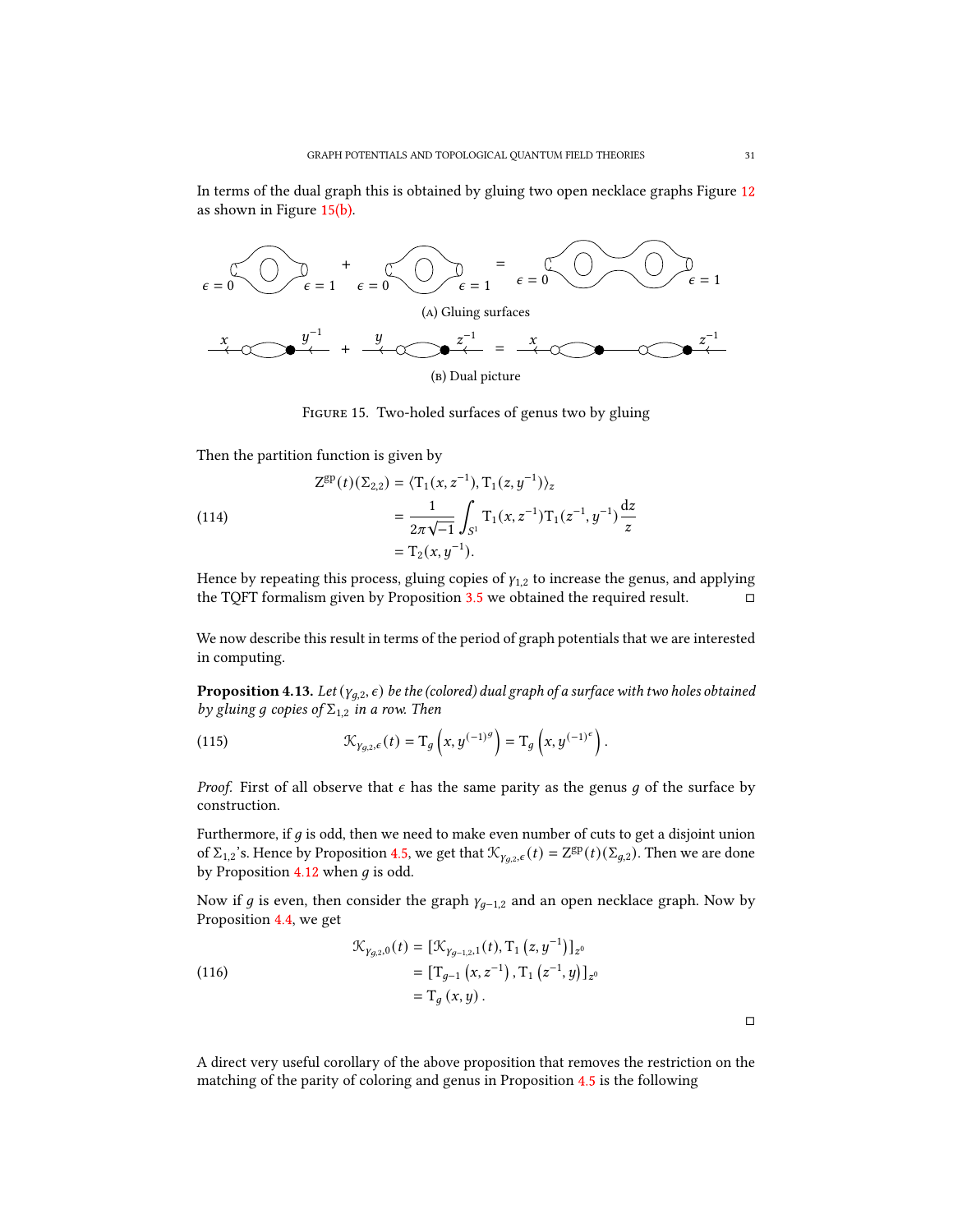**Corollary 4.14.** Let  $\gamma_{a,2}$  be the open necklace graph of genus q with two half-edges as shown in Figure [11\(b\).](#page-26-1) Let c be a coloring of  $\gamma_{g,2}$  and  $\epsilon$  be the parity of the coloring, then

(117) 
$$
\mathcal{K}_{\gamma_{g,2},c}(t) = \mathrm{T}_g\left(x, y^{(-1)^{\epsilon}}\right).
$$

*Proof.* If the parity of  $c$  matches up with the parity of the genus as in Proposition [4.5,](#page-26-0) then we are done. Otherwise choose one of the two half-edges and reverse the orientation of that half-edge. In the definition of  $\mathcal{K}_{\gamma_{q,2},c}(t)$ , we never integrate over a half-edge variable of the original graph  $\gamma$ , hence we are now reduced to the situation in Proposition [4.5.](#page-26-0)  $\Box$ 

Now we can use Proposition [4.13](#page-30-1) to get a formula for the periods of the closed (i.e. without half-edges) genus q trivalent colored graphs  $(y, c)$ .

<span id="page-31-1"></span>**Proposition 4.15.** Let  $\gamma$  be a trivalent graph of genus  $q \geq 2$  without leaves and c a coloring of the vertices. Let  $\epsilon \in \mathbb{F}_2$  denote the parity of the coloring. Then

(118) 
$$
\mathcal{K}_{\gamma,c}(t) = \left[ T_{g-1} \left( x, x^{(-1)^{\epsilon}} \right) \right]_{x^0}.
$$

*Proof.* By Corollary [2.9](#page-11-0) we know that  $\mathcal{K}_{v,c}(t)$  only depends on the parity of the coloring. Hence we can assume that the graph has either one or zero colored vertices. Moreover since the periods are invariants under mutations, we can assume that  $\gamma$  is the closed necklace graph of genus  $q$  as in Figure [16](#page-31-0) with one or zero colored vertex.

<span id="page-31-0"></span>

Figure 16. Closed necklace graph with many beads

First consider the case when  $g$  and  $c$  have the same parity. Then the result directly follows from Proposition [4.13](#page-30-1) by applying Proposition [4.4.](#page-25-2) Now in the case  $q$  and  $c$  have opposite parity, then to compute  $\mathcal{K}_{(\gamma_a,0,\epsilon)}(t)$ , cut an edge  $e$  of the graph  $\gamma$  to get the graph  $(\gamma_{g-1,2}, \epsilon)$ considered in Proposition  $4.13$ . Then by we are done by first applying Corollary  $4.14$  and then Proposition [4.4.](#page-25-2)

 $\Box$ 

The main result. This proposition gives an effective method to compute the period of a graph potential, giving the main result of this section. It allows us to express (the inverse Fourier–Laplace transform of) the periods of the Laurent polynomials from Section [2](#page-7-0) using trace-class operators in  $\ell^2(\mathbb{Z})$ .

Define

- A to be the Hilbert–Schmidt operator given by  $T_1 (x, y)$ ;
- *S* to be the bounded linear operator  $S(\sum_{n\in\mathbb{Z}}a_nx^n)=\sum_{n\in\mathbb{Z}}a_nx^{-n}$ .

We consider  $A$  as matrix with respect to the orthonormal basis and reinterpret Corollary [4.10](#page-28-0) as follows.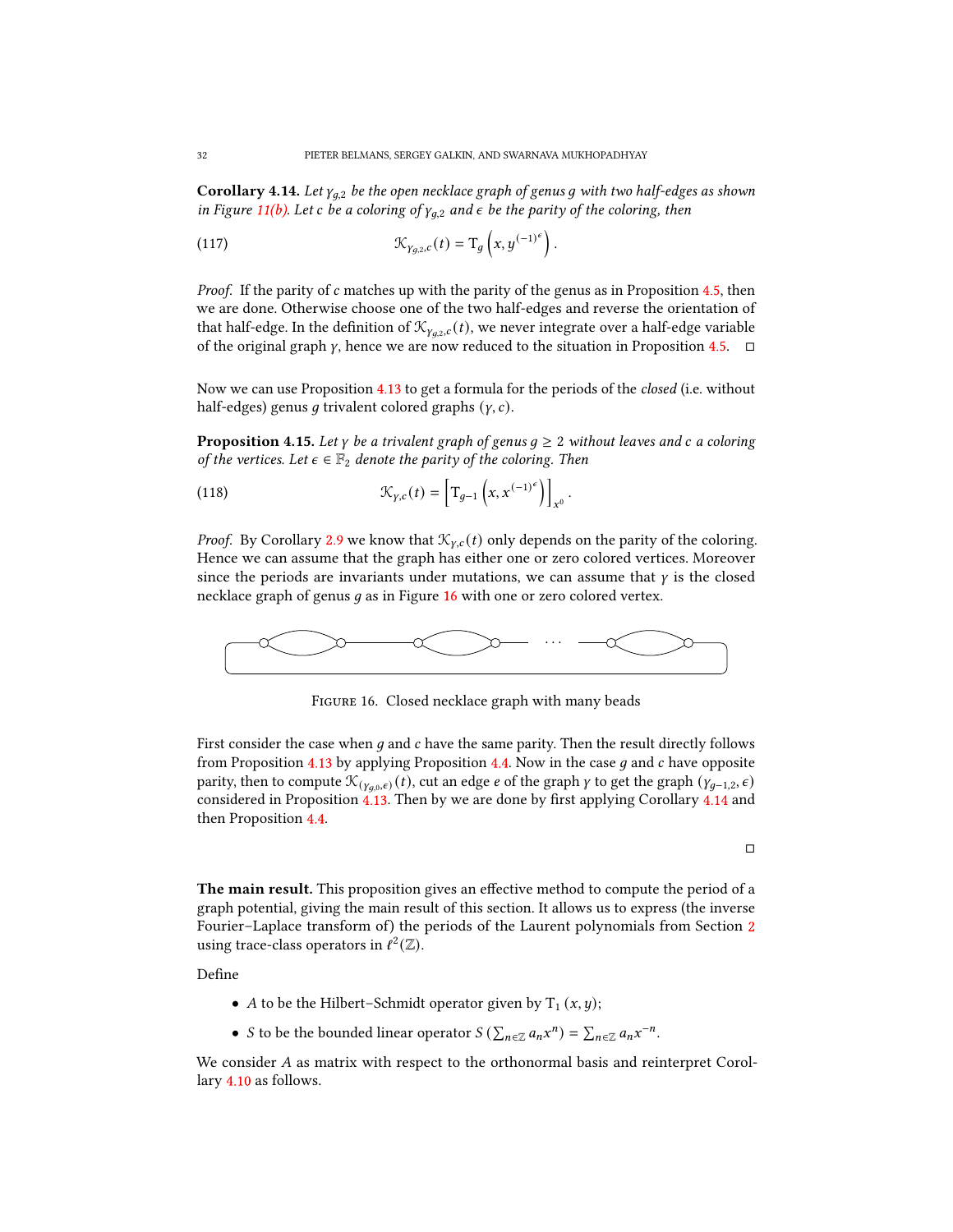**Lemma 4.16.** Let  $(y_2, 1)$  be a genus two graph with one colored vertex, then

(119) 
$$
\mathcal{K}_{\gamma_2,1}(t) = \text{tr}(AS) = \sum_{n\geq 0} \frac{(2n!)^2}{n!^6} t^{2n}.
$$

In particular the composition  $AS$  is trace class.

Since trace-class operators form an ideal, it follows that  $A^{a+1}S^b$  is also trace-class for non-negative integers  $a$ ,  $b$ . Moreover  $S$  commutes with  $A$ .

The following is the important computational tool for computing periods of graph potentials.

**Theorem 4.17.** Let  $(y, c)$  be a colored trivalent graph of genus  $q \ge 2$  (without half-edges). Then,

<span id="page-32-0"></span>(120) 
$$
\widetilde{\pi}_{\widetilde{W}_{y,c}}(t) = \text{tr}(A^{g-1}S^{\epsilon+g})
$$

where  $\epsilon$  denotes the parity of the number of colored vertices in  $\gamma$ .

Proof. By Corollary [2.9](#page-11-0) we can assume that the number of colored vertices is either zero or one. To show the equality in [\(120\)](#page-32-0) we use Lemma [4.3](#page-25-3) and Proposition [4.15,](#page-31-1) so that we need to show that

(121) 
$$
[\mathrm{T}_{g-1}(x, x^{(-1)^{\epsilon}})]_{x^0} = \mathrm{tr}(A^{g-1}S^{\epsilon+g}).
$$

We do this by induction. If  $q = 2$ , then this follows from Corollary [4.10](#page-28-0) for  $\epsilon = 1$ , whilst the case of  $\epsilon = 0$  is analogous.

Next, observe that by the symmetry properties of  $A$ , we have that  $S$  commutes with  $A$ .

Now if g is arbitrary, we consider  $T_{g-1}(x, y) \in \ell^2(\mathbb{Z})^{\otimes 2}$ , writing it as  $\sum_{i,j \in \mathbb{Z}} b_{i,j} x^i y^j$  for some matrix  $B = (b_{i,j})$  in the orthonormal basis  $\{x^i\}_{i \in \mathbb{Z}}$ . We claim that  $B = A^{g-1}S^{g-1}$ . This follows by induction, using that  $S$  commutes with  $A$ .

Hence we get

(122)

$$
[\mathbf{T}_{g-1}(x, x^{(-1)^{\epsilon}})]_{x^{0}} = \sum_{\substack{i,j \in \mathbb{Z} \\ i+(1)^{\epsilon}j=0}} b_{i,j}
$$
  
= 
$$
\sum_{\substack{i,j \in \mathbb{Z} \\ i=(-1)^{\epsilon+1}j}} b_{i,j}
$$
  
= 
$$
\sum_{i \in \mathbb{Z}} (S^{\epsilon+1}A^{g-1}S^{g-1})_{i,i}
$$
  
= tr $(A^{g-1}S^{\epsilon+g}),$ 

again using that  $S$  commutes with  $A$ .

**Remark 4.18.** This gives an explicit and efficient method to compute the period sequences, by truncating the power series in  $t$ . This method is independent of  $g$ , and the number of periods that one can compute depends only on the degree of the truncation, and not on g. As an illustration of this procedure, we have collected some output in Tables [1](#page-34-0) and [2.](#page-34-0) In [\[10,](#page-35-1) Appendix B] we will discuss some patterns in this table.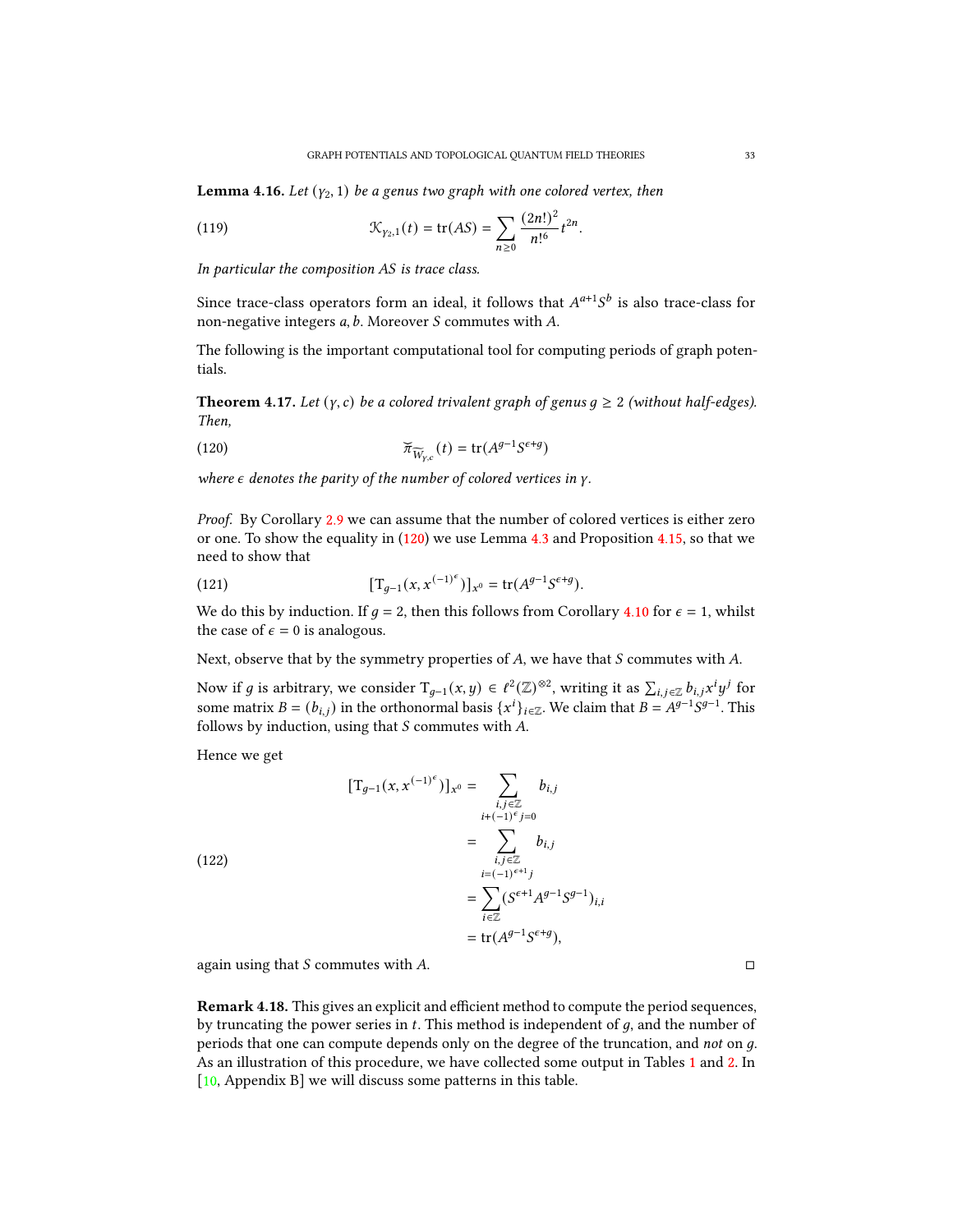Alternatively, using the main result of  $[10]$  one can compute quantum periods of these moduli spaces via the abelian/non-abelian correspondence in Gromov–Witten theory. But in this approach one fixes  $q$  and does a special analysis for each value of  $q$  (which is only feasible for low q). Developing the details of the abelian/non-abelian correspondence in this case and comparing the two methods is left for future work.

Some connections to other works in the literature. There exists a degeneration of our setup, which links it to mirror symmetry for Grassmannians of planes. For this we let  $\gamma$ be a genus zero graph with  $n \geq 3$  half-edges and all vertices uncolored. The cardinality of the set of edges *E* is  $2n - 3$  and we assign variables  $x_1, \ldots, x_{2n-3}$  as before to all the half-edges. Consider the substitution

(123) 
$$
(x, y, z) \rightarrow \left(\frac{\tau}{X}, \frac{Y}{\tau}, \frac{Z}{\tau}\right).
$$

where  $x, y, z$  are variables assigned to adjacent edges on a vertex  $v$ ; the  $X, Y, Z$  are new variables and  $\tau$  is a formal parameter. In this set-up

<span id="page-33-0"></span>(124)  

$$
\widetilde{W}_{v,0}(x,y,z) = xyz + \frac{x}{yz} + \frac{y}{xz} + \frac{z}{xy}
$$

$$
= \tau^{-1} \left( \frac{YZ}{X} + \tau^4 \frac{1}{XYZ} + \frac{XY}{Z} + \frac{ZX}{Y} \right)
$$

Now consider the Laurent polynomial  $\widetilde{W}_{\gamma,0} = \sum_{v \in V} \widetilde{W}_{v,0}(x, y, z)$ , and take  $\lim_{\tau \to 0} \tau \widetilde{W}_{\gamma}$ . This is a Laurent polynomial  $\mathcal{G}_\gamma$  in the variables  $X_1, \ldots, X_{2n-3}$ . This is exactly the Laurent polynomial considered by Nohara–Ueda in [\[39,](#page-36-21) Theorem 1.6], and brings us to the following remark.

Remark 4.19. The above observation and the TQFT results from Theorem [B](#page-4-1) and Proposition [3.5](#page-21-3) tell us that the potential functions from Nohara and Ueda [\[39\]](#page-36-21) associated to the Grassmannian of planes in an  $n$ -dimensional vector space also give a TQFT which one can call the Grassmannian TQFT. To the best of our knowledge this was not observed before.

In particular, by the above discussion and [\(124\)](#page-33-0) the graph potential TQFT coming from moduli of bundles that we develop recovers the Grassmannian TQFT as a limit. This should be compared with a corresponding fact that genus zero conformal blocks recover invariants of tensor product representations in the limit.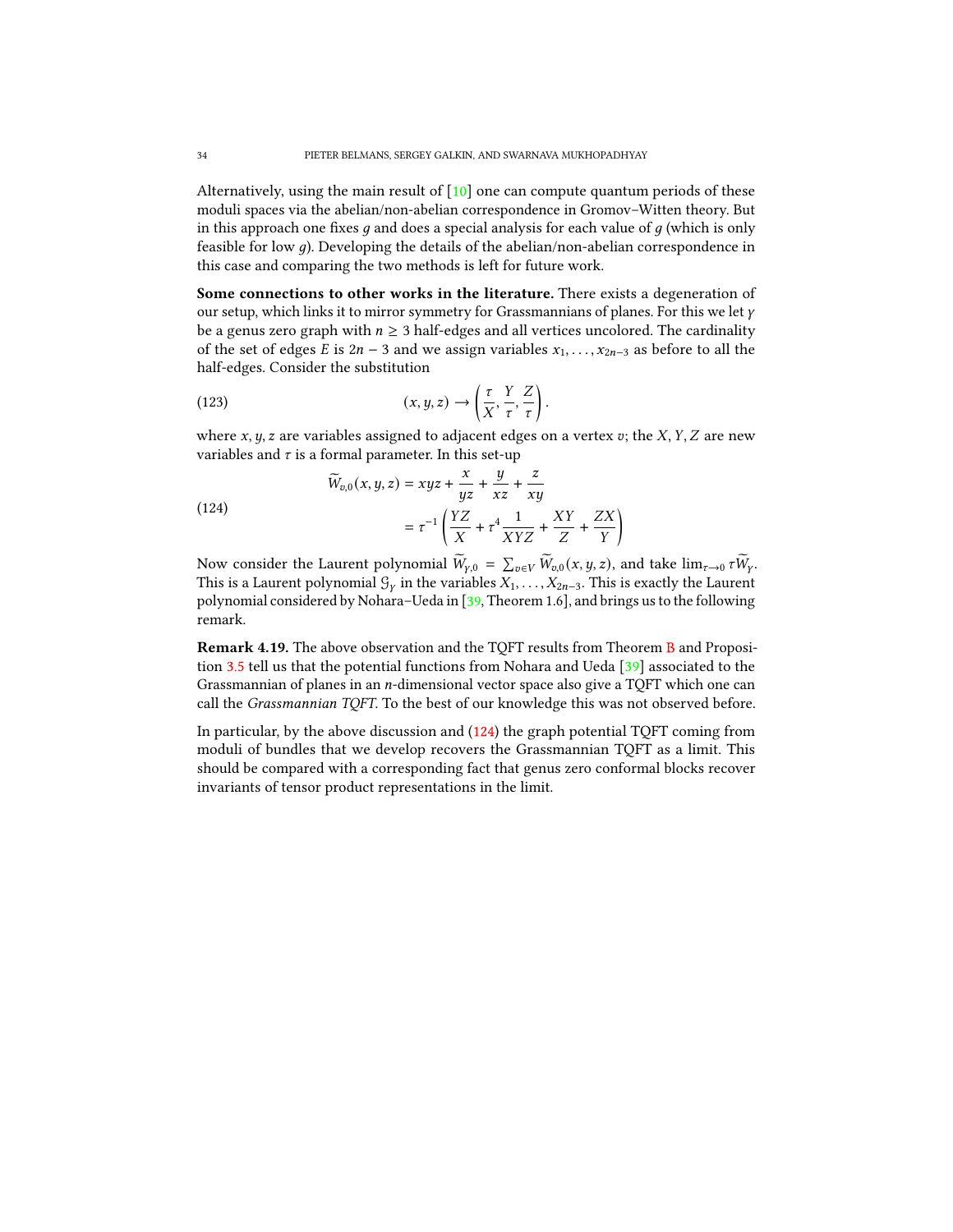<span id="page-34-0"></span>

| $p_{16}$                       | 2131746903000 | 984905402480000 | 121191619344800 | 23707577906812800 | 795162277629720000 | 1006716647119184000 | 1248683870158728000 | 7983708676751808000 | 3760135544283128000 |  |
|--------------------------------|---------------|-----------------|-----------------|-------------------|--------------------|---------------------|---------------------|---------------------|---------------------|--|
| $p_{14}$                       | 10424237568   | 1300889600000   | 15772770713600  | 295708763750400   | 99893321728000     | 33905855283200      | 22317642547200      |                     |                     |  |
| $p_{12}$                       | '88889024     | 68263641600     | 145839609600    | 1378578432000     | 112327680000       | 6892216422400       | 963493478400        | 5571407667200       | 2961207808000       |  |
| $p_{10}$                       | 16003008      | 135456000       | 175731200       | 928972800         | 232243200          |                     |                     |                     |                     |  |
| $p_8$                          | 343000        | 3265920         | 1769600         | 6853760           | 27518400           | 0763520             | 6589120             | 4995200             | 5981760             |  |
|                                | 8000          | 23040           | 1520            |                   |                    |                     |                     |                     |                     |  |
| $9\quad p_0$ $p_2$ $p_4$ $p_6$ |               |                 |                 | 168               | 99                 | 152                 | 344                 | 536                 | 1728                |  |
|                                |               |                 |                 |                   |                    |                     |                     |                     |                     |  |
|                                |               |                 |                 |                   |                    |                     |                     |                     |                     |  |
|                                |               |                 |                 |                   |                    |                     |                     |                     |                     |  |

TABLE 1. Period sequence for the odd graph potential TABLE 1. Period sequence for the odd graph potential

| $p_{18}$                        |               |                  |                  |                    |                    |                     |                     |                     |                      |
|---------------------------------|---------------|------------------|------------------|--------------------|--------------------|---------------------|---------------------|---------------------|----------------------|
| $p_{16}$                        | 4132896768000 | 3976941969000000 | 0306439693480000 | 101643111149280000 | 062973988196120000 | 2211592605702480000 | 1323671149117320000 | 7994421145174464000 | 13760135544283128000 |
| $\mu_{14}$                      |               |                  |                  |                    |                    |                     |                     |                     |                      |
| $p_{12}$                        | 1513881600    | 36604160000      | 305929062400     | 915060224000       | 3418888704000      | 5953528627200       | 963493478400        | 5571407667200       | 22961207808000       |
| $p_{10}$                        |               |                  |                  |                    |                    |                     |                     |                     |                      |
| $p_8$                           | 645120        | 5350400          | 2640320          | 8144000            | 7518400            | I0763520            | 6589120             | 4995200             | 95981760             |
|                                 |               |                  |                  |                    |                    |                     |                     |                     |                      |
| $9 \t P_0 \t P_2 \t P_4 \t P_6$ |               |                  | 576              | 768                | 960                | 152                 | 1344                | 1536                | 1728                 |
|                                 |               |                  |                  |                    |                    |                     |                     |                     |                      |
|                                 |               |                  |                  |                    |                    |                     |                     |                     |                      |
|                                 |               |                  |                  |                    |                    |                     |                     |                     |                      |

TABLE 2. Period sequence for the even graph potential TABLE 2. Period sequence for the even graph potential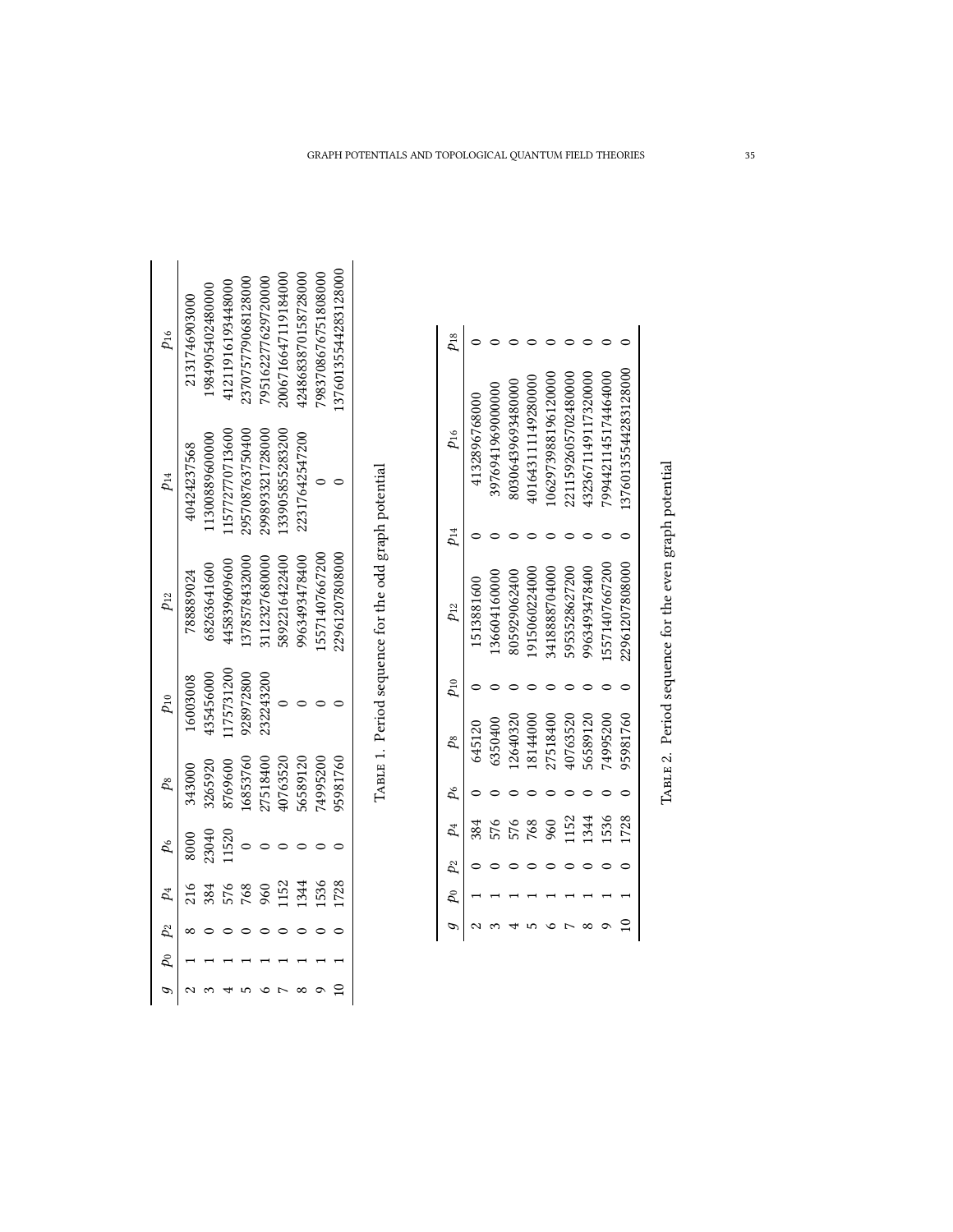#### <span id="page-35-0"></span>**REFERENCES**

- <span id="page-35-6"></span>[1] Casim Abbas. An introduction to compactness results in symplectic field theory. Springer, Heidelberg, 2014, pp. viii+252. isbn: 978-3-642-31543-5.
- <span id="page-35-17"></span>[2] Lowell Abrams. "Two-dimensional topological quantum field theories and Frobenius algebras." In: J. Knot Theory Ramifications 5.5 (1996), pp. 569-587.
- <span id="page-35-14"></span>[3] Mohammad Akhtar, Tom Coates, Sergey Galkin, and Alexander M. Kasprzyk. "Minkowski polynomials and mutations." In: SIGMA Symmetry Integrability Geom. Methods Appl. 8 (94 2012). with an appendix (690 pages), 17 pages. arXiv: [1212.1785v1](https://arxiv.org/abs/1212.1785v1).
- <span id="page-35-10"></span>[4] Michael Atiyah. "New invariants of 3- and 4-dimensional manifolds." In: The mathematical heritage of Hermann Weyl (Durham, NC, 1987). Vol. 48. Proc. Sympos. Pure Math. Amer. Math. Soc., Providence, RI, 1988, pp. 285–299.
- <span id="page-35-15"></span>[5] Michael Atiyah. "Topological quantum field theories." In: Inst. Hautes Etudes Sci. Publ. Math. 68 (1988), 175–186 (1989).
- <span id="page-35-4"></span>[6] Dave Bayer and David Eisenbud. "Graph curves." In: Adv. Math. 86.1 (1991). With an appendix by Sung Won Park, pp. 1–40.
- <span id="page-35-5"></span>[7] Alexander A. Belavin, Alexander M. Polyakov, and Alexander B. Zamolodchikov. "Infinite conformal symmetry in two-dimensional quantum field theory." In: Nuclear Phys. B 241.2 (1984), pp. 333–380.
- <span id="page-35-9"></span>[8] Pieter Belmans, Sergey Galkin, and Swarnava Mukhopadhyay. A combinatorial non-abelian Torelli theorem and random walks. arXiv: [22??.????? \[math.AG\]](https://arxiv.org/abs/22??.?????).
- <span id="page-35-2"></span>[9] Pieter Belmans, Sergey Galkin, and Swarnava Mukhopadhyay. Decompositions of moduli spaces of vector bundles and graph potentials. arXiv: [2009.05568v3 \[math.AG\]](https://arxiv.org/abs/2009.05568v3).
- <span id="page-35-1"></span>[10] Pieter Belmans, Sergey Galkin, and Swarnava Mukhopadhyay. Graph potentials and symplectic geometry of moduli spaces of vector bundles. arXiv: [22??.????? \[math.SG\]](https://arxiv.org/abs/22??.?????).
- <span id="page-35-7"></span>[11] Frédéric Bourgeois, Yakov Eliashberg, Helmut Hofer, Krzysztof Wysocki, and Eduard Zehnder. "Compactness results in symplectic field theory." In: Geom. Topol. 7 (2003), pp. 799–888. arXiv: [math/0308183v3](https://arxiv.org/abs/math/0308183v3).
- <span id="page-35-3"></span>[12] Tom Coates, Alessio Corti, Sergey Galkin, and Alexander Kasprzyk. "Quantum periods for 3-dimensional Fano manifolds." In: Geom. Topol. 20.1 (2016), pp. 103–256. arXiv: [1303.3288v3](https://arxiv.org/abs/1303.3288v3).
- <span id="page-35-13"></span>[13] Aliakbar Daemi and Kenji Fukaya. "Atiyah-Floer conjecture: a formulation, a strategy of proof and generalizations." In: Modern geometry: a celebration of the work of Simon Donaldson. Vol. 99. Proc. Sympos. Pure Math. Amer. Math. Soc., Providence, RI, 2018, pp. 23–57.
- <span id="page-35-19"></span>[14] Christopher Deninger. "Deligne periods of mixed motives, K-theory and the entropy of certain Z<sup>n</sup>-actions." In: J. Amer. Math. Soc. 10.2 (1997), pp. 259–281.
- <span id="page-35-20"></span>[15] Christopher Deninger and Klaus Schmidt. "Expansive algebraic actions of discrete residually finite amenable groups and their entropy." In: Ergodic Theory Dynam. Systems 27.3 (2007), pp. 769–786. arXiv: [math/0605723v2](https://arxiv.org/abs/math/0605723v2).
- <span id="page-35-16"></span>[16] Robertus Dijkgraaf. "A geometrical approach to two-dimensional Conformal Field Theory." doctoralthesis. Utrecht University, 1989. unl: [https://dspace.library.uu.nl/handle/](https://dspace.library.uu.nl/handle/1874/210872) [1874/210872](https://dspace.library.uu.nl/handle/1874/210872).
- <span id="page-35-8"></span>[17] Yakov Eliashberg, Alexander Givental, and Helmut Hofer. "Introduction to symplectic field theory." In: Special Volume, Part II. GAFA 2000 (Tel Aviv, 1999). Oct. 2000, pp. 560–673. arXiv: [math/0010059v1](https://arxiv.org/abs/math/0010059v1).
- <span id="page-35-11"></span>[18] Andreas Floer. "An instanton-invariant for 3-manifolds." In: Comm. Math. Phys. 118.2 (1988), pp. 215–240.
- <span id="page-35-12"></span>[19] Andreas Floer. "Morse theory for Lagrangian intersections." In: J. Differential Geom. 28.3 (1988), pp. 513–547.
- <span id="page-35-18"></span>[20] William Fulton and Rahul Pandharipande. "Notes on stable maps and quantum cohomology." In: Algebraic geometry—Santa Cruz 1995. Vol. 62. Proc. Sympos. Pure Math. Amer. Math. Soc., Providence, RI, 1997, pp. 45–96. arXiv: [alg-geom/9608011v2](https://arxiv.org/abs/alg-geom/9608011v2).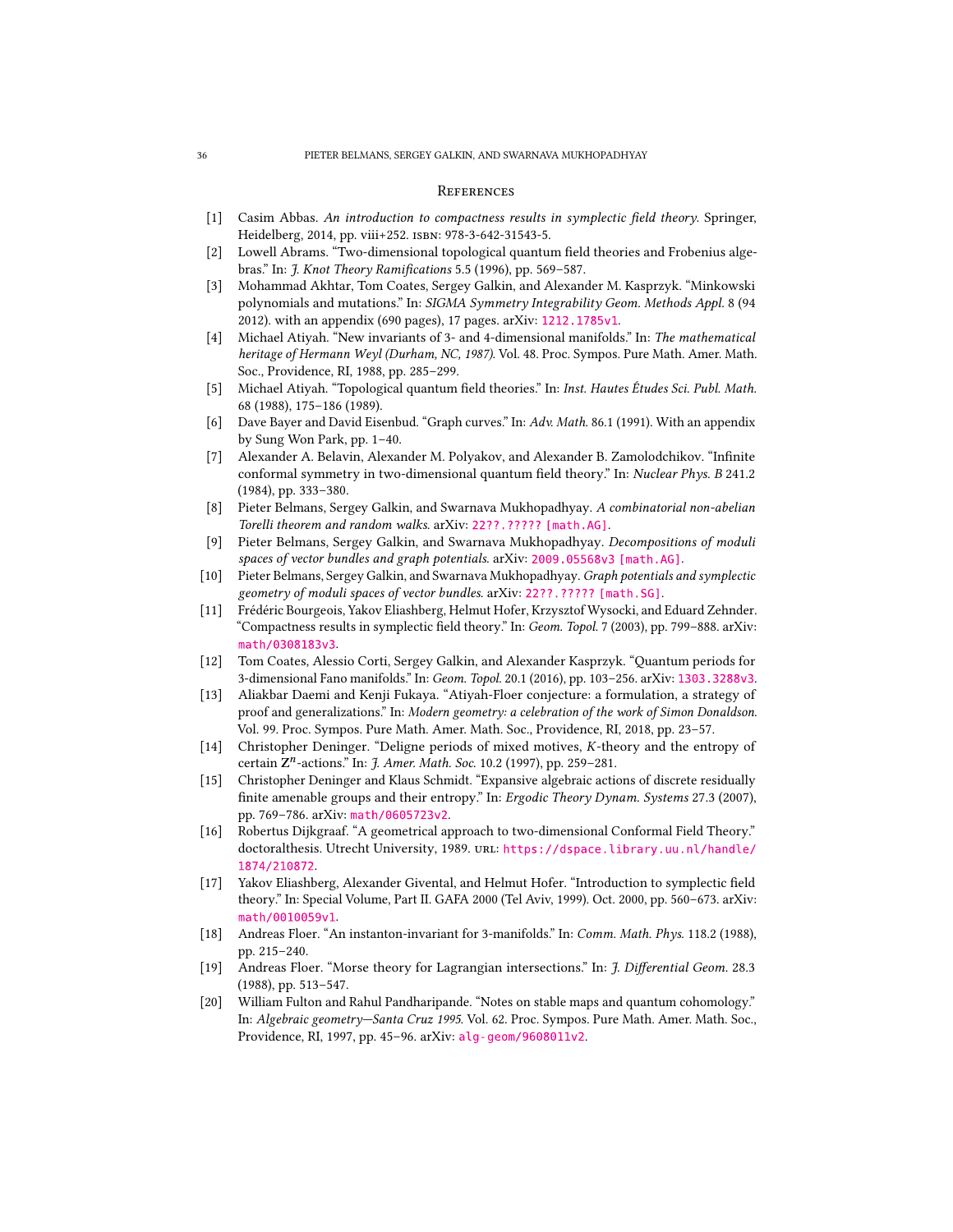#### REFERENCES 37

- <span id="page-36-18"></span>[21] Israel Gelfand, Mikhail M. Kapranov, and Andrei Zelevinsky. Discriminants, resultants and multidimensional determinants. Modern Birkhäuser Classics. Reprint of the 1994 edition. Birkhäuser Boston, Inc., Boston, MA, 2008, pp. x+523. isbn: 978-0-8176-4770-4.
- <span id="page-36-2"></span>[22] Ángel González-Prieto, Marina Logares, and Vicente Muñoz. "A lax monoidal topological quantum field theory for representation varieties." In: Bull. Sci. Math. 161 (2020), pp. 102871, 34. arXiv: [1709.05724v2](https://arxiv.org/abs/1709.05724v2).
- <span id="page-36-17"></span>[23] Allen Hatcher and Willian Thurston. "A presentation for the mapping class group of a closed orientable surface." In: Topology 19.3 (1980), pp. 221–237.
- <span id="page-36-13"></span>[24] Ludmil Katzarkov. "Homological mirror symmetry and algebraic cycles." In: Homological mirror symmetry. Vol. 757. Lecture Notes in Phys. Springer, Berlin, 2009, pp. 125–152.
- <span id="page-36-12"></span>[25] Ludmil Katzarkov, Maxim Kontsevich, and Tony Pantev. "Bogomolov-Tian-Todorov theorems for Landau-Ginzburg models." In:  $\mathcal{J}$ . Differential Geom. 105.1 (2017), pp. 55–117. arXiv: [1409.](https://arxiv.org/abs/1409.5996v2) [5996v2](https://arxiv.org/abs/1409.5996v2).
- <span id="page-36-10"></span>[26] Maxim Kontsevich. "Homological algebra of mirror symmetry." In: Proceedings of the International Congress of Mathematicians, Vol. 1, 2 (Zürich, 1994). Birkhäuser, Basel, 1995, pp. 120–139. arXiv: [alg-geom/9411018v1](https://arxiv.org/abs/alg-geom/9411018v1).
- <span id="page-36-11"></span>[27] Maxim Kontsevich. "Lectures at ENS Paris." [http://math.uchicago.edu/~drinfeld/](http://math.uchicago.edu/~drinfeld/langlands/kontsevich.ps) [langlands/kontsevich.ps](http://math.uchicago.edu/~drinfeld/langlands/kontsevich.ps). 1998.
- <span id="page-36-4"></span>[28] Maxim Kontsevich and Yuri I. Manin. "Gromov-Witten classes, quantum cohomology, and enumerative geometry." In: Comm. Math. Phys. 164.3 (1994), pp. 525–562. arXiv: [hep-th/](https://arxiv.org/abs/hep-th/9402147v2) [9402147v2](https://arxiv.org/abs/hep-th/9402147v2).
- <span id="page-36-19"></span>[29] Jacob Lurie. "On the classification of topological field theories." In: Current developments in mathematics, 2008. Int. Press, Somerville, MA, 2009, pp. 129–280. arXiv: [0905.0465v1](https://arxiv.org/abs/0905.0465v1).
- <span id="page-36-8"></span>[30] Travis Mandel and Helge Ruddat. "Descendant log Gromov-Witten invariants for toric varieties and tropical curves." In: Trans. Amer. Math. Soc. 373.2 (2020), pp. 1109-1152. arXiv: [1612.02402](https://arxiv.org/abs/1612.02402).
- <span id="page-36-9"></span>[31] Travis Mandel and Helge Ruddat. Tropical quantum field theory, mirror polyvector fields, and multiplicities of tropical curves. 2019. arXiv: [1902.07183v1](https://arxiv.org/abs/1902.07183v1).
- <span id="page-36-7"></span>[32] Hannah Markwig and Johannes Rau. "Tropical descendant Gromov-Witten invariants." In: manuscripta math. 129.3 (2009), pp. 293–335. arXiv: [0809.1102](https://arxiv.org/abs/0809.1102).
- <span id="page-36-5"></span>[33] Grigory Mikhalkin. "Enumerative tropical algebraic geometry in  $\mathbb{R}^2$ ." In: J. Amer. Math. Soc. 18.2 (2005), pp. 313–377. arXiv: [math/0312530](https://arxiv.org/abs/math/0312530).
- <span id="page-36-6"></span>[34] Grigory Mikhalkin. "Moduli spaces of rational tropical curves." In: Proceedings of Gökova Geometry-Topology Conference 2006. Gökova Geometry/Topology Conference (GGT), Gökova, 2007, pp. 39–51. ærxiv: <0704.0839>.
- <span id="page-36-14"></span>[35] Vicente Muñoz. "Quantum cohomology of the moduli space of stable bundles over a Riemann surface." In: Duke Math. J. 98.3 (1999), pp. 525–540. arXiv: [alg-geom/9711030v1](https://arxiv.org/abs/alg-geom/9711030v1).
- <span id="page-36-15"></span>[36] Vicente Muñoz. "Ring structure of the Floer cohomology of  $\Sigma \times S^1$ ." In: Topology 38.3 (1999), pp. 517–528. arXiv: [dg-ga/9710029v1](https://arxiv.org/abs/dg-ga/9710029v1).
- <span id="page-36-1"></span>[37] M. S. Narasimhan and S. Ramanan. "Moduli of vector bundles on a compact Riemann surface." In: Ann. of Math. (2) 89 (1969), pp. 14–51.
- <span id="page-36-0"></span>[38] Peter Newstead. "Stable bundles of rank 2 and odd degree over a curve of genus 2." In: Topology 7 (1968), pp. 205–215.
- <span id="page-36-21"></span>[39] Yuichi Nohara and Kazushi Ueda. "Toric degenerations of integrable systems on Grassmannians and polygon spaces." In: Nagoya Math. J. 214 (2014), pp. 125-168. arXiv: 1111. 4809v2.
- <span id="page-36-20"></span>[40] Sebastian Novak and Ingo Runkel. "State sum construction of two-dimensional topological quantum field theories on spin surfaces." In: J. Knot Theory Ramifications 24.5 (2015), pp. 1550028, 84. arXiv: [1402.2839v2](https://arxiv.org/abs/1402.2839v2).
- <span id="page-36-16"></span>[41] PARI/GP version 2.14.0. available from [http : / / pari . math . u - bordeaux . fr/](http://pari.math.u-bordeaux.fr/). The PARI Group. 2020. url: <http://pari.math.u-bordeaux.fr>.
- <span id="page-36-3"></span>[42] Akihiro Tsuchiya, Kenji Ueno, and Yasuhiko Yamada. "Conformal field theory on universal family of stable curves with gauge symmetries." In: Integrable systems in quantum field theory